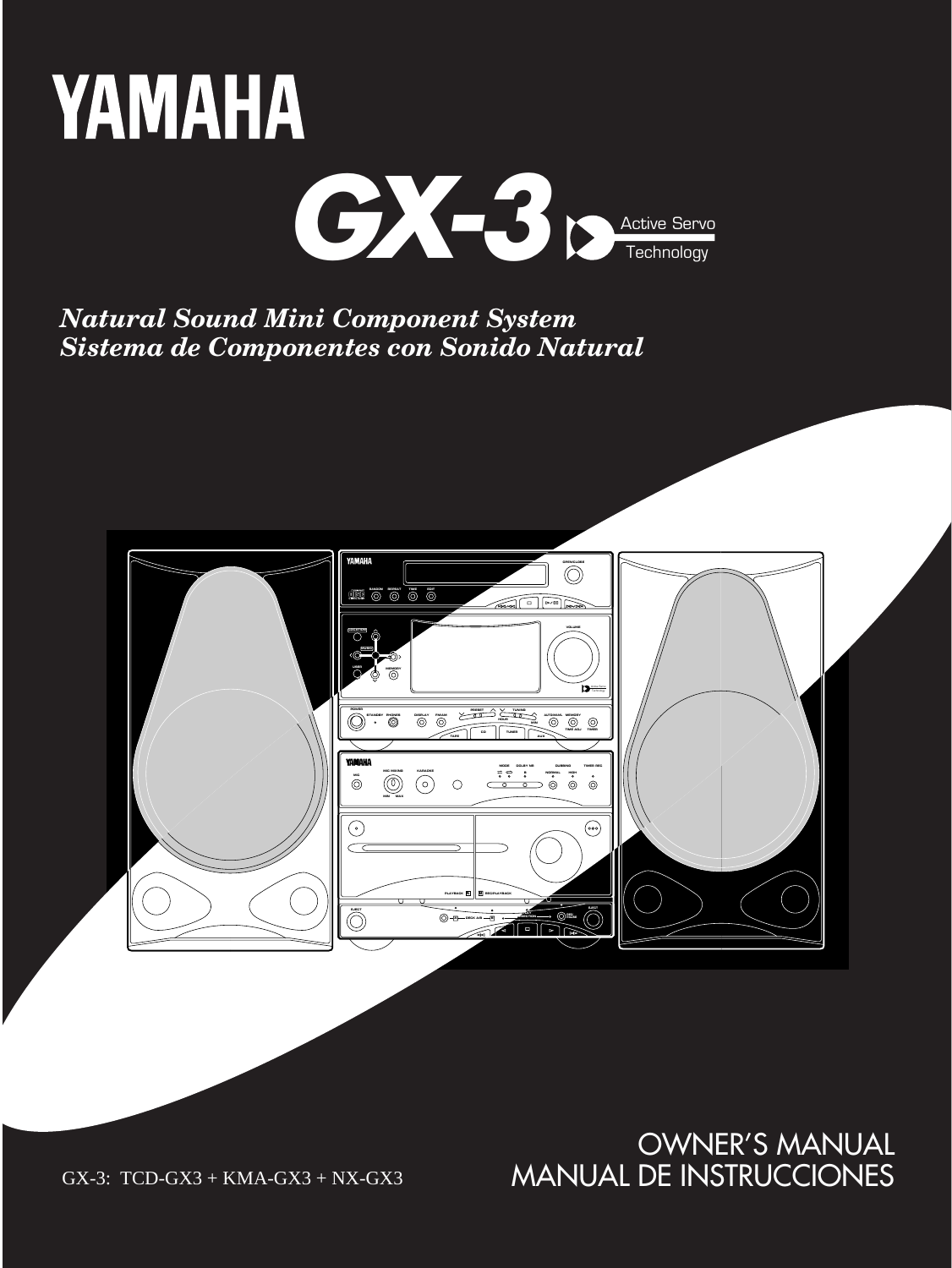# **SUPPLIED ACCESSORIES** • After unpacking, check that the following parts are included.<br>**ACCESORIOS INCLUIDOS** • Desembale el aparato y verificar que los siguientes accesori

- 
- Desembale el aparato y verificar que los siguientes accesorios están en la caja.

| Remote control transmitter<br>$\bullet$<br><b>YAMAHA</b><br>Controlador remoto<br>$\bullet$<br>ই বছ | • Batteries (size AAA, R03)<br>· Pilas (tamaño AAA, R03)  |
|-----------------------------------------------------------------------------------------------------|-----------------------------------------------------------|
| • AM loop antenna<br>Antena de cuadro AM<br>$\bullet$                                               | • Indoor FM antenna<br>• Antena interior de FM            |
|                                                                                                     | • Speaker cords<br>• Cables de los altavoces              |
| • System connector cables<br>• Cables de conexión del sistema                                       | • Pin-plug connection cord<br>• Cable de conexión de toma |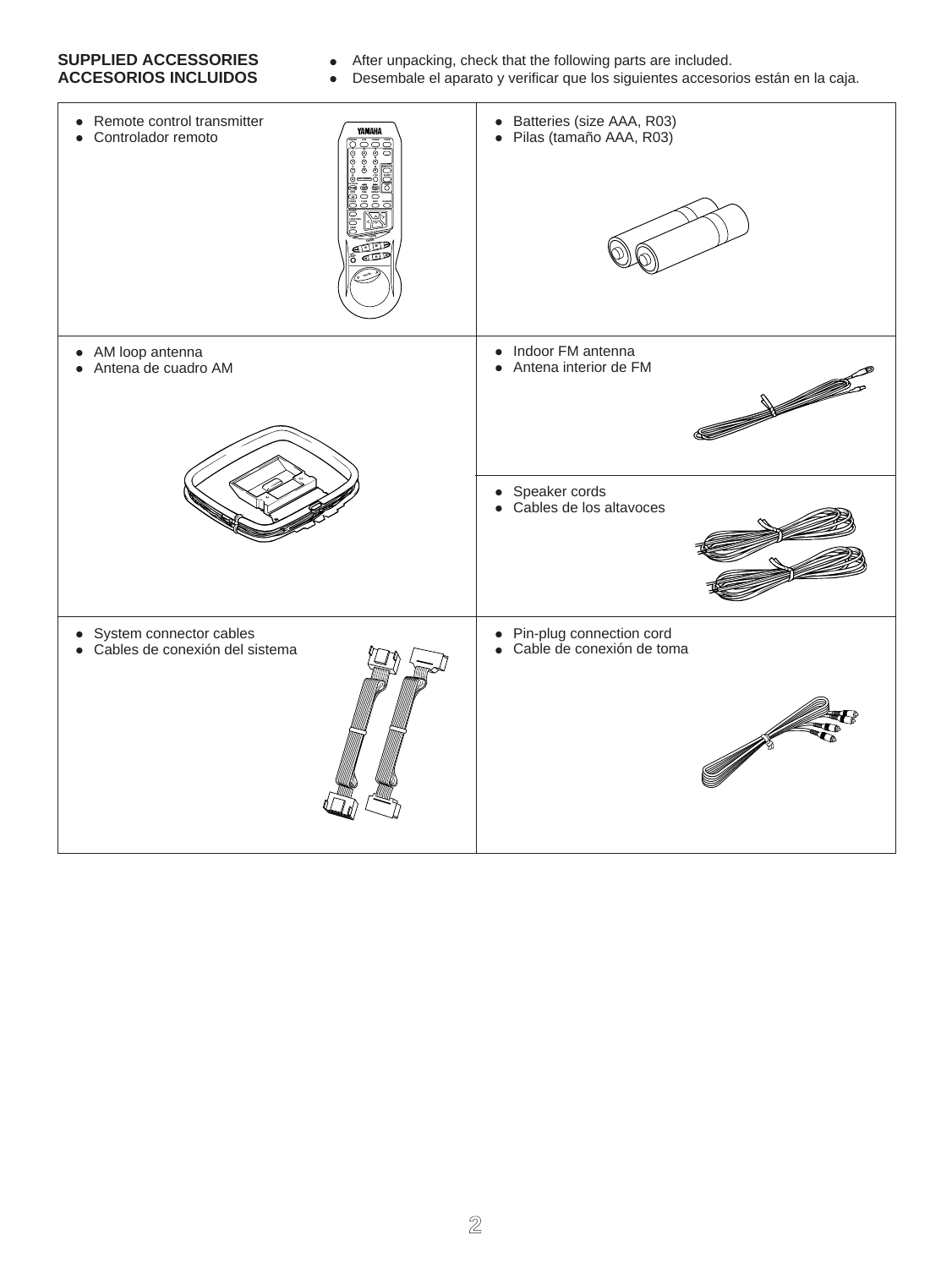1 **TCD-GX3**

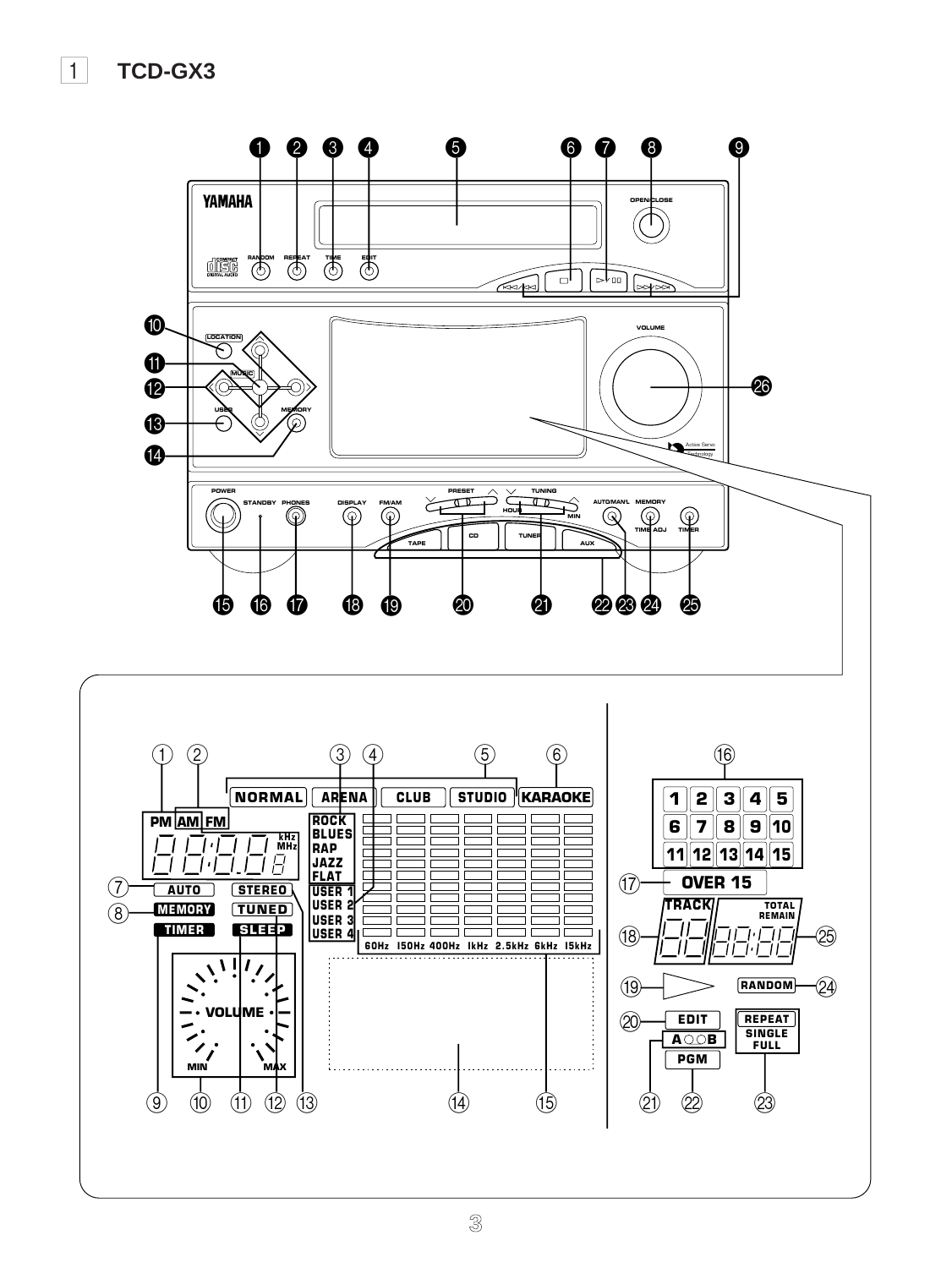

3 **NX-GX3**



**4**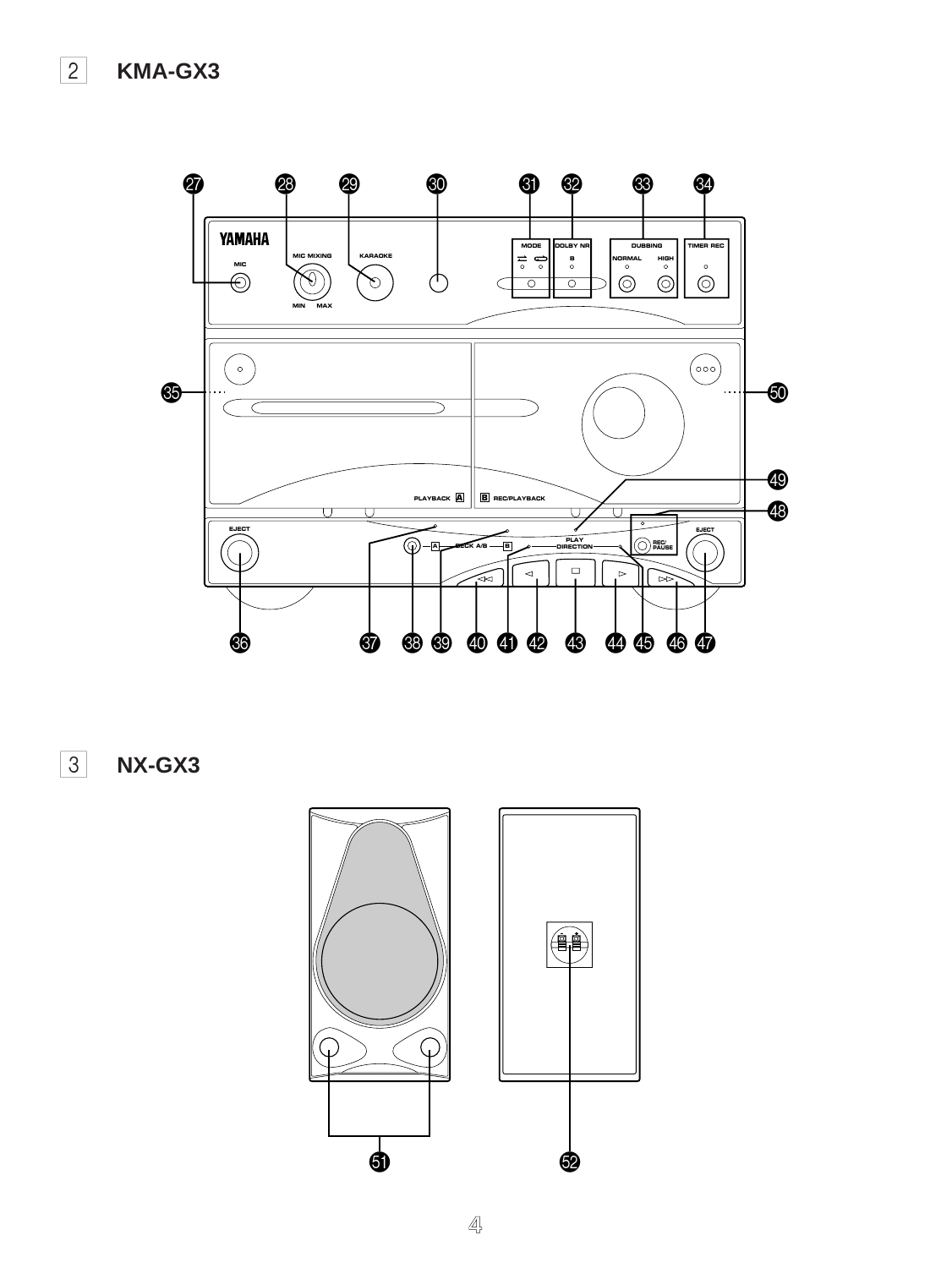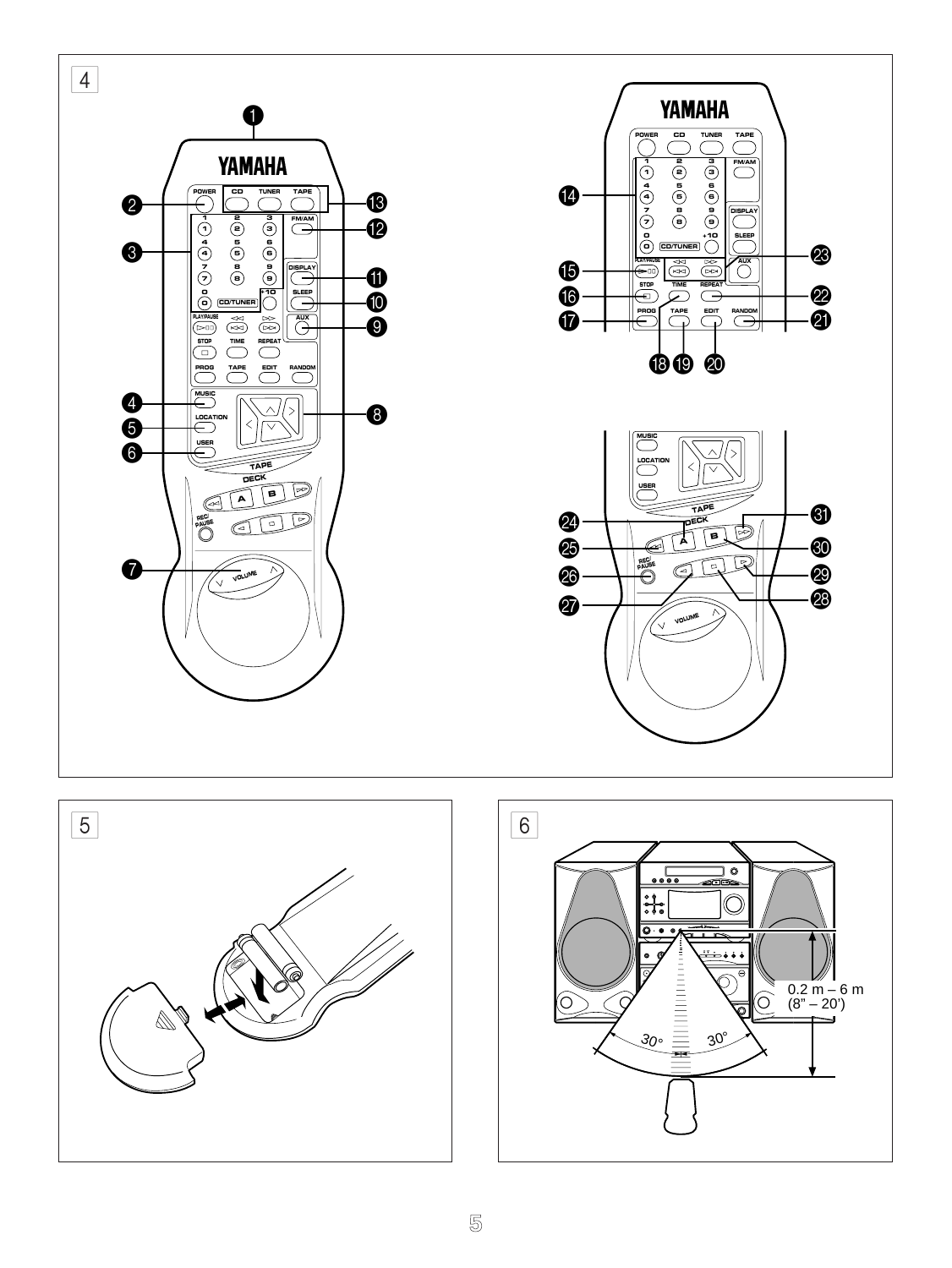



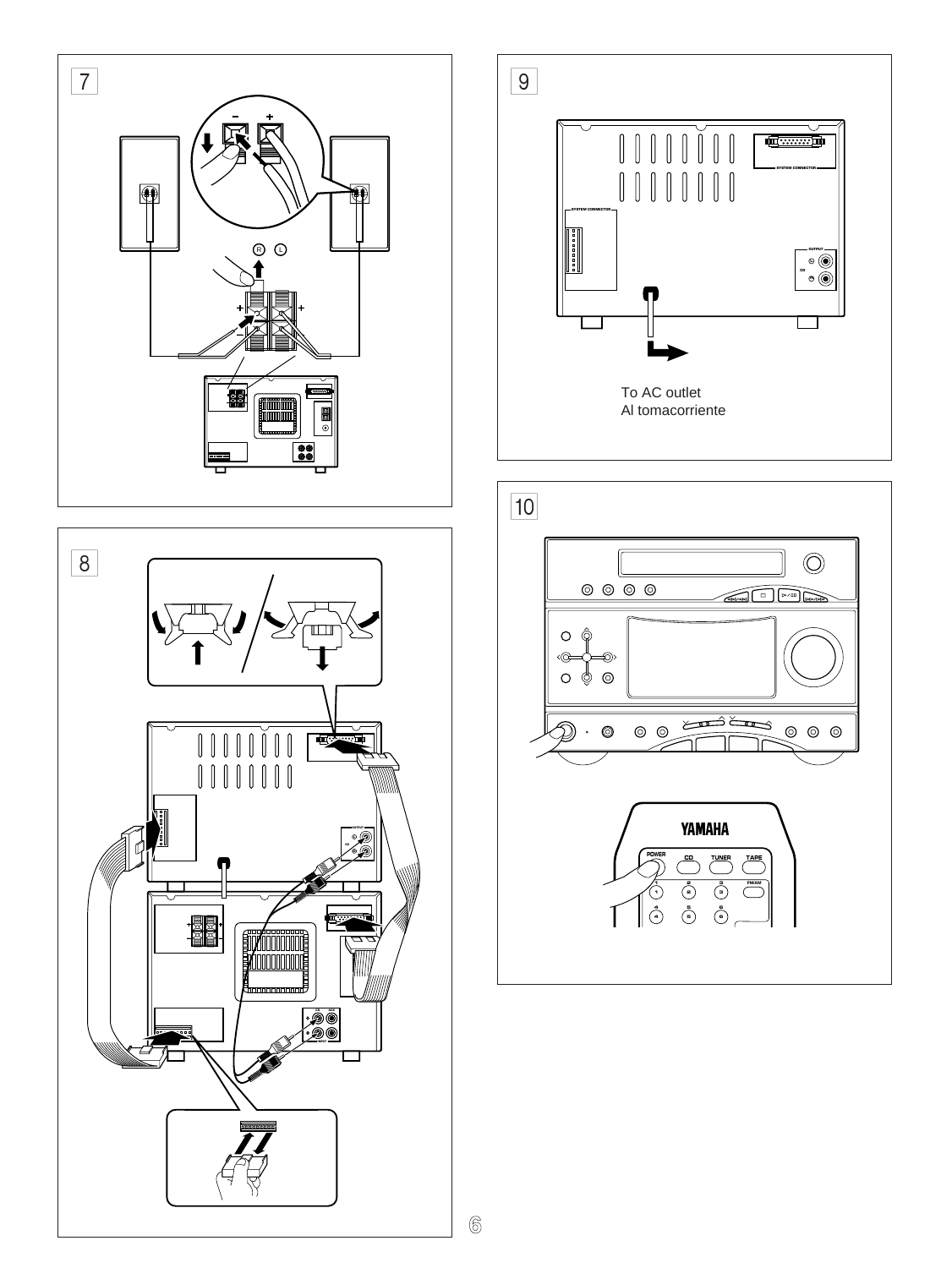# **ENGLISH**

### **INTRODUCTION**

Thank you for purchasing this YAMAHA product. We hope it will give you many years of trouble-free enjoyment. For the best performance, read this manual carefully. It will guide you in operating your YAMAHA product.

**Page**

### **FEATURES**

- **35W + 35W (8**Ω**) Output Power, 10% THD, 1 kHz**
- **4 Preset Graphic Equalizer Modes Selectable According to the Music Source (MUSIC)**
- **3-Mode Sound Field Processor (LOCATION)**
- **4 User's Equalizer Pattern Storing Capability**
- **Karaoke Function Which Makes a General Stereo Source Usable for Karaoke**
- **Microphone Jack and Mixing Level Control for Karaoke**
- **Random Access Programmable CD Playback**
- **Single Track/Entire Disc Repeat Play**
- **Random-sequence Play**
- **Automatic Synchronized Recording with CD Playback**
- **Automatic CD Editing Function for Recording to Tape**
- **Double Cassette Tape Deck with Automatic Reversing Function**
- **2-Way Speed Dubbing**
- **Dolby B Type Noise Reduction System**
- **10 FM and 10 AM Station Random Access Preset Tuning**
- **Timer/Sleep Timer**
- **Active Servo Processing Speaker System (NX-GX3)**
- **Remote Control Capability**
- **Large Liquid Cristal Display Easy to See Including Dot Matrix Information Display**

### **CONTENTS**

| NAMES OF CONTROLS AND INDICATORS 4-5      |  |
|-------------------------------------------|--|
|                                           |  |
|                                           |  |
|                                           |  |
| TURNING THE POWER ON/OFF TO THIS SYSTEM 8 |  |
|                                           |  |
|                                           |  |
| COMPACT DISC PLAYER OPERATION9-14         |  |
|                                           |  |
|                                           |  |

| <b>GRAPHIC EQUALIZER/SOUND FIELD PROCESSOR</b> |  |
|------------------------------------------------|--|
|                                                |  |
|                                                |  |
| HOW TO USE THE BUILT-IN TIMER32-34             |  |
|                                                |  |
|                                                |  |
|                                                |  |
|                                                |  |

For basic source play, the following illustrations on top of pages will help you to look for the section you need.



**Page**

..Tape playback/recording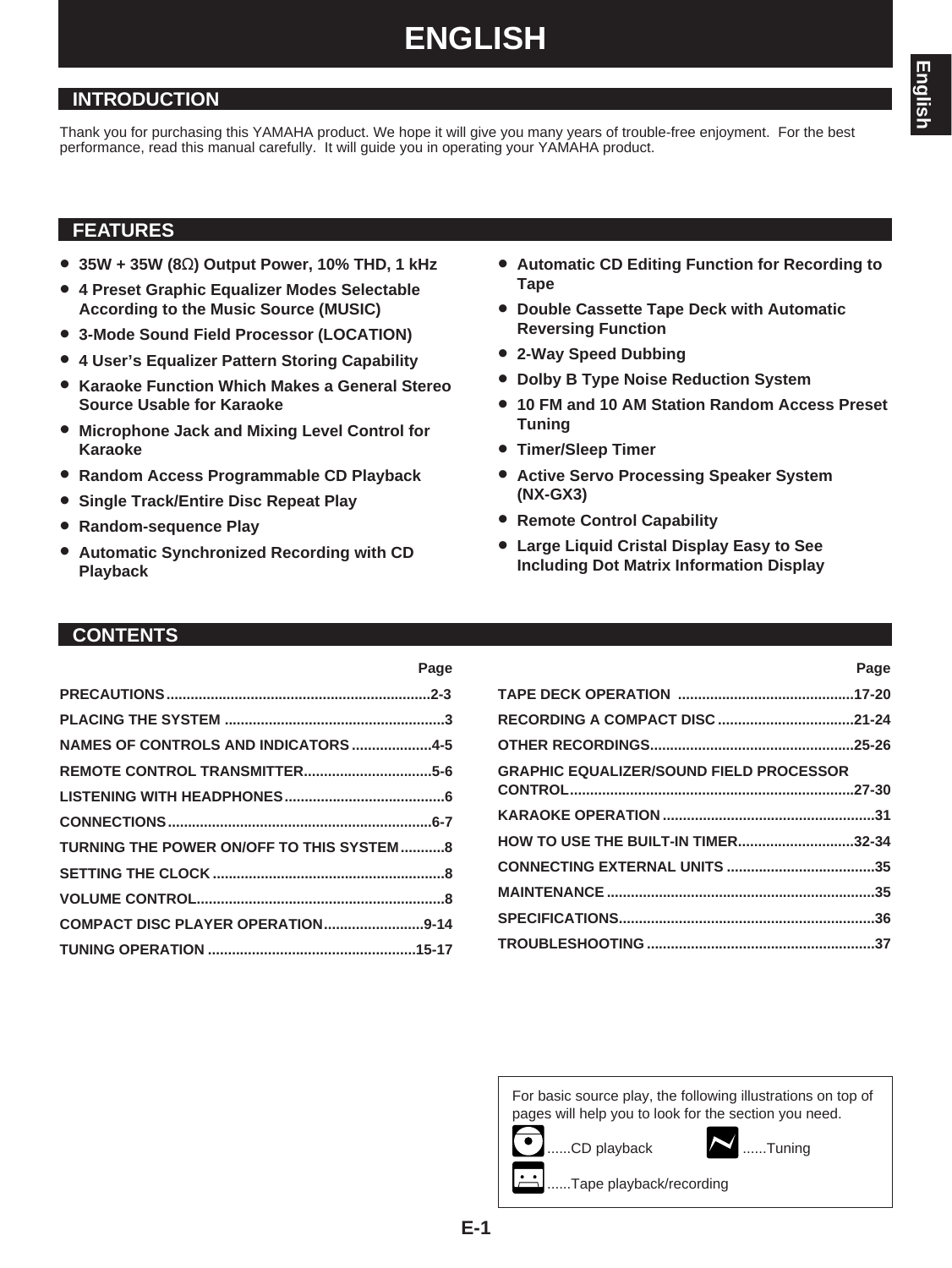### **PRECAUTIONS: READ THIS BEFORE OPERATING YOUR UNIT**

- To assure the finest performance, please read this manual carefully. Keep it in a safe place for future reference.
- This system is equipped with the newly developed Active Servo Processing Speaker System. It is not designed for use with conventional speakers. Therefore, **do not attempt to connect other speakers than the provided speaker system**.
- Choose the installation location of this unit carefully. Avoid placing it in direct sunlight or close to a source of heat. Also avoid locations subject to vibration and excessive dust, heat, cold or moisture. Keep it away from sources of hum such as transformers and electric motors.
- Do not operate this unit upside-down. It may overheat, possibly causing damage.
- Never open the cabinet. If something drops into the set, contact your dealer.
- The openings on the rear assure proper ventilation of the unit. If these openings are obstructed, the temperature inside the cabinet will rise rapidly and eventually damage the circuits. Therefore, avoid placing objects against these openings and do not install the unit where the flow of air through the ventilation openings could be impeded.
- Always set the VOLUME control to minimum before starting the audio source: increase the volume gradually to an appropriate level after play has started.
- When not planning to use this unit for long periods of time (ie., vacation, etc.), disconnect the AC power plug from the wall outlet.
- Grounding or polarization Precautions should be taken so that the grounding or polarization of an appliance is not defeated.
- Do not use force on switches, controls or connection wires. When moving the unit, first disconnect the power plug and the wires connected to other equipment. Never pull the wire itself.
- Do not attempt to clean the unit with chemical solvents; this might damage the finish. Use a clean, dry cloth.
- Be sure to read the "TROUBLESHOOTING" section regarding common operating errors before concluding that the unit is faulty.
- To prevent lightning damage, disconnect the AC power plug and the antenna cable when there is an electrical storm.
- Do not plug the AC power plug to the wall socket before you finish all connections.
- Never allow metallic items (e.g. screwdrivers, tools, etc.) to come near the cassette deck's record/playback head assembly in this unit. Doing so may not only scratch or damage the head's mirrorsmooth finish, it may change the magnetic characteristics of the heads, causing a deterioration in reproduction performance quality.
- Although the cassette deck's record/playback heads used in this unit are high quality heads with outstanding reproduction characteristics, they can become dirty through the use of old tapes or from dust accumulation over time. This can have a serious effect on reproduction quality. Clean the heads regularly with one of the commonly available head cleaners or with cleaning solutions.
- The voltage to be used must be the same as that specified on this unit. Using this product with a higher voltage than that which is specified is dangerous and may result in a fire or other type of accident causing damage. YAMAHA will not be held responsible for any damage resulting from use of this unit with a voltage other than that which is specified.
- The sound level at a given volume setting depends on speaker location and other factors. Care should be taken to avoid exposure to sudden high levels of sound, which may occur when turning on the unit with the volume control setting at high, and to continuous high levels of sound.
- Sudden temperature changes and storage or operation in an extremely humid environment may cause condensation inside the cabinet.

Condensation can cause the unit to malfunction. To eliminate condensation:

• **CD pickup**

Leave the power on with no disc in the unit until normal playback is possible (about 1 hour).

• **Tape head**

Leave the power on with no cassette in the unit until normal playback is possible (about 1 hour). **Note**

If condensation forms on the tape head, foreign matter may accumulate during use.

• **Remote control** Wipe off condensation on the transmitter window with a soft cloth before operating the unit.

#### **IMPORTANT**

Please record the serial number of this unit in the space below.

Serial No.:

The serial number is located on the rear of the unit. Retain this Owner's Manual in a safe place for future reference.

#### **WARNING**

TO REDUCE THE RISK OF FIRE OR ELECTRIC SHOCK, DO NOT EXPOSE THIS APPLIANCE TO RAIN OR MOISTURE.

#### **NOTE**

Please check the copyright laws in your country to record from records, compact discs, radio, etc. Recording of copyright material may infringe copyright laws.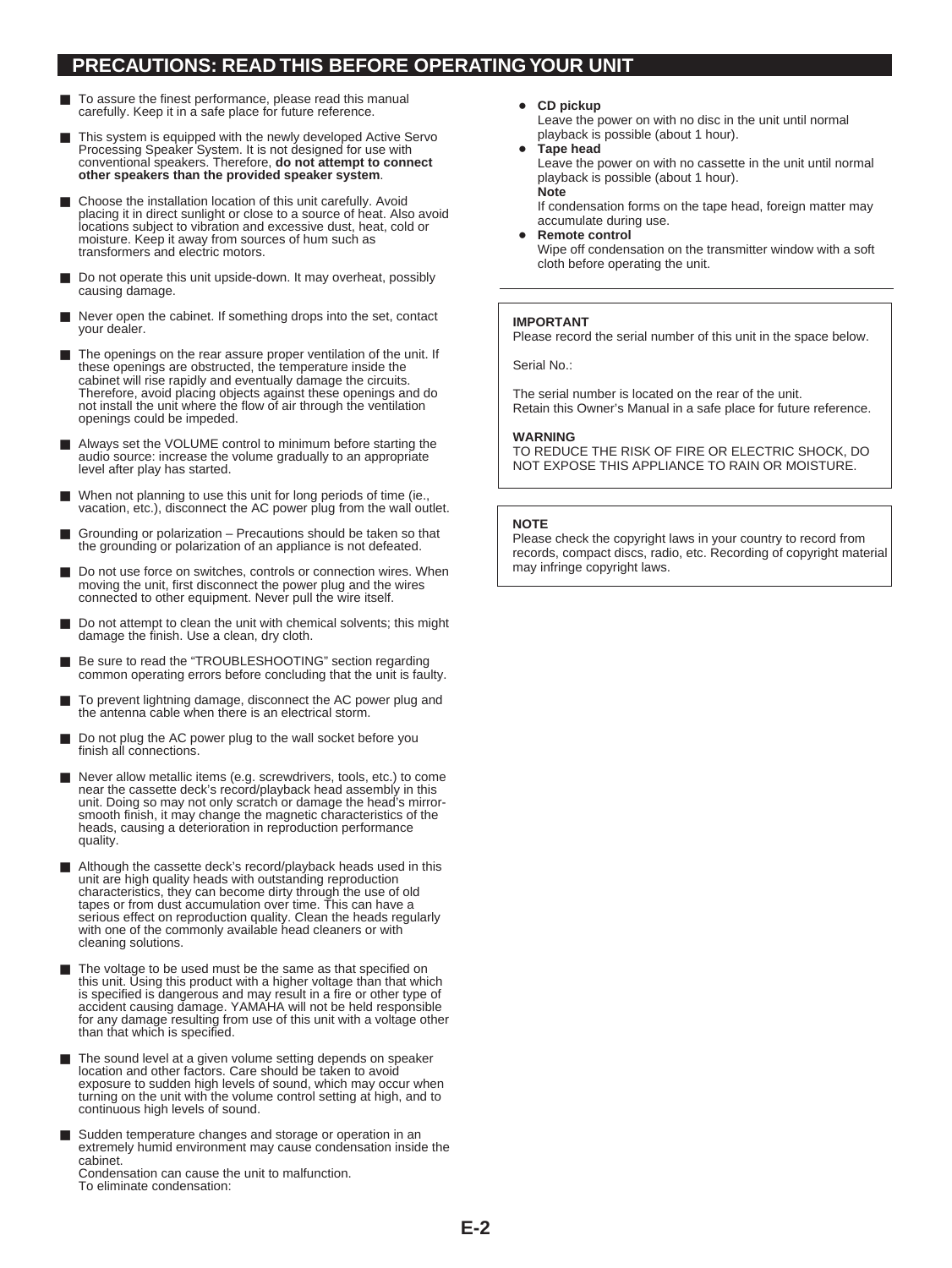### **PRECAUTIONS: READ THIS BEFORE OPERATING YOUR UNIT**

#### **CAUTION FOR CARRYING THIS UNIT**

Be sure not to carry or tip this unit with a disc remaining in it.

The apparatus is not disconnected from the AC power source as long as it is connected to the wall outlet, even if the apparatus itself is turned off.

#### **VOLTAGE SELECTOR**

**The voltage selector on the rear panel of this unit must be set for your local main voltage BEFORE plugging into the AC main supply. Voltages are 110-120/220-240V AC, 50/60 Hz.**

**WARNING**

To reduce the risk of fire or electric shock, do not expose this unit to rain or moisture.

To avoid electrical shock, do not open the cabinet. Refer servicing to qualified personnel only.

#### **CAUTION 1**

Use of controls or adjustments or performance of procedures other than those specified herein may result in hazardous radiation exposure.

#### **CAUTION 2**

As the laser beam used in this unit is harmful to the eyes, do not attempt to disassemble the cabinet. Refer servicing to qualified personnel only.

Laser component in this product is capable of emitting radiation exceeding the limit for Class 1.

#### **Laser Diode Properties**

- Material: GaAlAs
- Wavelength: 780nm
- Emission Duration: continuous
- Laser Output: max. 44.6µW\*
- \* This output is the value measured at a distance of about 200mm from the objective lens surface on the Optical Pick-up Block.

### **PLACING THE SYSTEM**



- cm (1-15/16") above and behind the system for proper ventilation.
- Disconnect the AC supply lead from the AC outlet before connecting or disconnecting any component.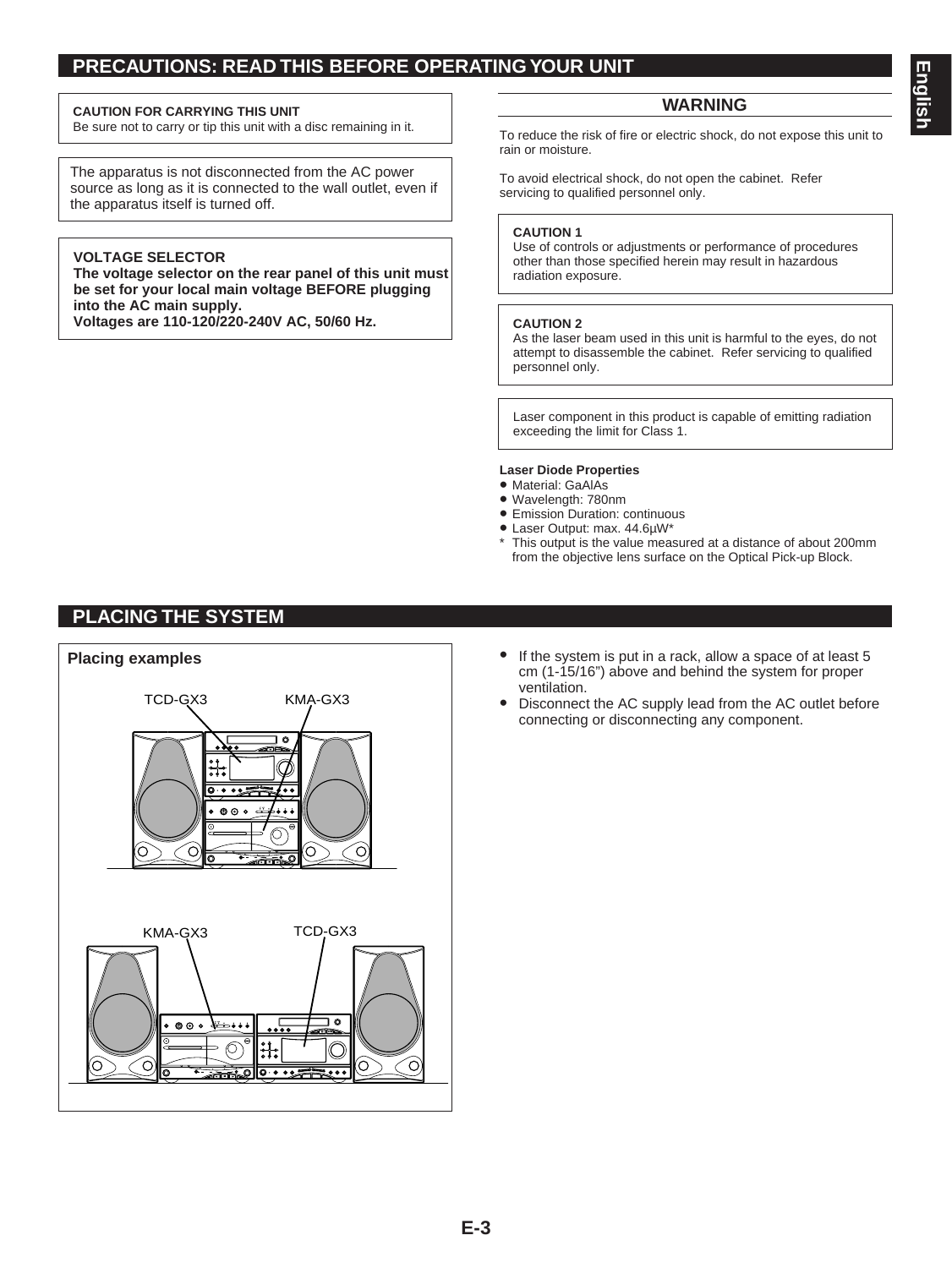### **NAMES OF CONTROLS AND INDICATORS**

(See figure 1 on page **3** at the beginning part of this manual.)

### **TCD-GX3 (CD player/pre-amplifier/tuner)**

- **1** RANDOM Button
- **2 REPEAT** Button
- 3 **TIME** Button
- 4 **EDIT** Button
- **6** Disc Table
- 6 Stop Button: □
- **Play/Pause Button:**  $\ge$ /m
- **8** OPEN/CLOSE Button
- 9 Skip Buttons:  $\leq$  / $\geq$ (Search Buttons:  $\leq$  /  $\geq$  )
- **10 LOCATION Button**
- **M** MUSIC Button
- **12** Equalizer Control Buttons
- **B** USER Button
- **12** User Program **MEMORY** Button
- **iB** POWER Switch
- **G** STANDBY Indicator
- **G PHONES** Jack
- **B** DISPLAY Button
- **ID FM/AM Button**
- **20 PRESET**  $\vee$  (Down)/  $\wedge$  (Up) Buttons
- **E** TUNING  $\vee$  (Down)/  $\wedge$  (Up) (HOUR/MINUTE) **Buttons**
- 22 Input Selector Buttons (TAPE, CD, TUNER, AUX)
- **23 AUTO/MAN'L Button**
- 24 Tuner **MEMORY** (TIME ADJUST) Button
- **<sup>25</sup>** TIMER Button
- 26 **VOLUME** Control

### **Display**

### **For pre-amplifier/tuner**

- 1 Current Time/Station Frequency Display
- 2 **FM/AM** Indicator
- 3 Preset Equalizer Mode Indicators (**MUSIC**)
- (4) User Program Number Indicators
- 5 Sound Field Mode Indicators (**LOCATION**)
- 6 **KARAOKE** Indicator
- 7 **AUTO** Tuning Indicator
- 8 **MEMORY** Indicator
- 9 **TIMER** Set Indicator
- 0 **VOLUME** Level Indicator
- A **SLEEP** Indicator
- B **TUNED** Indicator
- C **STEREO** Indicator
- $(14)$  Information Display Area
- (15) Graphic Equalizer Level Indicators

### **For CD player**

- (16) Music Calendar Indicator
- G Music Calendar **OVER 15** Indicator
- (18) Track Number Indicator
- $(19)$  Play Indicator:  $\triangleright$
- (20) **EDIT** Indicator
- (21) Tape Side Indicator
- (22) Program (PGM) Play Indicator
- M **REPEAT** Mode (**SINGLE, FULL**) Indicator
- (24) **RANDOM** Play Indicator
- $(25)$  Time Display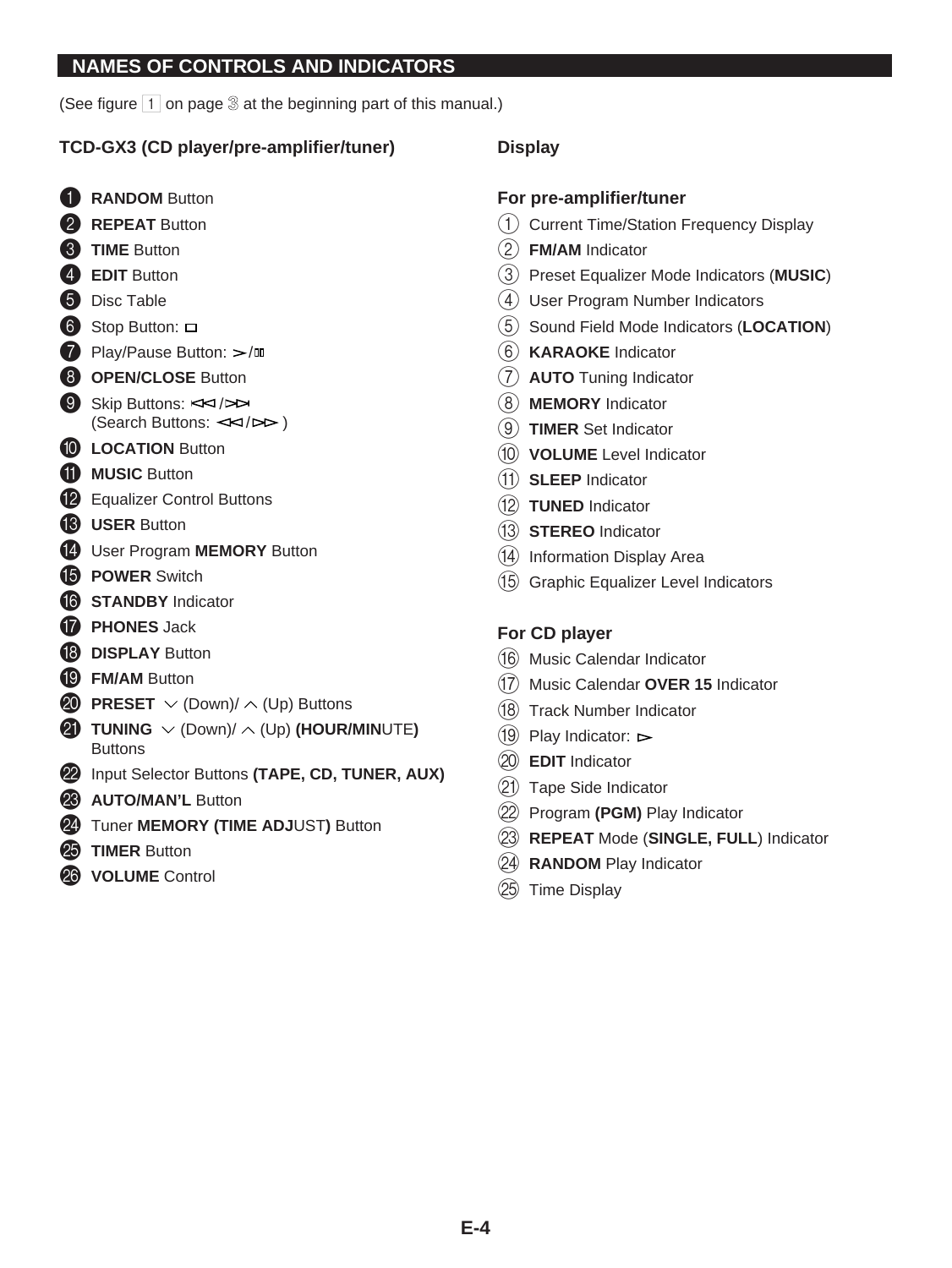### **NAMES OF CONTROLS AND INDICATORS**

(See figure 2 and 3 on page **4** at the beginning part of this manual.)

### **KMA-GX3 (Tape deck/power amplifier)**

- **<sup>27</sup>** MIC (Microphone) Jack
- **23 MIC MIXING** (Microphone Mixing) Level Control
- **29 KARAOKE** Button
- **60** Remote Control Sensor
- **CD** Reverse **MODE** Selector Button and Indicators
- **<sup>69</sup>** DOLBY B NR Button and Indicator
- **WBBING (NORMAL/HIGH)** Buttons and Indicators
- **K2 TIMER REC** Button and Indicator
- **C** DECK A Cassette Compartment
- **83** DECK A **EJECT** Button
- **87 DECK A** Indicator
- **88 DECK A/B** Button
- **69 DECK B** Indicator
- $\overline{40}$  Fast Wind Button:  $\leq$
- 41 Play Direction Indicator
- $\overline{42}$  Play Button:  $\triangleleft$
- 43 Stop Button:  $\Box$
- $\overline{44}$  Play Button:  $\triangleright$
- 45 Play Direction Indicator
- 46 Fast Wind Button: DD
- **G** DECK B **EJECT** Button
- **43** REC/PAUSE Button and Indicator
- 49 **PLAY** Indicator
- **60** DECK B Cassette Compartment

### **NX-GX3 (Speakers)**

- **6** YST Port
- **82** Speaker Terminals

# **REMOTE CONTROL TRANSMITTER**

# **Names of control buttons**

(See figure  $\overline{4}$  on page  $\overline{5}$  at the beginning part of this manual.)

- **Pre-amplifier/tuner control buttons**
- **1** Remote Control Transmitter Window
- 2 **POWER** Switch
- **3** Preset Station Number Buttons
- 4 **MUSIC** Button
- **6 LOCATION** Button
- 6 **USER** Button
- **2 VOLUME**  $\vee$  (Down)/  $\wedge$  (Up) Button
- 8 Equalizer Control Buttons
- **9 AUX** Input Selector Button
- **10 SLEEP** Button
- **10 DISPLAY** Button
- **12 FM/AM** Button
- C Input Selector Buttons (**CD, TUNER, TAPE**)
- CD player control buttons
- 14 Track Number Input Buttons
- **(5) PLAY/PAUSE** Button: ⊳ m
- **STOP** Button:  $\Box$
- **G PROGRAM Button**
- **18** TIME Button
- **IO** TAPE Button
- **20** EDIT Button
- **21** RANDOM Button
- 22 REPEAT Button
- $\otimes$  Skip Buttons:  $\leq$  / $\geq$ (Search Buttons:  $\leq$  /  $\triangleright$  )
- **Tape deck control buttons**
- 24 **DECK A** Selector Button
- $\circled{2}$  Fast Wind Button:  $\prec$
- **28** REC/PAUSE Button
- $\Omega$  Play Button:  $\lhd$
- $\circled{2}$  Stop Button:  $\Box$
- $\bullet$  Play Button:  $\triangleright$
- **60** DECK B Selector Button
- $\bigcirc$  Fast Wind Button:  $>$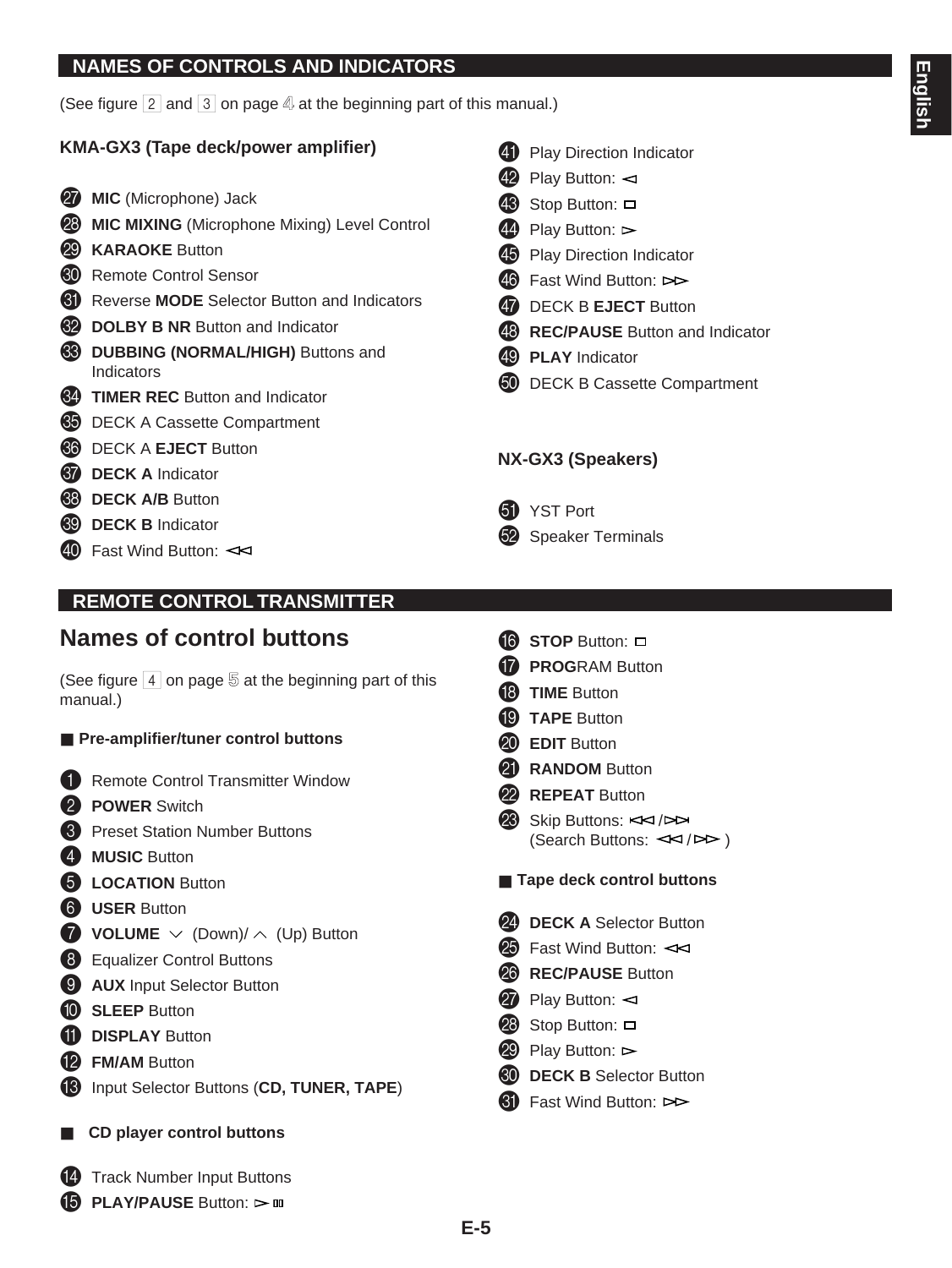# **Loading the batteries for the remote control transmitter**

(See figure 5 on page **5**.)

- **1** Remove the battery compartment cover. (Slide the cover in the direction of the arrow on the cover.)
- **2** Insert 2 "AAA" (R03) batteries into the battery compartment.

Installing the batteries improperly may cause failure.

**3** Replace the battery compartment cover.

#### **Precautions for battery use**

- Insert the batteries according to the direction indicated in the battery compartment.
- Replace all batteries with new ones at the same time.
- Remove the batteries if they are weak or if the unit is not in use for long periods.
- Don't mix normal batteries with rechargeable batteries.

# **Proper use of the remote control transmitter**

(See figure 6 on page **5**.)

Aim (within the range of 60° with no obstacles) the remote control transmitter at the remote control sensor and operate as shown.

#### **Notes concerning use**

- Replace the batteries if control distance decreases or operation becomes unstable.
- Periodically clean the transmitter window on the remote control transmitter and the sensor on the main unit with a soft cloth.
- Exposing the sensor on the main unit to strong light (especially an inverter type of fluorescent lamp etc.) may interfere with operation. In this case, reposition the main unit to avoid direct lighting.
- Keep the remote control transmitter away from moisture, excessive heat, shock and vibrations.
- The remote control transmitter's usable range is within 0.2m (8") and 6m (20') away from the sensor.

# **LISTENING WITH HEADPHONES**



- Be sure that your headphones have a 3.5 mm (1/8") diameter plug and are between 16 ohms and 50 ohms impedance. Recommended impedance is 32 ohms.
- When headphones are connected, the speakers are defeated automatically. Adjust the VOLUME control for desired volume.

# **CONNECTIONS**

# **Speaker connection**

(See figure 7 on page **6**.)

Connect each speaker wire to the SPEAKERS terminals.

#### **Cautions**

- Do not let the bare speaker wires touch each other as this could damage the power amplifier and/or speakers.
- When connecting the speakers to the unit, be sure to connect the speaker wires properly. Do not make a mistake from the right channel to the left channel and from the plus  $(+)$  terminal to the minus  $(-)$  terminal.
- Do not connect these SPEAKERS terminals to speakers other than the provided speaker system NX-GX3.

# **System connection**

(See figure 8 on page **6**.)

- Make system connections between TCD-GX3 and KMA-GX3 with the provided two system connector cables as figured.
- Connect the CD terminals of TCD-GX3 and KMA-GX3 with the provided pin-plug connection cord.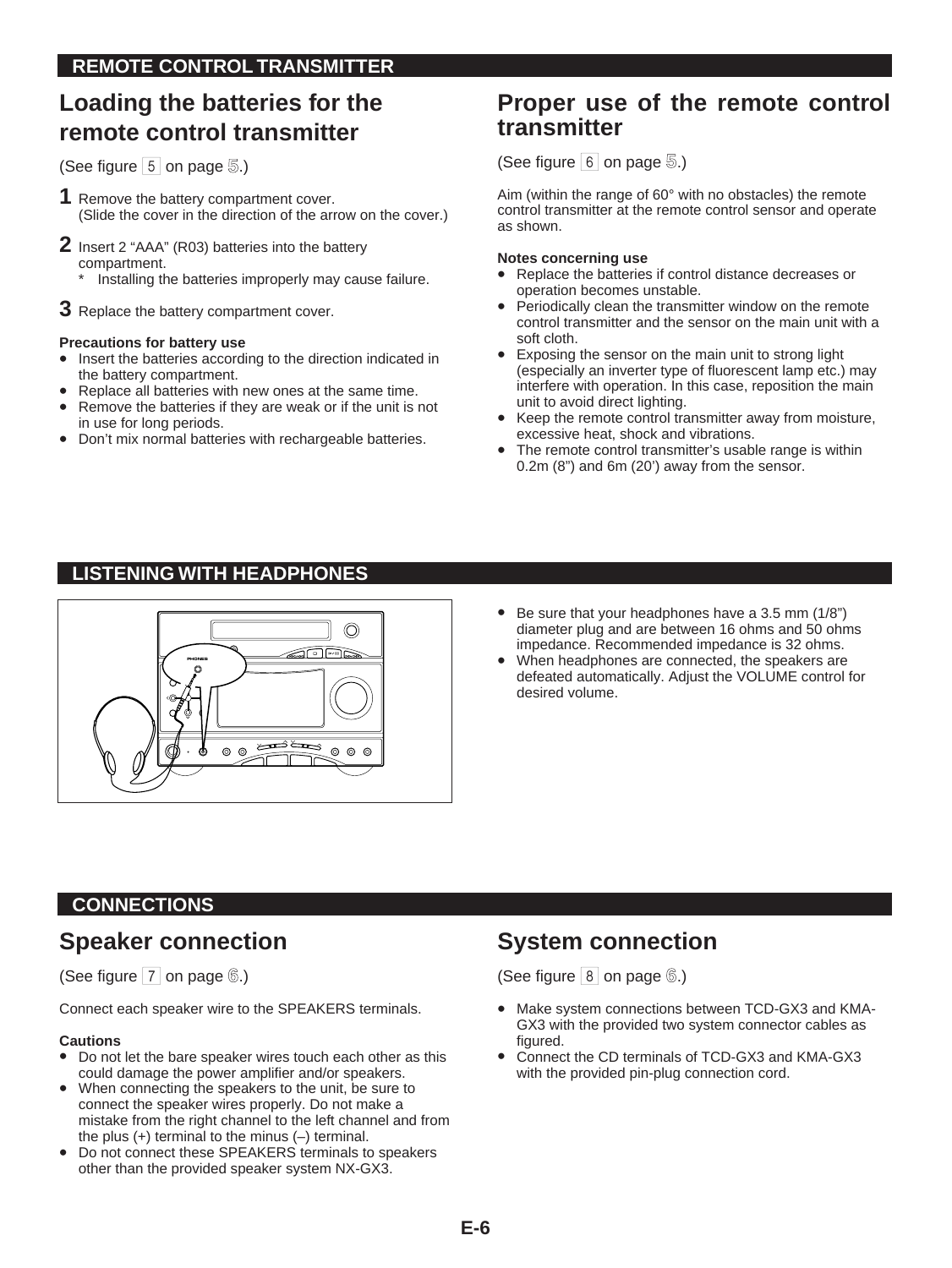### **CONNECTIONS**





#### **Switching the frequency step**

The frequency step can be switched between 9 kHz and 10 kHz by following the procedure described below. If the current setting is not proper for your area, switch it to the other setting.

- 1. Press the POWER switch to turn the power on.
- 2. Press the TUNER input selector button.
- 3. Press the DISPLAY button to show the current time.
- 4. While holding the MEMORY (TIME ADJ) button pressed, press the FM/AM button.

# **Antenna connection**

#### **(1) Supplied FM antenna**

Connect the FM antenna wire to the corresponding terminal and direct the FM antenna wire to the direction where the strongest signal can be received.

### **(2) Supplied AM loop antenna**

Connect the AM loop antenna wires to the corresponding terminals. Position the AM loop antenna for optimum reception. Place the AM loop antenna on a shelf etc., or install it on the rack or wall with screws (not supplied).

#### **Notes**

- When static is still heard even after adjusting the position of the AM loop antenna, try reversing the wire connections (top to bottom).
- Do not place the AM loop antenna on the unit. It will result in noise generation, since the unit is equipped with digital electronics. Place the AM loop antenna away from the unit.

#### **(3) External FM antenna**

Use an external FM antenna instead of an indoor FM antenna if you need better reception. Consult your dealer.

#### **(4) External AM antenna**

Use an external AM antenna if you need better reception. Consult your dealer.

#### **Note**

When using an external AM antenna, be sure to keep the wire of the AM loop antenna connected.

# **Connecting the AC supply lead**

(See figure 9 on page **6**.)

- After connecting the speakers and system connectors, plug the AC supply lead into a convenient AC outlet.
- Unplug the AC supply lead from the AC outlet if the unit is not to be used for a long period of time.
- \* If the power is cut off, due to a power failure etc., the setting may be changed to the preset condition. In that case, ascertain the current frequency step on the display, and, if necessary, switch the frequency step again.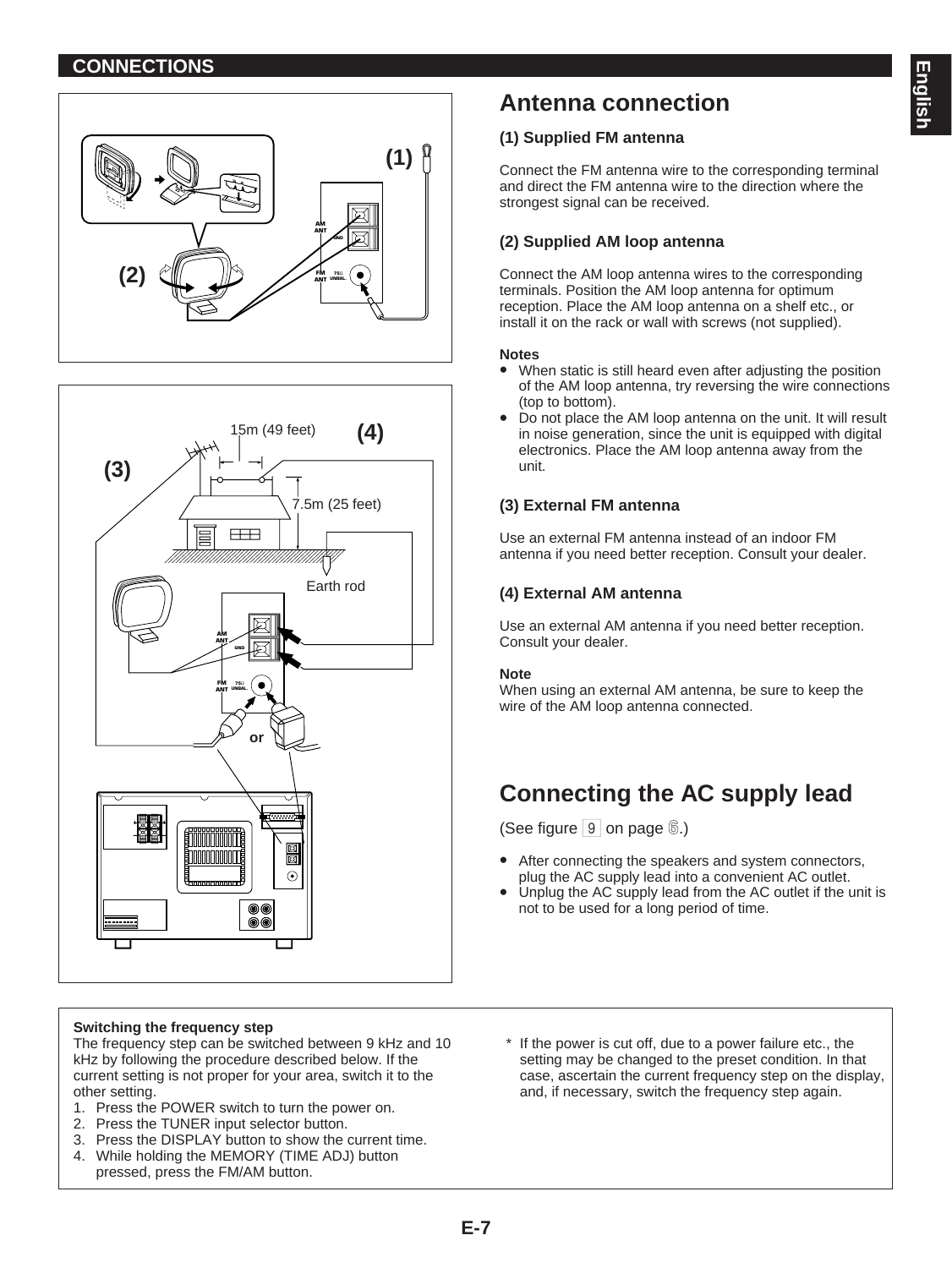### **TURNING THE POWER ON/OFF TO THIS SYSTEM**

#### (See figure 10 on page  $\textcircled{\tiny 8}$ .)

If the AC supply lead is connected to the AC outlet, this system can be turned ON and OFF (STANDBY mode) by pressing the POWER switch on the front panel of TCD-GX3 or the POWER switch on the remote control transmitter.

#### **STANDBY mode**

While the power is on, pressing the POWER switch (or the POWER switch on the remote control transmitter) switches the system to the STANDBY mode. (In this mode, the display shows only the time and the STANDBY indicator on the front panel is illuminated.) In this mode, main voltage is still present inside the system. If you want to switch off the system completely, disconnect the AC power plug from the AC outlet.

### **SETTING THE CLOCK**



Before setting the clock, if the built-in tuner is selected as the input source, press the DISPLAY button to change the station frequency display to the time display, and proceed to the next steps immediately before the station frequency display is restored.

- **1** While pressing the TIME ADJ button, press the HOUR button and set the hour.
	- Press the HOUR button once to advance the time by 1 hour. Press and hold to advance continuously.
- **2** While pressing the TIME ADJ button, press the MIN button and set the minute.
	- Press the MIN button once to advance the time by 1 minute. Press and hold to advance continuously.
	- The hour setting will not advance even if minute is advanced from "59" to "00".

#### **In the event of a power failure or when the AC supply lead is disconnected.**

The time display will go out and the time which you had set will be cleared. So set the time again if the AC power supply is resumed.

# **VOLUME CONTROL**



#### **Front panel operation**

Rotate the VOLUME control clockwise to increase the volume, and counterclockwise to decrease the volume.

#### **Remote control operation**

Press the " $\land$  " side of the VOLUME button to increase the volume and the " $\vee$ " side to decrease the volume.

The current volume level can be seen at a glance on the display.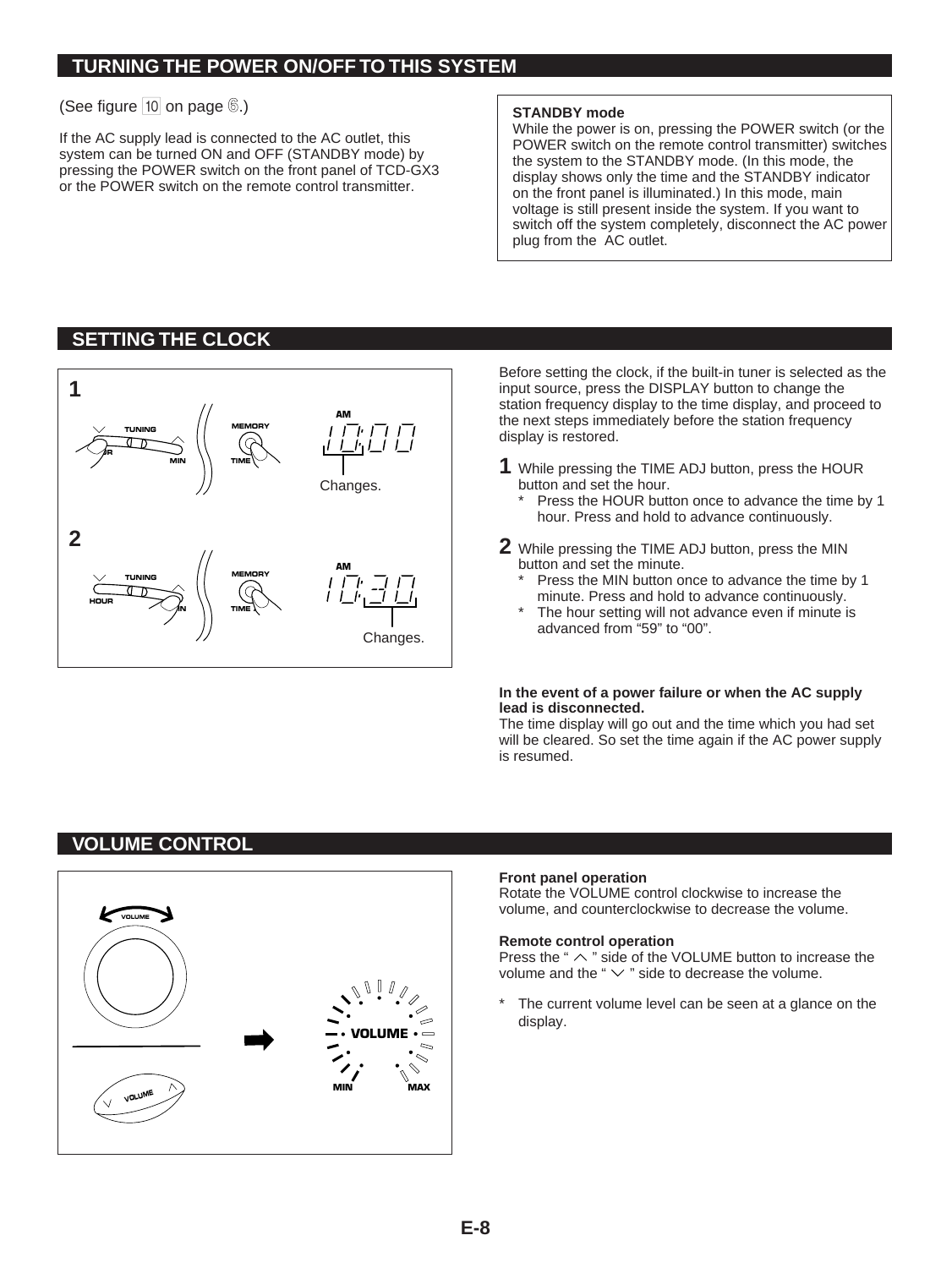### **COMPACT DISC PLAYER OPERATION**



# **CD playback**

- **1** Press the CD input selector button.
- **2** Press the OPEN/CLOSE button to open the disc table.
- **3** Place a disc on the table, label side up.
	- $\frac{1}{8}$  cm (3") disc can be played without an adaptor.
- **4** Press the OPEN/CLOSE button to close the disc table.
	- The total number of tracks and the total playing time of the disc will be displayed.
	- The music calendar will be displayed only for the number of tracks on the disc.
	- If the compact disc contains more than 15 tracks, the "OVER 15" indicator will light up on the music calendar.







**5** Press the play/pause button to start playback from track 1. The " $\Rightarrow$ " indicator will appear and playback will begin. As the playback of each track on the music calendar is finished, that track number will go out.

### **To interrupt playback**

- **1** Press the play/pause button. \* The time display will flash.
- **2** Press the play/pause button to resume playback from the same point.

#### **To stop playback**

Press the stop  $\Box$  button.

#### **To switch the unit off after use**

Turn the unit off by pressing the POWER switch. (The indicators will go off except for the current time display.) **Englis**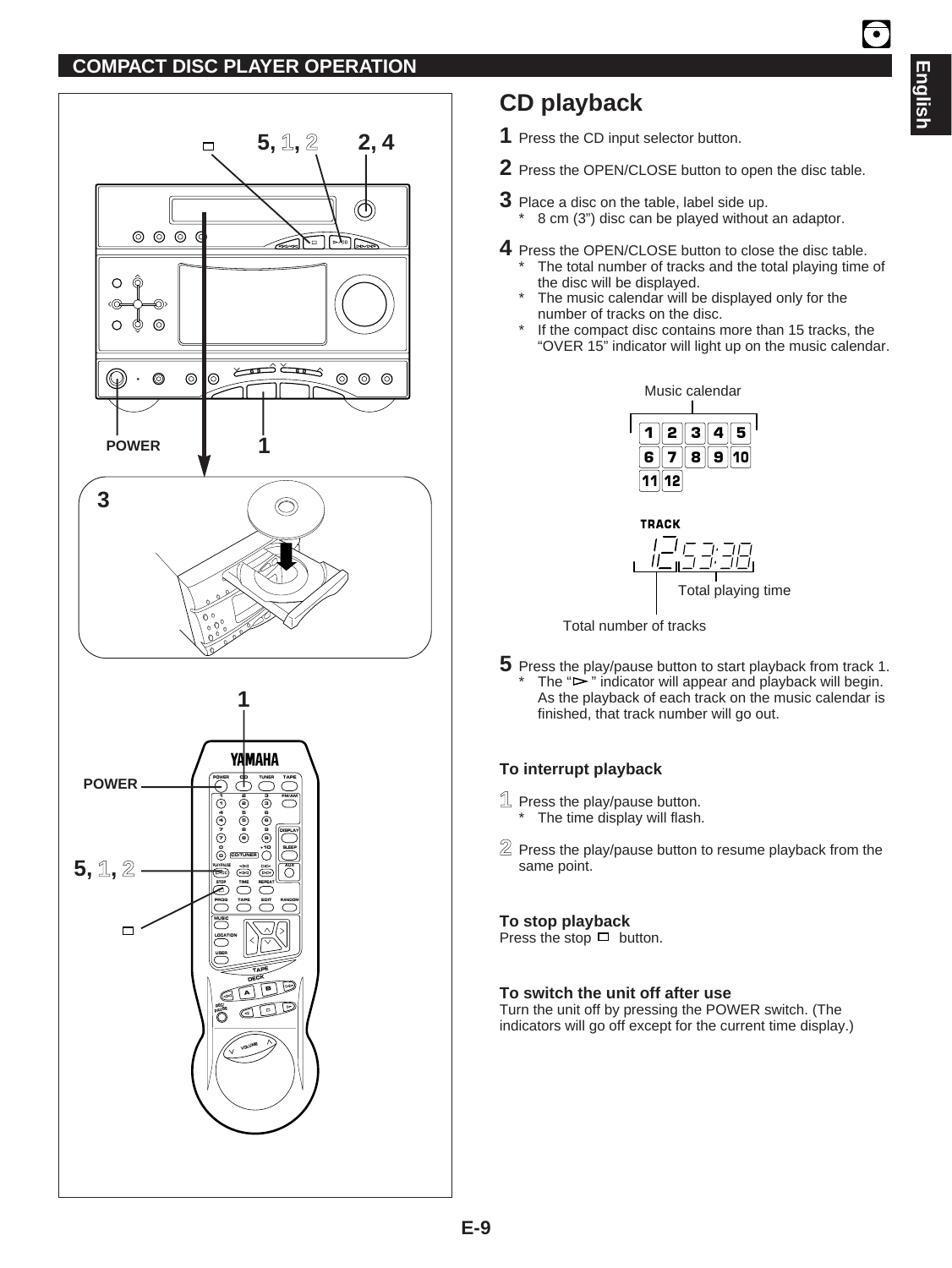#### **Direct operation**

Even when an input source other than CD player is selected, pressing the play/pause button will start playback directly. In this case, if the tape deck is playing back a tape, it will be stopped automatically.

#### **Precautions**

- If TV or radio interference occurs during CD player operation, move the unit away from the TV or radio.
- Subjecting the unit to shock or vibration can cause mistracking.
- Playing some compact discs at high volume can cause mistracking. In this case, listen at lower volume.
- Do not push the disc table while it is moving.
- If the power fails while the table is open, wait until the power supply returns or gently push the table manually to close it.
- The temperature range for playing compact discs is recommended to be  $5^{\circ}$ C (41 $^{\circ}$ F) – 35 $^{\circ}$ C (95 $^{\circ}$ F).



# **Direct-selection play**

By using the track number input buttons on the remote control transmitter, any track you wish to listen to can be played directly.

Use the track number input buttons to select the desired track number. Play will begin automatically.

**A. For example, to choose selection 5** Press the "5" button.

#### **B. For example, to choose selection 12**

- (1)Press the "+10" button.
- (2)Within 8 seconds, press "2" button.
- **C. For example, to choose selection 20**
- (1)Press the "+10" button.
- (2)Within 8 seconds, press the "+10" button again.
- (3)Within 8 seconds, press the "0" button.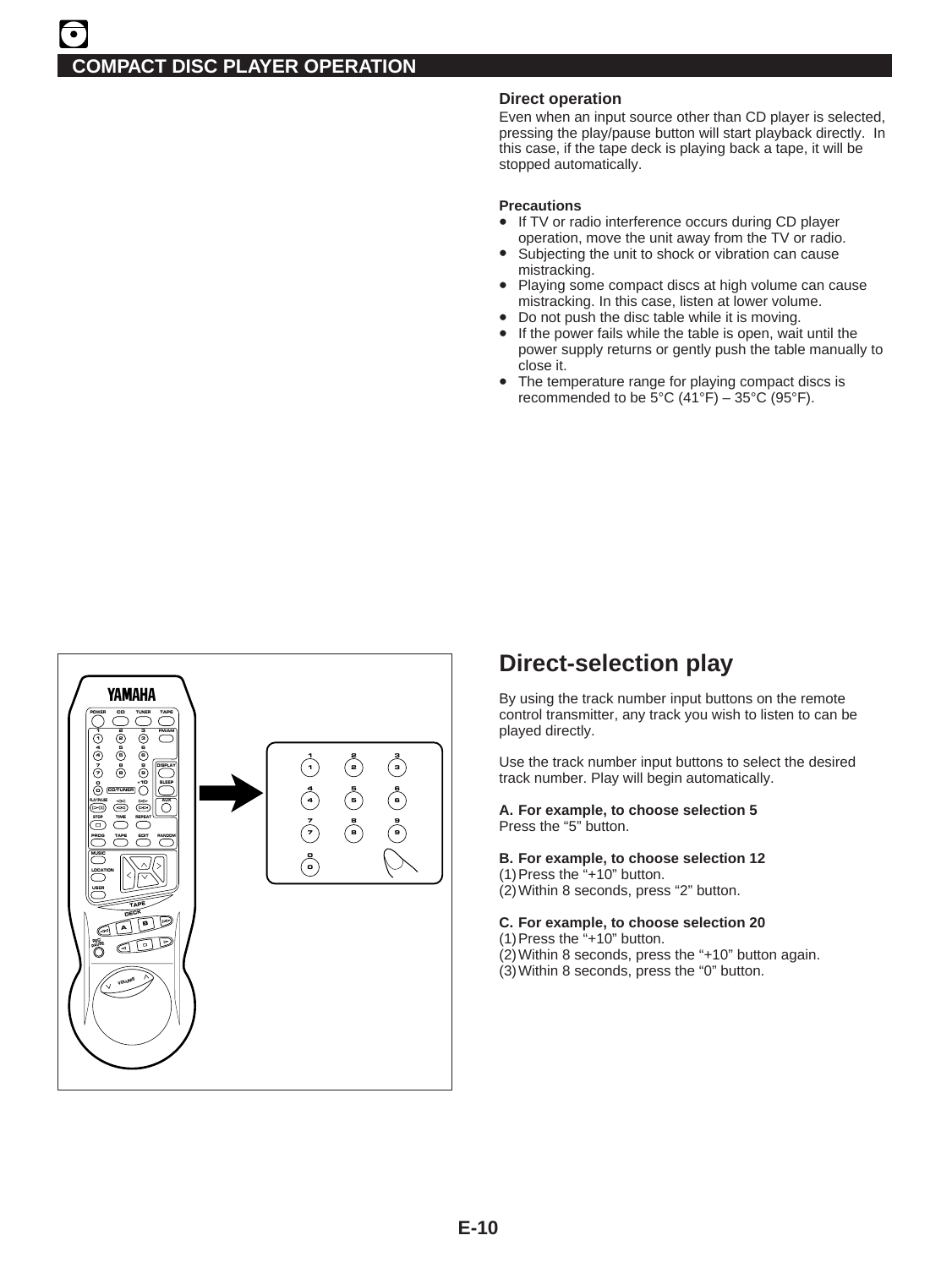### **COMPACT DISC PLAYER OPERATION**



"Skip search" and "Manual search" are performed using the same buttons.

# **Skip search**

The beginning of any track can be found automatically.

- **1** Load a disc and begin playback.
- **2** Press the  $\triangleright$  button to advance or  $\leq$  button to reverse through the disc.
	- Press once for each track to be advanced or reversed.
	- Press  $\triangleright$  once to advance to the track following the one now playing back.
	- Press  $R$  once to return to the start of the track now playing back.
	- Press  $\leq$  twice to return to the track before the track now playing back.

#### **Notes**

- This function can also be performed while the unit is stopped. Press the play/pause button when your desired track number appears in the track number display. Playback will begin from the beginning of the track.
- This function will be performed forward or backward from any point on the disc. However, it will not move forward during playback of the final track.

# **Manual search**

**1** Begin playback.

- **2** Press and hold the  $\triangleright$  button to advance play rapidly, and the  $\leq$  button to reverse play rapidly.
	- The sound can be heard (although slightly garbled) during manual search in either direction. This is convenient for reviewing the contents quickly.

#### **Note**

Manual search can also be performed while playback is paused.

 $\overline{\bullet}$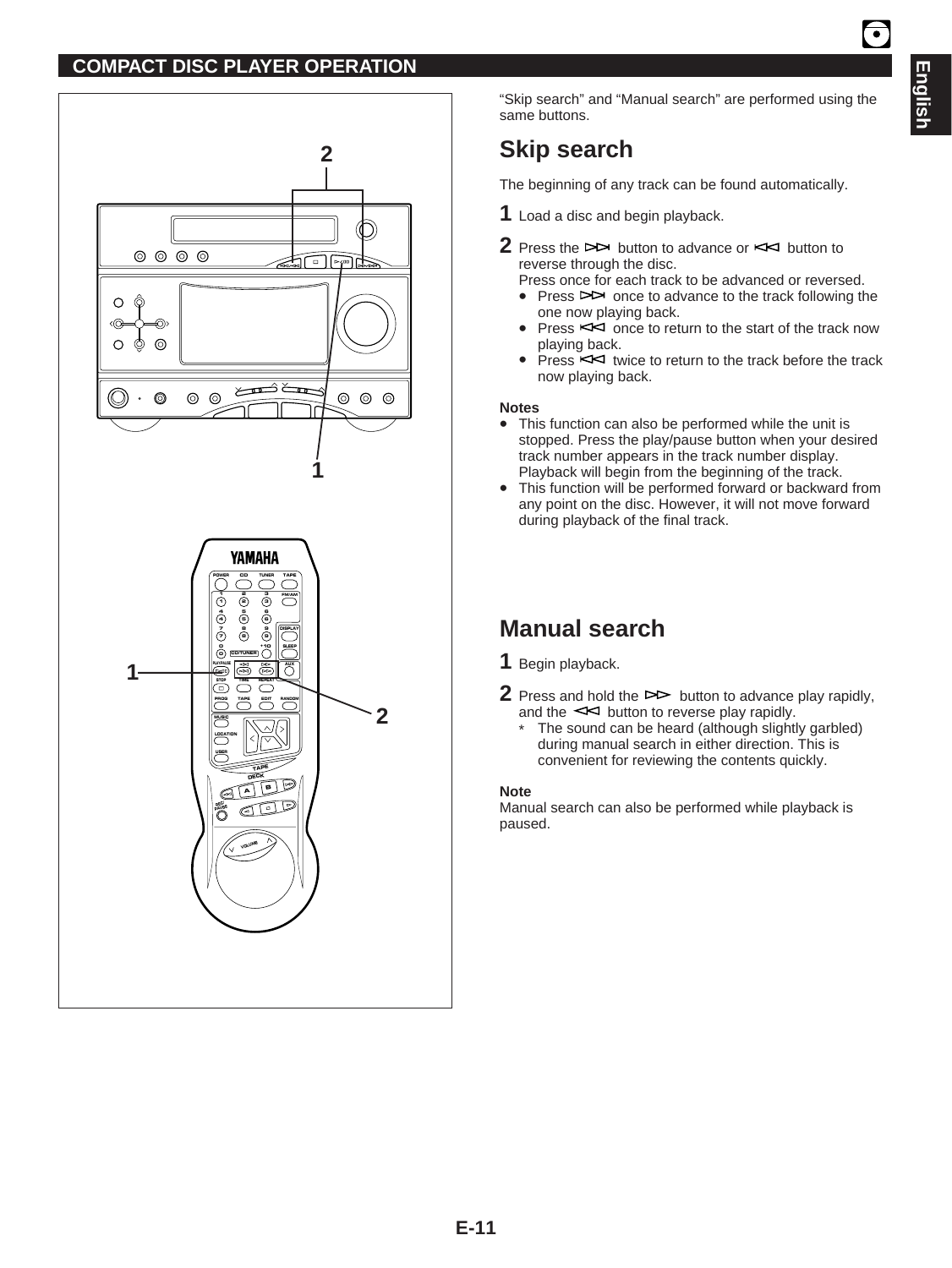



**Display information during programming**



# **Program play**

You can program up to 30 tracks in any desired order.

- **1** Load a disc and close the disc table.
- **2** When in the stop mode, press the PROG button to prepare for programming.
	- \* "PGM" and "P- 1" will light up on the display, and "01" will begin flashing.
- **3** Use the track number input buttons to select the desired track number.
	- The selected track number and the next playback order will appear on the display, and soon it is replaced by the display of the total play time of the programmed tracks. Programmed track numbers will light up on the music calendar.
	- **\* For example, to choose selection 12** (1)Press the "+10" button. (2)Within 8 seconds, press the "2" button.
- **4** Repeat step 3 for any other track. Up to 30 tracks can be programmed.
- **5** Press the play/pause button to start playback of programmed tracks.

#### **Notes**

- If the total time of the programmed tracks reaches 100 minutes or more, the time will not be displayed.
- The total time of the programmed tracks will not be displayed, if a track number higher than 30 is programmed.
- Skip search and manual search can be performed during playing back, but only within the range of the programmed tracks.

#### **To stop program play**

- Press the stop  $\Box$  button.
	- To resume playback, press the  $p \mid a$  play/pause  $\triangleright$  / $\blacksquare$  button. Playback will begin from the beginning of the program.

#### **To cancel a programmed sequence**

There are two methods as described below.

- Open the disc table
- Switch off the power.

#### **To check program data**

- **1.** If during playing back or if the track number indicator is flashing, press the stop  $\Box$  button.
- **2.** Each time the  $\triangleright$  button is pressed, the track numbers and sequential order of the programmed tracks can be checked one after another. The display of the track number can be returned (sequentially in reverse order) by pressing the  $\leq$  button.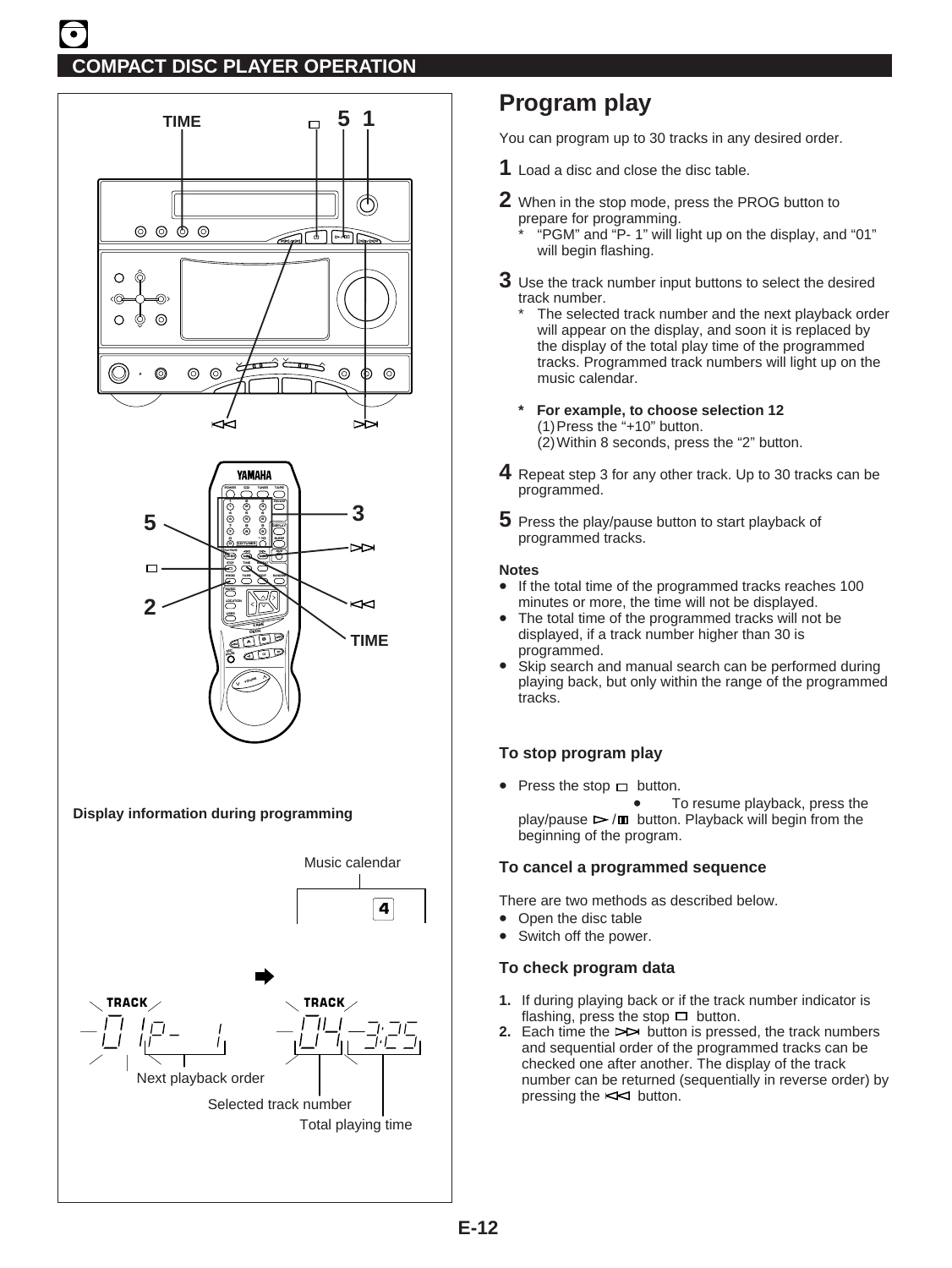### **COMPACT DISC PLAYER OPERATION**





# **Repeat play**

An entire disc, a single track or a programmed sequence can be continuously repeated.

- **1** While watching the display, press the REPEAT button once or more to select a desired repeat play mode (SINGLE REPEAT or FULL REPEAT).
- **2** Press the play/pause button.

### **Repeat play modes**

#### **SINGLE REPEAT**

A single track is played back repeatedly.

\* This is also available in the program play mode. (If the repeat play mode is switched off, the program play mode will be resumed.)

#### **FULL REPEAT**

An entire disc is played back repeatedly.

- \* In the program play mode, a sequence of programmed tracks is played back repeatedly.
- In the random play mode, the disc is repeatedly played back, but the order of tracks is different every time.

#### **To cancel the repeat play**

Press the REPEAT button once or more so that the (SINGLE, FULL) REPEAT indicator goes out.

 $\overline{\bullet}$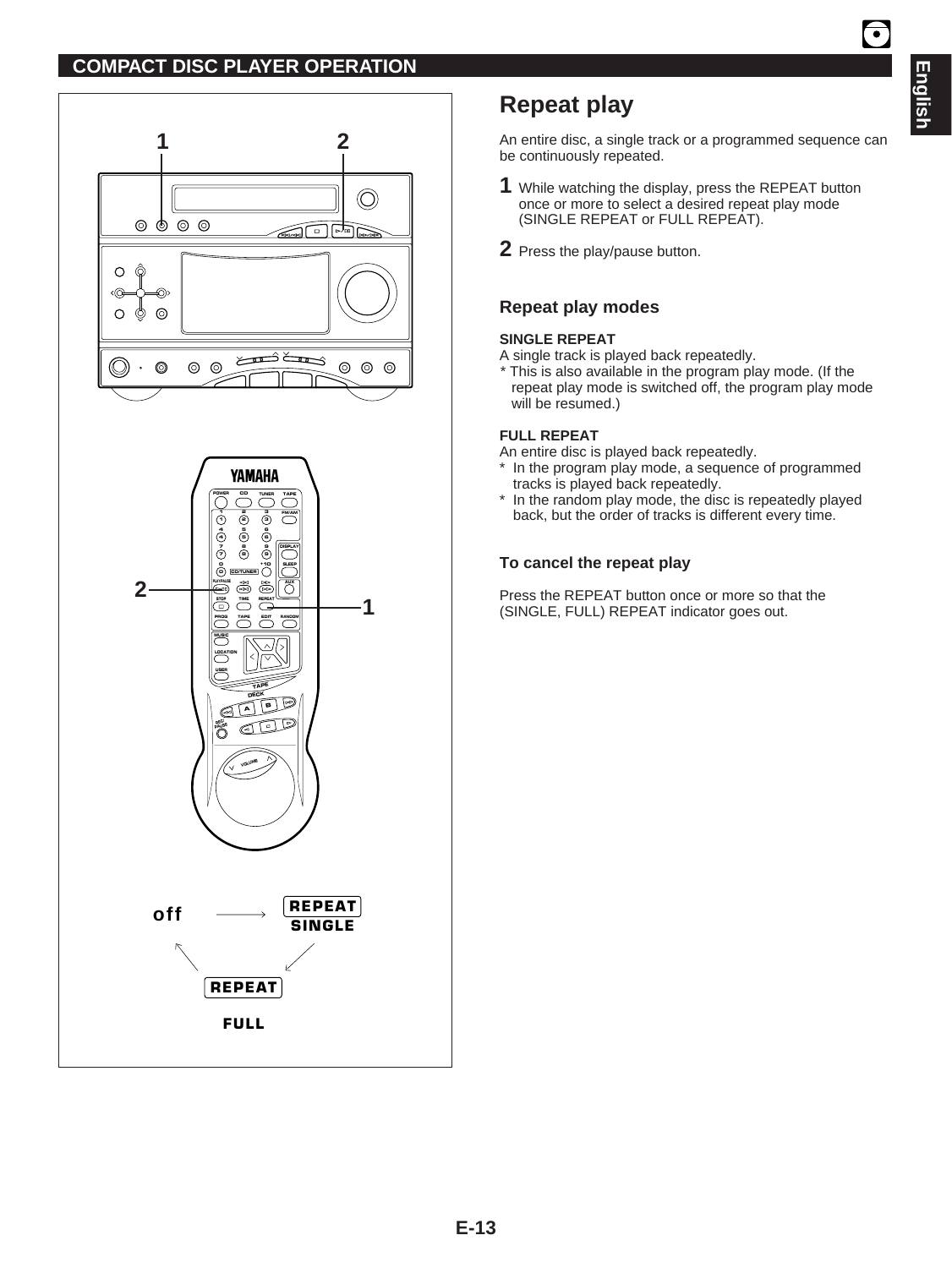



# **Random play**

Tracks on the disc can be played back in a random order.

- **1** Load a disc and close the disc table.
- **2** Press the RANDOM button to begin random play. \* The "RANDOM" indicator will light up.

#### **To cancel the random play**

Press the RANDOM button again. The "RANDOM" indicator will go out.

#### **Note**

In the program play mode, random play will be performed among programmed tracks.

# **Switching the time display**

Each time the TIME button is pressed, the display will change as described below.

#### **[Example]**

When the second track is being played back (Refer to the illustration on the left.)

- ➀ The elapsed play time for the track now playing back will be displayed.
	- 8 seconds have passed since the beginning of the second track.
- ➁ The remaining play time for the current track will be displayed.
	- 2 minutes and 58 seconds remain till the end of the second track.
- ➂ The total remaining play time from the point being played at that time will be displayed.
	- \* 41 minutes remain till the end of the disc.

#### **Notes**

- During random play, the total remaining play time on the disc will not be displayed.
- During program play, the total remaining play time will not be displayed for track number 31 or higher.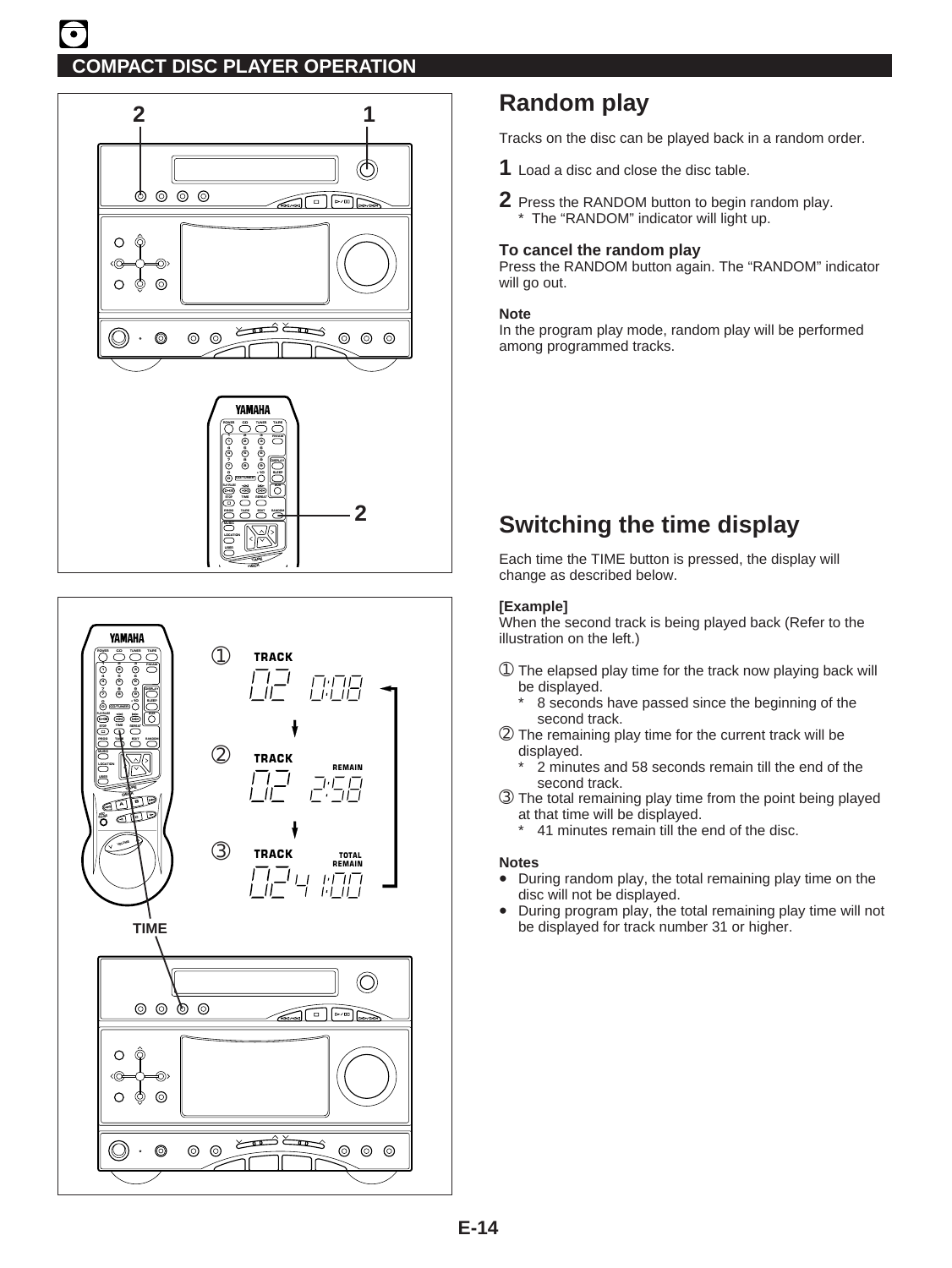# **TUNING OPERATION**



Normally, if station signals are strong and there is no interference, quick automatic-search tuning (Automatic tuning) is possible. However, if signals of the station you want to select are weak, you must tune to it manually (Manual tuning).

# **Automatic tuning**

- **1** Press the TUNER input selector button.
- **2** Select the reception band (FM or AM) by pressing the FM/AM button while watching the display.
- **3** Press the AUTO/MAN'L button so that "AUTO" appears on the display. (In this mode, stations are received in stereo or monaural automatically.)
- **4** Press the TUNING  $\land$  button to tune to a higher frequency, or press the TUNING  $\vee$  button to tune to a lower frequency. (When tuned to a station, "TUNED" will light up on the display.)
- **5** If the station where tuning search stopped is not the desired one, follow step 4 again.
- If the tuning search does not stop at the desired station, change to the Manual tuning method as described below.
- STEREO indicator will light up when an FM stereo broadcast with sufficient signal strength is received.

# **Manual tuning**

- **1** Follow steps 1 and 2 of the Automatic tuning method.
- **2** Press the AUTO/MAN'L button so that "AUTO" disappears from the display. (In this mode, stations are received in monaural.)
- $\Im$  Press and hold the TUNING  $\land$  button to tune to a higher frequency, or press and hold the TUNING  $\vee$ button to tune to a lower frequency. Release it just before reaching the desired frequency, and then press it repeatedly until the desired frequency appears. (When tuned to a station, "TUNED" will light up on the display.)

#### **Note**

If you tune to an FM station manually, it is received in monaural automatically to increase the signal quality.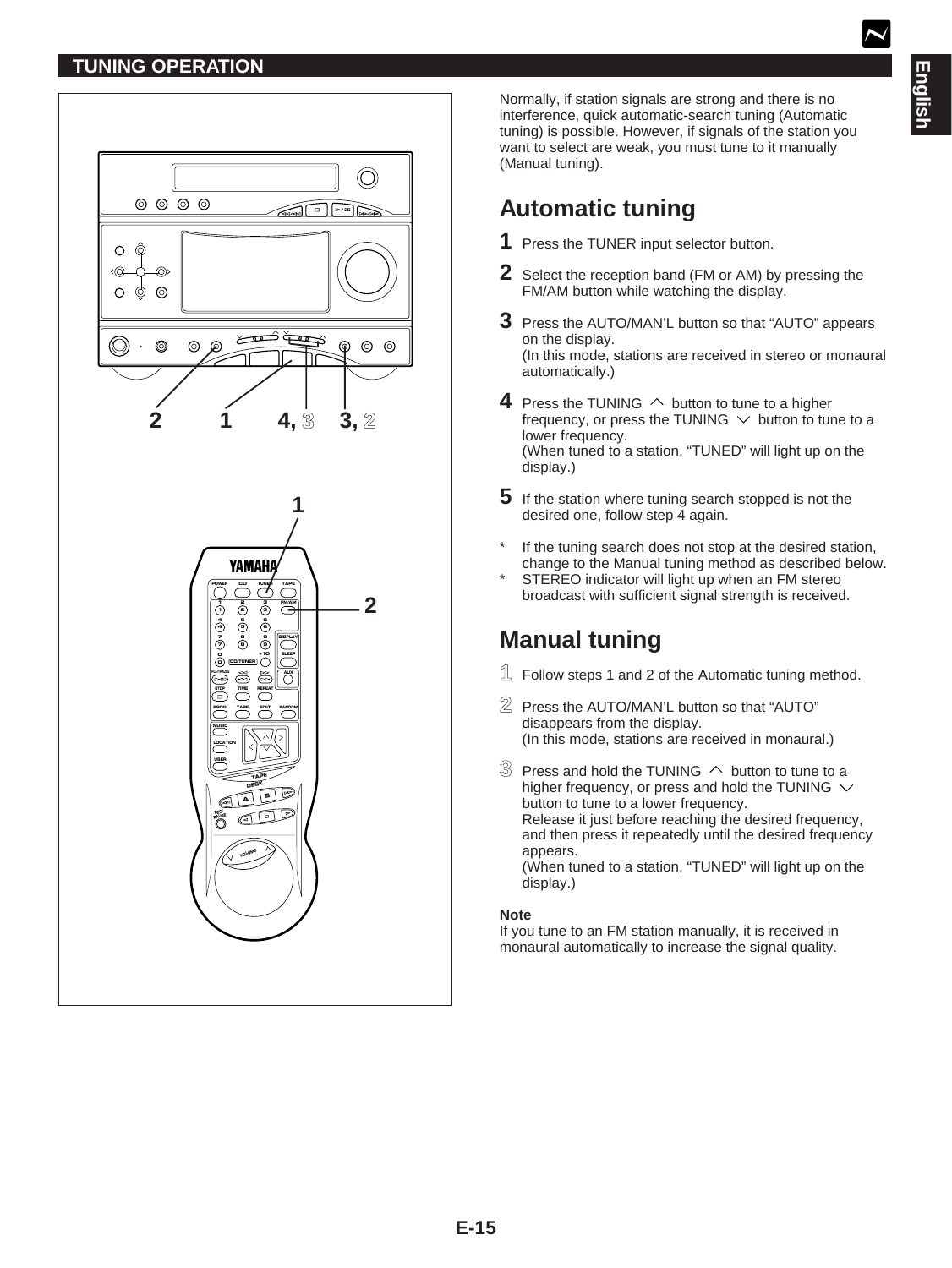

# **Preset tuning**

This unit can store station frequencies selected by tuning operation. With this function, you can select any desired station by only calling the corresponding preset station number.

Up to 20 stations (10 FM and 10 AM stations) can be stored by using the 10 preset station numbers. (One preset station number can be stored with one FM station and one AM station separately by switching the reception band.)

### **To store stations**

(Example: To store a FM station to the preset station number 1)

- **1** Select the reception band [FM or AM] by pressing the FM/AM button while watching the display. (In this case, select "FM".)
- **2** Tune to a desired station. (Refer to the previous page for tuning procedure.)
- **3** Press the tuner MEMORY button. \* The MEMORY indicator will flash for about 10 seconds.
- **4** Select a preset station number to which you will store the selected station by pressing the corresponding preset station number button on the remote control transmitter before the MEMORY indicator goes out. (In this case, select "1".)
	- \* "P1" will appear on the information display area. \* Preset station number can also be selected by pressing the PRESET ( $\vee$  /  $\wedge$ ) buttons on the front panel repeatedly.
- **5** Within about 10 seconds, press the tuner MEMORY button again.
	- The MEMORY indicator will stop flashing and light up. It shows the displayed station frequency has been programmed to the preset station number 1.

In the same way, program other FM stations to the preset station number 2 to 10.

#### **Note**

The preset station number 10 is shown by "0" on the display.

#### **Store desired AM stations in the same way**

AM stations can also be stored to the preset station numbers 1 to 10 in the same procedure described above.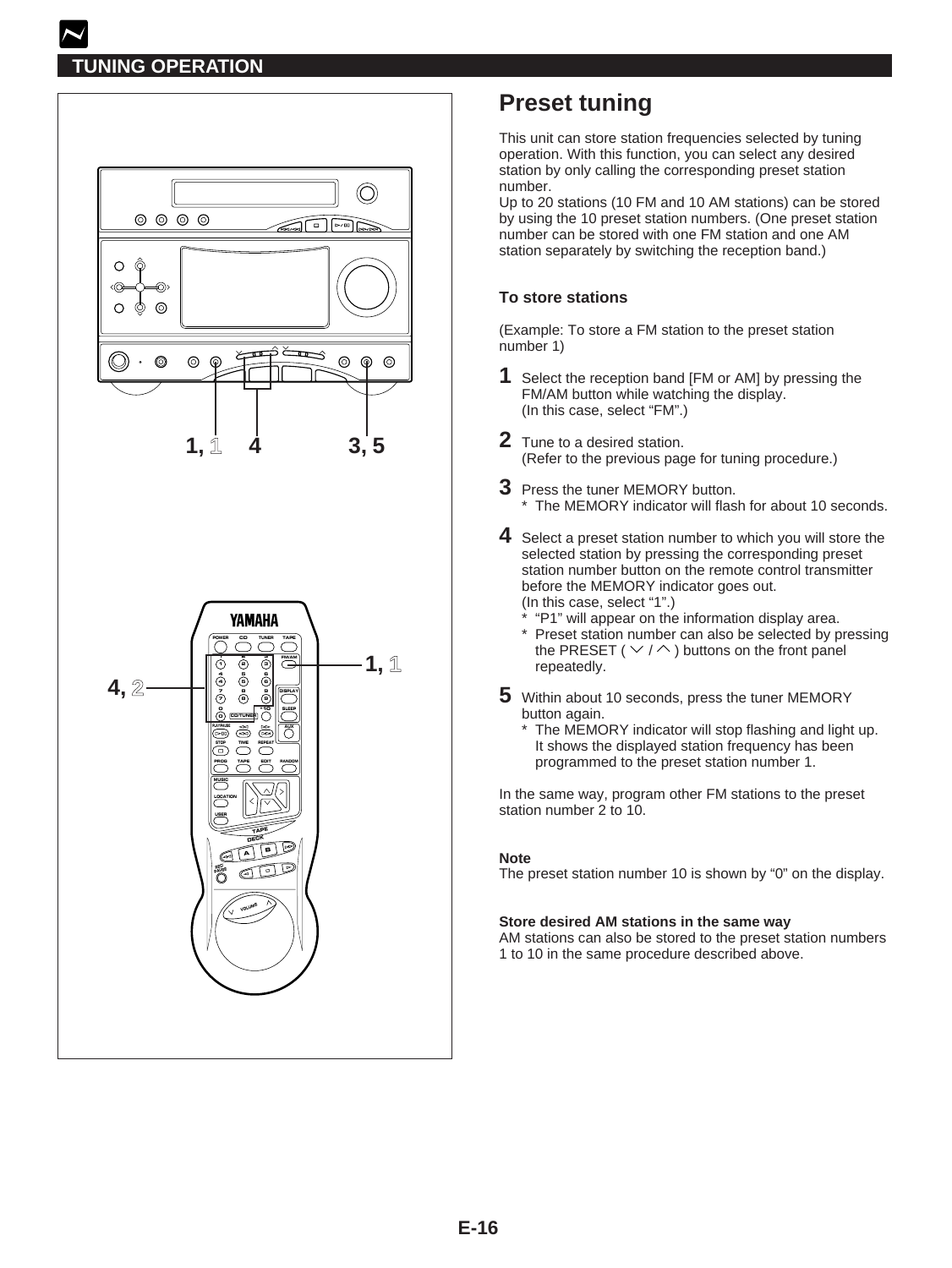### **To recall a preset station**

- **1** Select the reception band (FM or AM) of the station you want to recall by pressing the FM/AM button while watching the display.
- **2** Select the preset station number to which the station is stored by pressing the preset station number buttons on the remote control transmitter or the PRESET  $\vee / \wedge$ buttons on the front panel.

#### **Notes**

- A new setting can be stored in place of the former one of the same reception band.
- If the AC supply lead is disconnected from the AC outlet or the power is cut due to temporary power failure, the memory may be erased. If so, it can be re-programmed by simply following the Preset tuning steps.

# **TAPE DECK OPERATION**



# **General information**

- Do not use C-120 tapes or poor-quality tapes, since they can cause malfunctions.
- Before loading a tape into the cassette compartment, tighten the tape slack with a pen or pencil.
- Tapes have removable tabs which prevent accidental recording or erasing from taking place. Removing the tab on the top left protects the side facing you from erasure. Cover the tab holes with adhesive tape to erase or record again.
- This deck is a Double Cassette Deck with Automatic Reverse Function. DECK A: Playback only.
	- DECK B: Playback or recording.
- This deck features an auto tape selector. Just load the tape, and the tape formula being used will be sensed automatically.
- This unit can play back metal tapes as well as normal or chrome tapes, and recording can also be done on metal tapes.
- When covering erasure prevention tab holes, do not cover the chrome and metal detection holes. Otherwise, the deck will treat tape as normal tape.
- Do not press the EJECT button during playback or recording.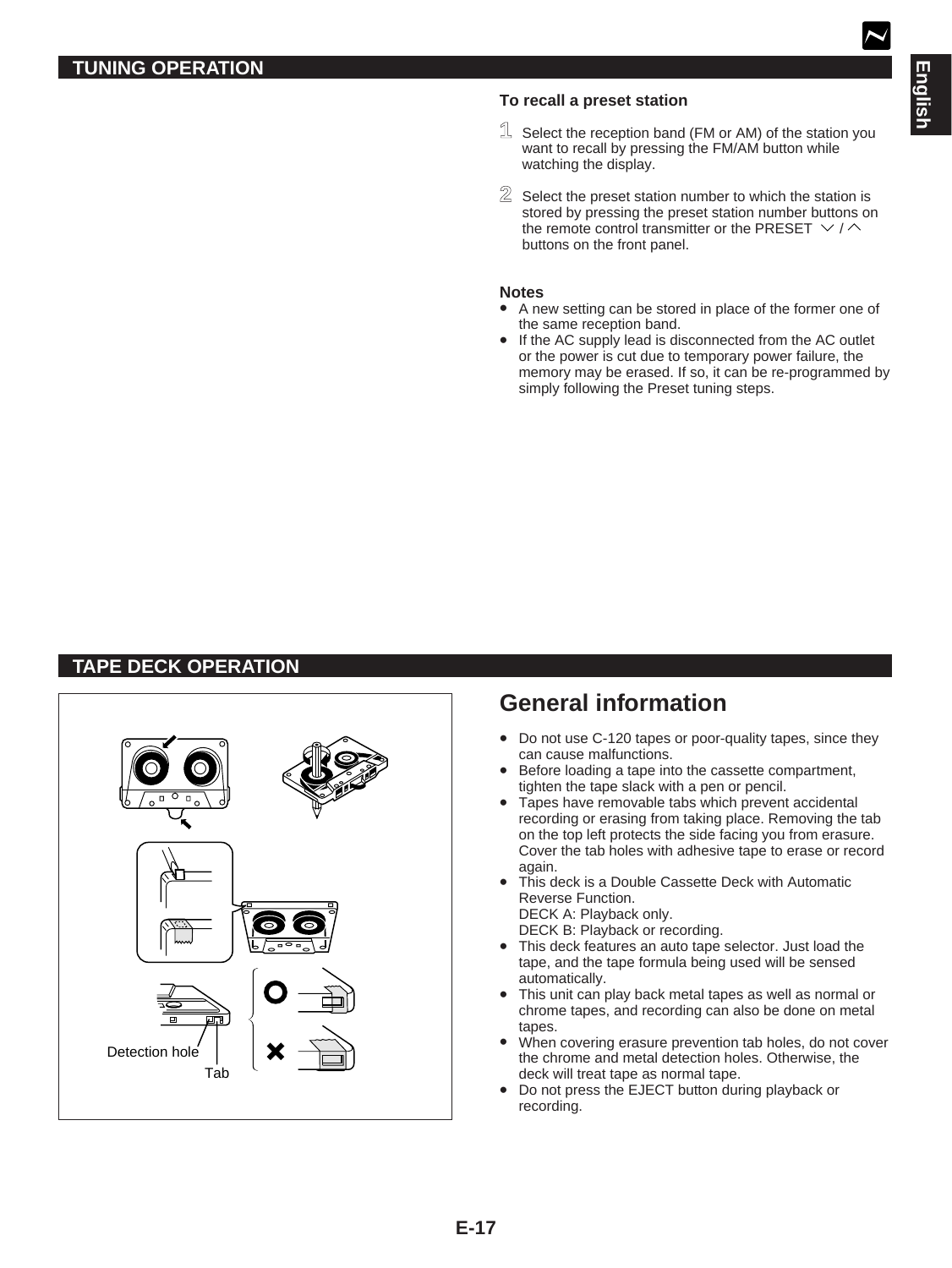# **TAPE DECK OPERATION**



# **Tape A or tape B playback**

- **1** Press the TAPE input selector button.
- **2** Open the DECK A or DECK B cassette compartment by pressing the EJECT button.
- **3** Load the tape into the DECK A or DECK B cassette compartment, and close the lid panel completely by pressing the panel until it clicks.
- **4** Press the DOLBY B NR button so that the indicator over the button lights up, if the tape has been recorded with Dolby noise reduction.
	- To cancel using the Dolby noise reduction, press the DOLBY B NR button again so that the indicator over the button goes out.
	- For details on the Dolby noise reduction, refer to the "Dolby NR (Noise Reduction) system" on page 20.
- **5** If necessary, switch the reverse mode to the desired one by pressing the reverse MODE selector button so that the corresponding indicator lights up.

The reverse MODE selector button can be operated before or during playback, and changes tape playback as follows:



- **6** Select the DECK A or B in which the tape you want to play back is loaded by pressing the DECK A/B button so that the corresponding indicator lights up.
- **7** Press the play  $\triangleright$  button to listen to side A, or the  $play \leq button$  for side B.

#### **To stop playback**

Press the stop  $\Box$  button.

#### **Notes**

- Switching the tape by pressing the DECK A/B button will not stop the running (or fast running) of the tape to which the selection has been canceled. Before switching the tape, be sure to stop the running of the currently selected tape.
- When removing the tape, stop the tape if it is running, and then open the cassette compartment.

#### **Direct operation**

Even if an input source other than tape deck is selected, pressing the play button (or the fast wind button) will start playback (or fast winding) directly.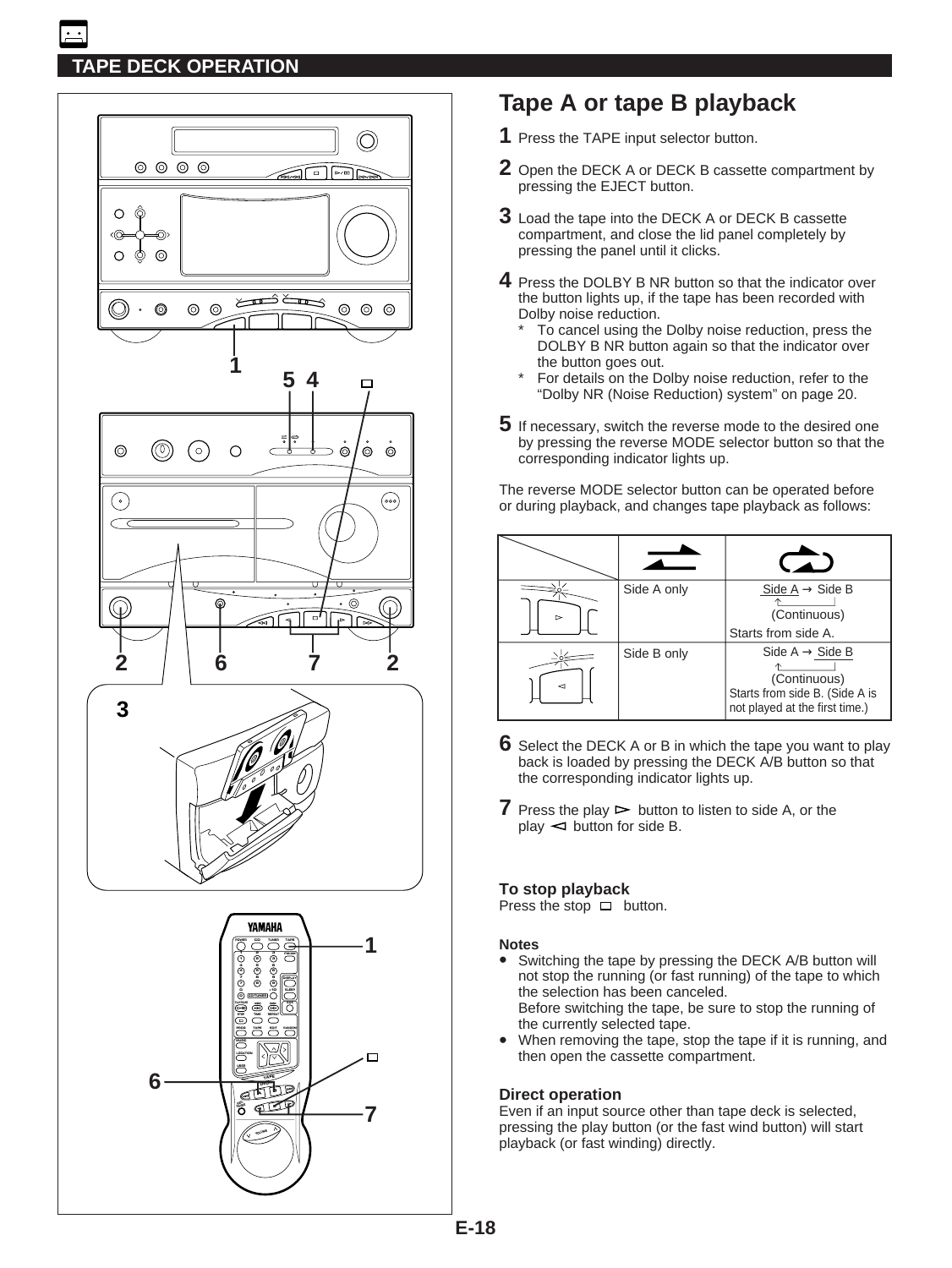### **TAPE DECK OPERATION**



# **Winding the tape**

- **1** If during playback, first press the stop  $\Box$  button.
- **2** Next press the fast wind  $\prec\prec$  or fast wind  $\triangleright\prec$  button to wind the tape.
- **3** Press the stop  $\Box$  button to stop.
- \* While winding the tape, the corresponding play direction indicator flashes.

# **Searching for the beginning of a desired selection**

Carry out the following operation during playback to find the beginning of a desired selection on the tape.

#### **To listen to the same selection**

Press the  $\leq$  button if the direction of the current playback  $is \rightharpoonup$ .

Press the  $\triangleright$  button if the direction of the current playback  $is < 1$ .

#### **To listen to the next selection**

Press the  $\triangleright$  button if the direction of the current playback  $iS \geq$ 

Press the  $\leq$  button if the direction of the current playback  $is <$ 

\* While searching, the corresponding play direction indicator flashes.

#### **Notes**

- This function may not work for tapes with
	- \* Material with long pauses or quiet passages.
	- Low recording levels or excessive noise.
	- \* Pauses of less than 4 seconds between selections.
- If searching is carried out at the first or the last part of a selection, the desired selection may not be found.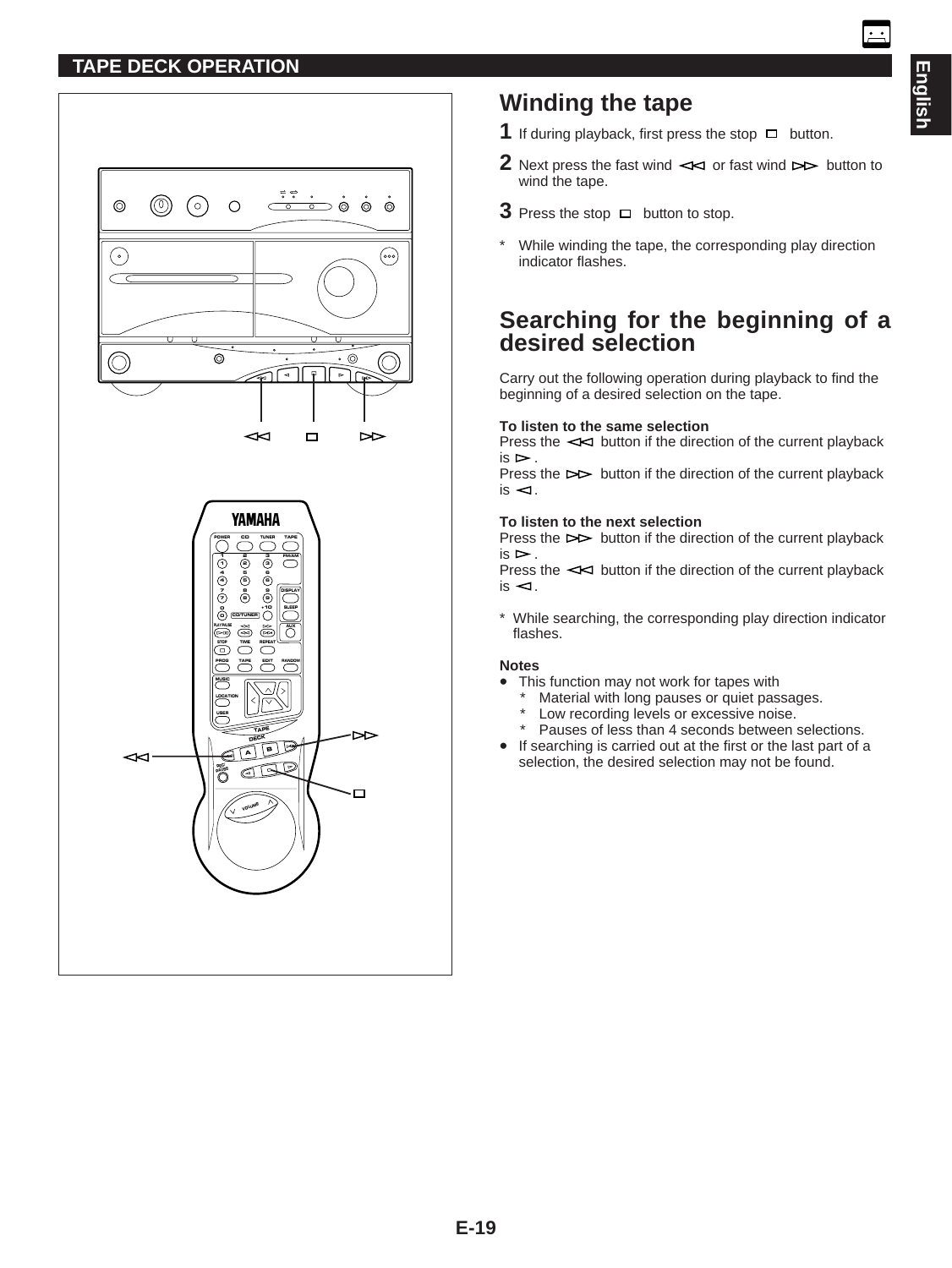# **TAPE DECK OPERATION**



#### **Dolby NR (Noise Reduction) system**

This unit employs the most popular Dolby B type noise reduction system.

If a tape recorded with a different type of Dolby noise reduction is played back on this system, a good sound quality will not be obtained.

# **Continuous playback**

- **1** Load the tapes into the DECK A and DECK B cassette compartments.
- **2** If the reverse mode "  $\Rightarrow$  " is not selected, press the reverse MODE selector button to select it.

The reverse MODE selector button can be operated before or during playback, and changes tape playback as follows:



- **3** Select the tape to be played back first by pressing the DECK A/B button.
- **4** Press the play  $\triangleright$  button to listen to side A, or the  $play \leq button$  for side B.

Dolby noise reduction manufactured under license from Dolby Laboratories Licensing Corporation. "DOLBY" and the double-D symbol DI are trademarks of Dolby Laboratories Licensing Corporation.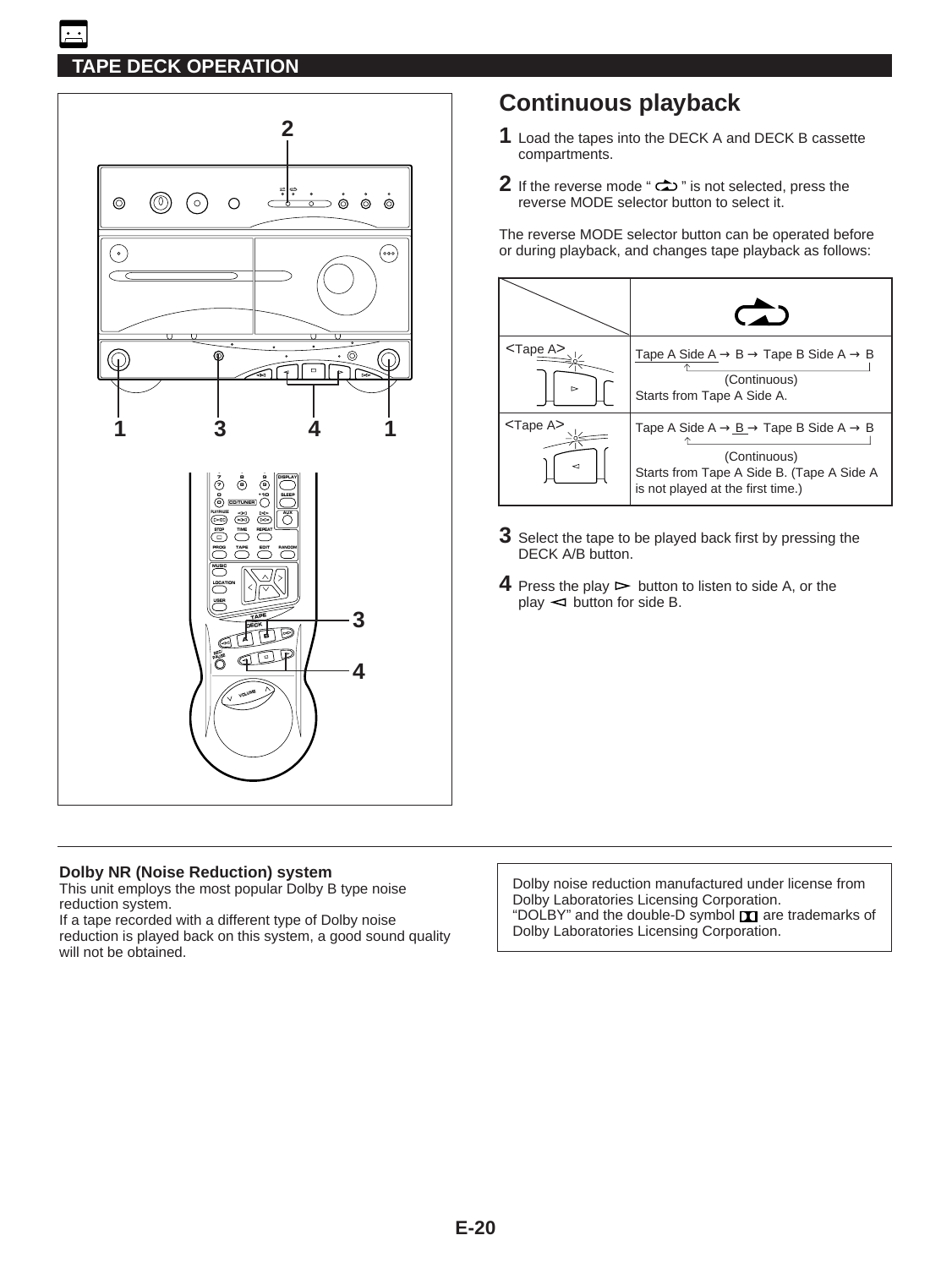### **RECORDING A COMPACT DISC**



- When recording important selections, be sure to make a preliminary test to ensure that the desired source material is being properly recorded with good sound quality.
- The automatic recording level control circuit automatically controls the level of the input signal used for recording.
- Adjusting the VOLUME control and using the built-in graphic equalizer and sound field processor have no effect on the recorded sound.
- For the tape deck, the deck which can be used for recording is the DECK B only. When recording, be sure to load a tape into the DECK B cassette compartment.

# **CD synchronized recording**

- **1** Press the CD input selector button and load the disc to be recorded.
- **2** Load a tape into the DECK B cassette compartment. Wind past the beginning part of the tape on which recording cannot be performed.
- **3** When recording with the Dolby NR system, press the Dolby B NR button so that the indicator over the button lights up. If not, set it off.
	- For details on the Dolby noise reduction, refer to the "Dolby NR (Noise Reduction) system" on page 20.
- **4** If desired, switch the reverse mode by pressing the reverse MODE selector button.

When the tape is set so that side A faces you, recording will be done as follows automatically according to the selected reverse mode. ..........Side A only

- $\Rightarrow$  ..........Side A  $\rightarrow$  Side B
- **5** Press the REC/PAUSE button. The indicator over the button will flash.
- **6** Start CD playback by pressing the play/pause button.

#### **To stop recording**

Press the stop  $\Box$  button of the tape deck. (At this time, CD playback does not stop.)

#### **Note**

Even if the stop  $\Box$  button of the CD player is pressed, recording will not stop.

#### **Recording programmed tracks**

Programmed tracks can also be recorded in the same way.

- **1** Program desired tracks. (Refer to page 12 for the programming procedure.)
- **2** Follow steps 2–6 described above.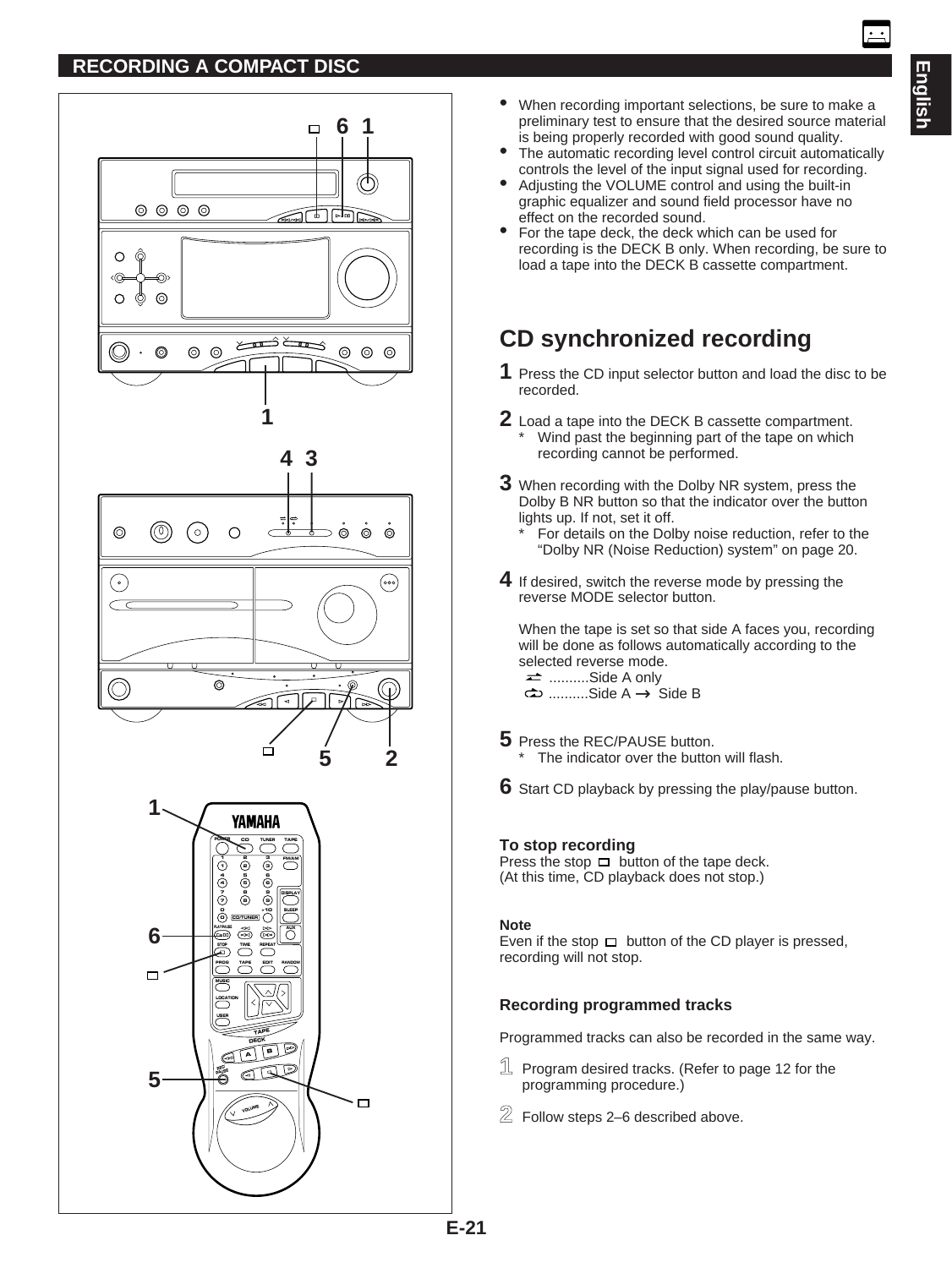

# **Recording CD on both sides of a tape automatically**

- **1** Press the CD input selector button and load the disc to be recorded.
- **2** Load a tape into the DECK B cassette compartment.
- **3** When recording with the Dolby NR system, press the Dolby B NR button so that the indicator over the button lights up. If not, set it off.
	- For details on the Dolby noise reduction, refer to the "Dolby NR (Noise Reduction) system" on page 20.
- **4** Press the EDIT button. ("EDIT" appears on the display.) CD playback and recording starts. Recording is carried out on side A and B of the tape continuously.
	- " $A Q Q$ " (or " $Q Q B$ ") on the display shows the side of the tape on which recording is being carried out.
	- When the recording on side A is finished while a track is being played back, the recording on side B starts from the beginning of the same track.

### **Recording programmed tracks**

Programmed tracks can also be recorded in the same way.

- **1** Program desired tracks. (Refer to page 12 for the programming procedure.)
- **2** Follow steps 2–4 described above.

### **To cancel this function**

Before recording, press the stop  $\Box$  button of the CD player.

#### **To stop recording**

Press the stop  $\Box$  button of the CD player.

(At this time, the tape deck automatically stops.)

Pressing the stop  $\Box$  button of the tape deck also stops recording. However, this method makes the unit accept no other operation for about 10 seconds after the stop button is pressed.

#### **Note**

During recording, pressing the TIME button cannot change the time display.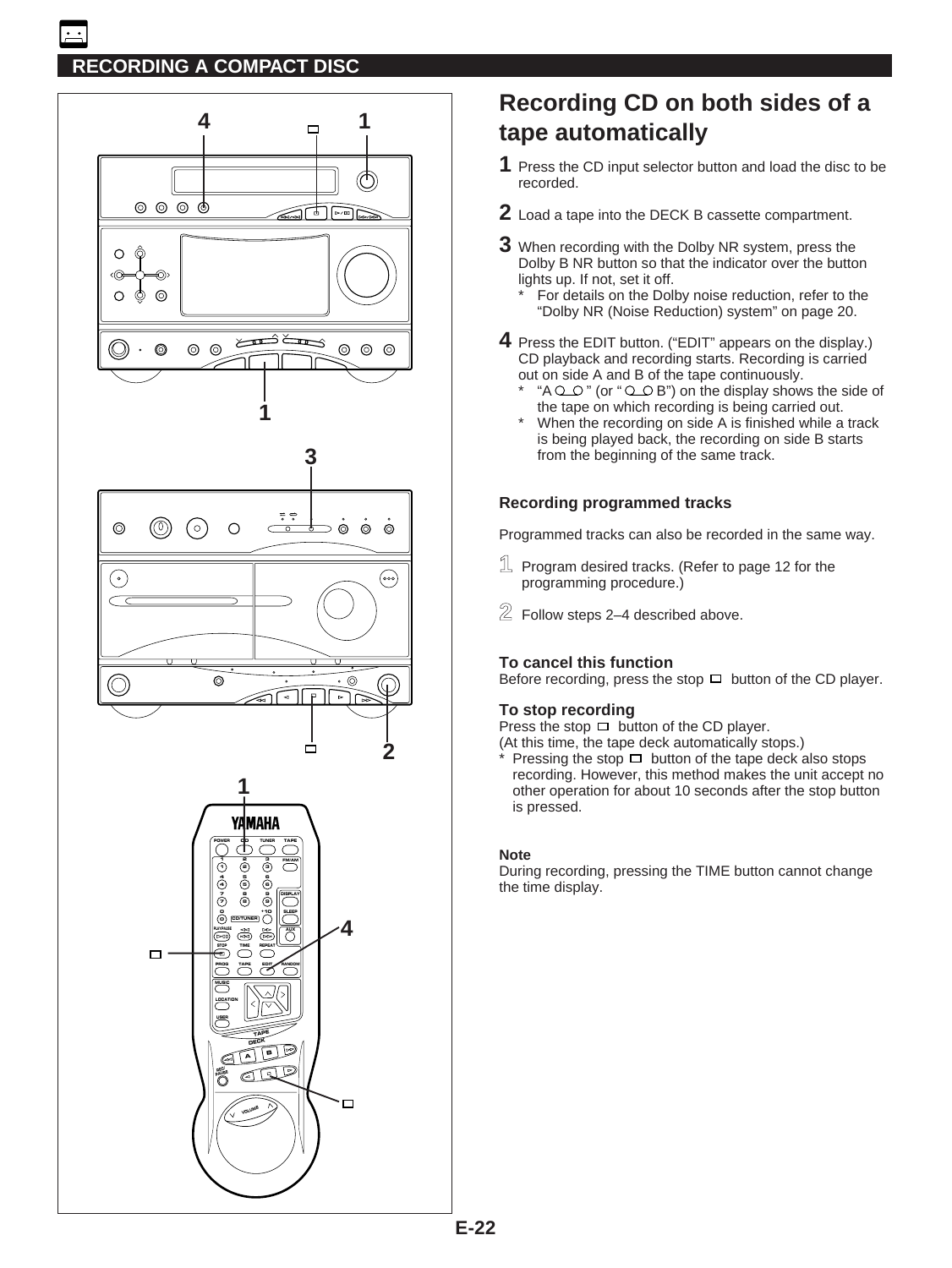### **RECORDING A COMPACT DISC**



# **Automatic tape-editing**

This convenient feature can be used to program tracks on a disc for recording to tape. By only memorizing the tape's total possible recording time, the unit will automatically program tracks so they will fit onto the tape with the least amount of unrecorded space remaining at each end of the tape.

### **To record a disc with the order of tracks unchanged**

- **1** Press the CD input selector button and load the disc to be recorded.
- **2** Load a tape into the DECK B cassette compartment. \* Rewind the tape to the full end of the supply reel.
- **3** When recording with the Dolby NR system, press the Dolby B NR button so that the indicator over the button lights up. If not, set it off.
	- For details on the Dolby noise reduction, refer to the "Dolby NR (Noise Reduction) system" on page 20.
- **4** Press the TAPE button to select the length of the tape to be used. Whenever pressed, C46, C54, C60 and C90 appear on the display in turn, and next it returns to the normal display mode.

 $\text{off} \rightarrow \text{C46} \rightarrow \text{C54} \rightarrow \text{C60} \rightarrow \text{C90}$ ↑

**When using tapes other than C46, C54, C60 or C90** When C46, C54, C60 or C90 is appearing on the display, input the tape length by using the track number input buttons on the remote control transmitter (Examples)

C62: Press "6" and then "2". C30: Press "3" and then "0".

- **5** Press the EDIT button. ("EDIT" appears on the display.) CD playback and recording starts. Recording is carried out on both side A and B of the tape.
	- While recording on side A, track numbers selected for side A and " $A \overset{\sim}{\circ}$   $\circ$ " are illuminated on the display. The track number being recorded flashes and the number which has been already recorded is turned off. For side B, display information is as the same as side A except that " $Q$  $Q$  $B$ " is illuminated in place of "A  $Q$  $Q$ ".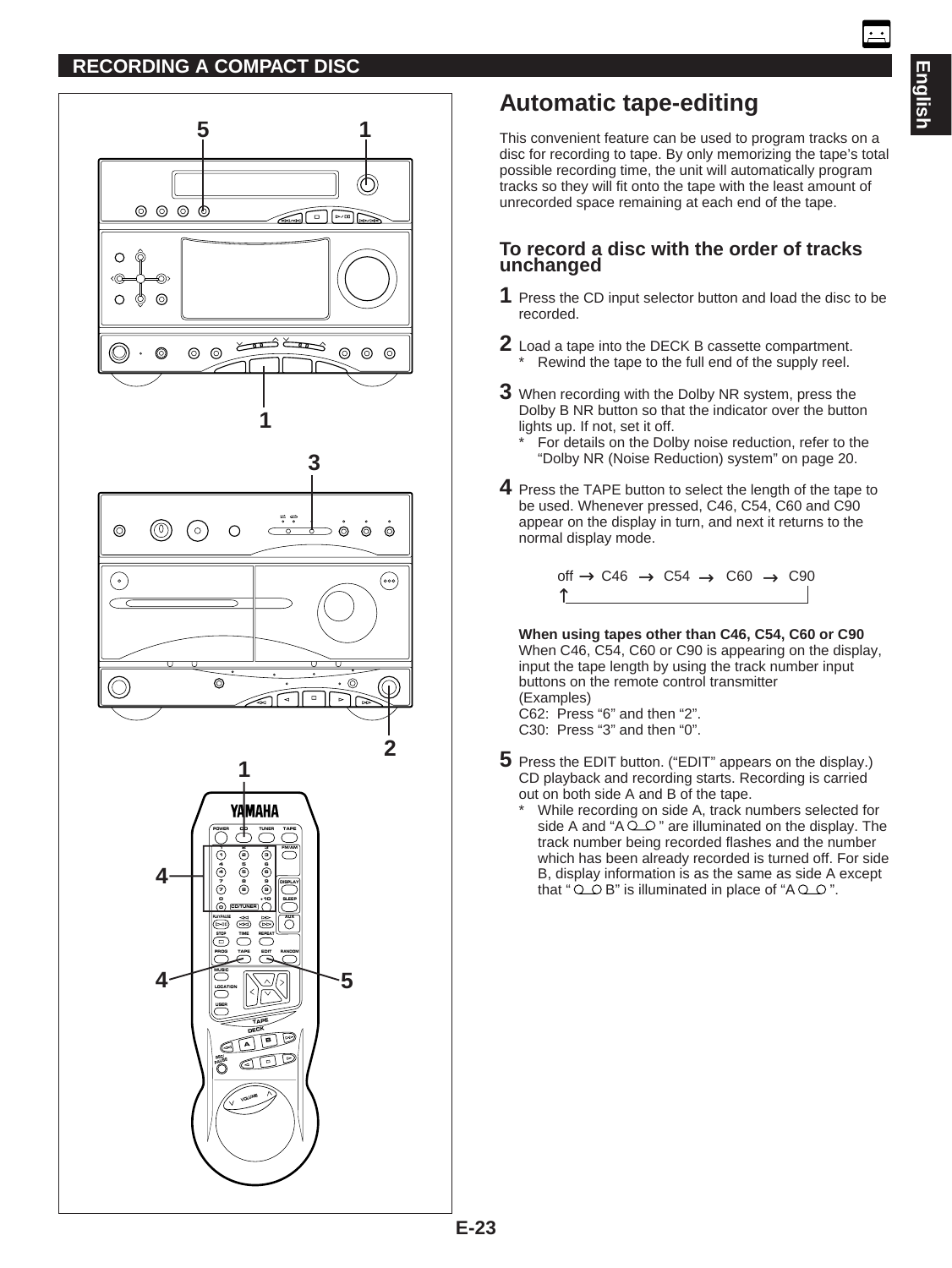# **RECORDING A COMPACT DISC**







#### **To cancel tape-editing function**

Before recording, press the stop  $\Box$  button of the CD player.

#### **To stop recording**

Press the stop  $\Box$  button of the tape deck. (At this time, CD playback automatically stops.)

#### **To make this unit program tracks on a disc automatically so that the least amount of unrecorded space remains on the tape**

- **1** Follow steps 1–4 on the previous page.
- **2** Press the PROG button.
	- \* "AP A>" will light up for 3 seconds during programming for side A, and "AP B>" will light up for 3 seconds during programming for side B. Then the display will show the total number and the total time of programmed tracks.
- **3** If you press the TAPE button repeatedly, you can check the results of programming listed below for each side of the tape in turn.
	- All track numbers to be recorded
	- The number of tracks to be recorded<br>• The total recording time
	- The total recording time
- **4** Press the EDIT button. ("EDIT" appears on the display.) CD playback and recording starts. Recording is carried out on both side A and B of the tape.
	- While recording on side A, track numbers selected for side A and " $A \overline{Q} \overline{Q}$ " are illuminated on the display. The track number being recorded flashes and the number which has been already recorded is turned off. For side B, display information is as the same as side A except that "  $Q$   $Q$   $B$ " is illuminated in place of " $A$  $Q$  $Q$ ".

#### **Notes on automatic tape-editing**

- This function may not be able to program tracks properly if the tape length shorter than 15 minutes is input.
- This function can be used to program up to track number 30. If the disc has more than 30 tracks, track number 31 and thereafter will not be programmed.
- If an wrong tape length is input to this unit or recording is started without rewinding the tape to the full end of the supply reel, recording will be stopped in a little while after the recording on side A is finished.
- During recording, pressing the TIME button cannot change the time display.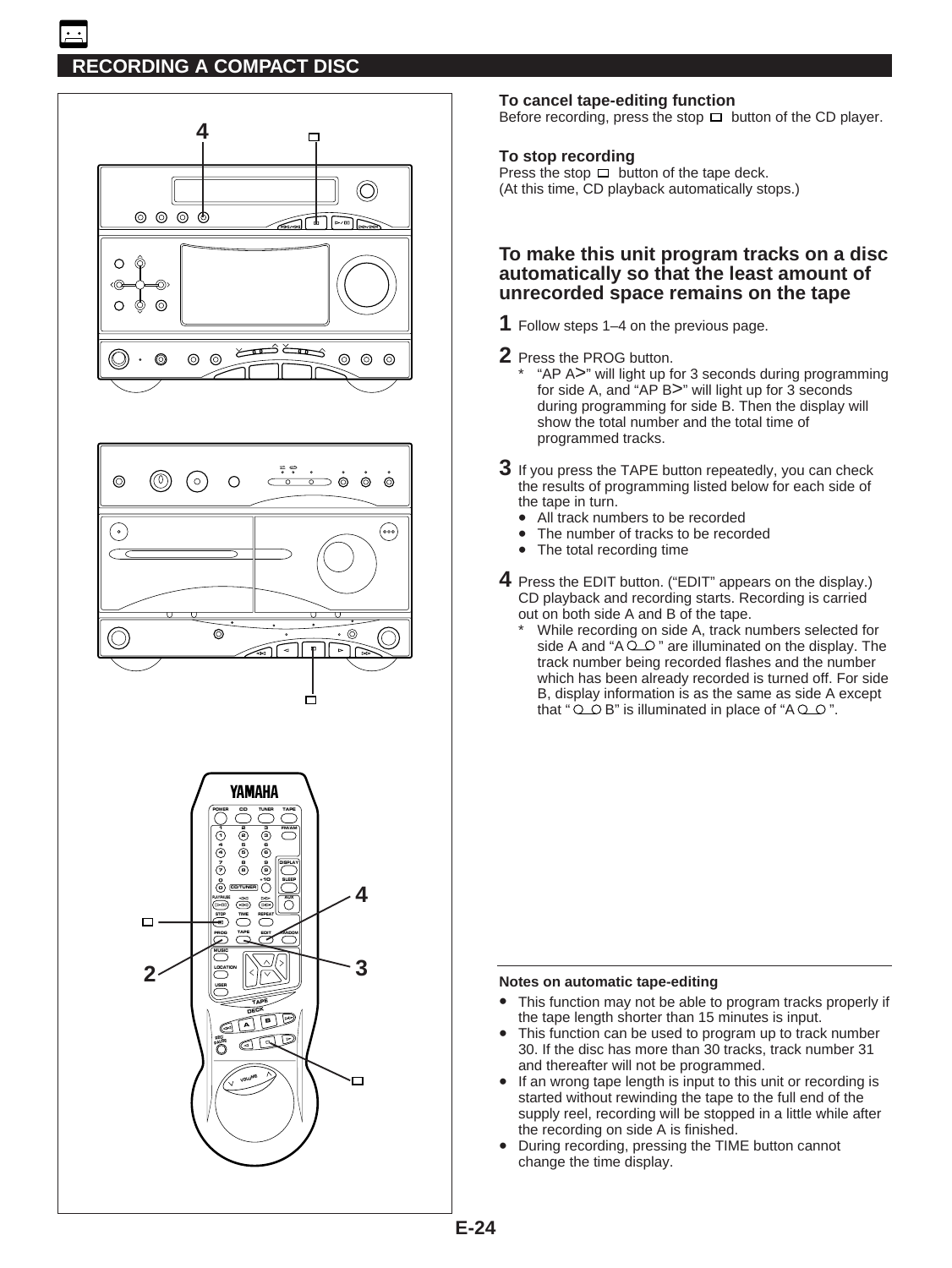# **OTHER RECORDINGS**

- The automatic recording level control circuit automatically controls the level of the input signal used for recording.
- Adjusting the VOLUME control and using the built-in graphic equalizer and sound field processor have no effect on the recorded sound.
- For the tape deck, the deck which can be used for recording is the DECK B only. When recording, be sure to load a tape into the DECK B cassette compartment.

# **Recording from the built-in tuner**

- **1** Press the TUNER input selector button.
- **2** Tune to the desired station. (Refer to the "TUNING OPERATION" on page 15 and 16.)
- **3** Load a tape into the DECK B cassette compartment.
- **4** When recording with the Dolby NR system, press the Dolby B NR button so that the indicator over the button lights up. If not, set it off.
	- For details on the Dolby noise reduction, refer to the "Dolby NR (Noise Reduction) system" on page 20.
- **5** Select the reverse mode " $\rightleftharpoons$  " to record on only one side, or "  $\Rightarrow$  " for continuous recording on both sides by pressing the reverse MODE selector button.
- **6** Press the REC/PAUSE button. The indicator over the button will light up and the play direction indicators will flash.
- **7** Press the play  $\triangleright$  button to record on side A, or the play  $\leq$  button to record on side B.
	- \* For continuous recording on both sides, begin on side A. Recording stops automatically at the end of side B.

### **To stop recording temporarily**

- **1** Press the REC/PAUSE button.
- **2** To resume recording, press the play button whose indicator is flashing.

#### **To stop recording**

Press the stop  $\Box$  button.

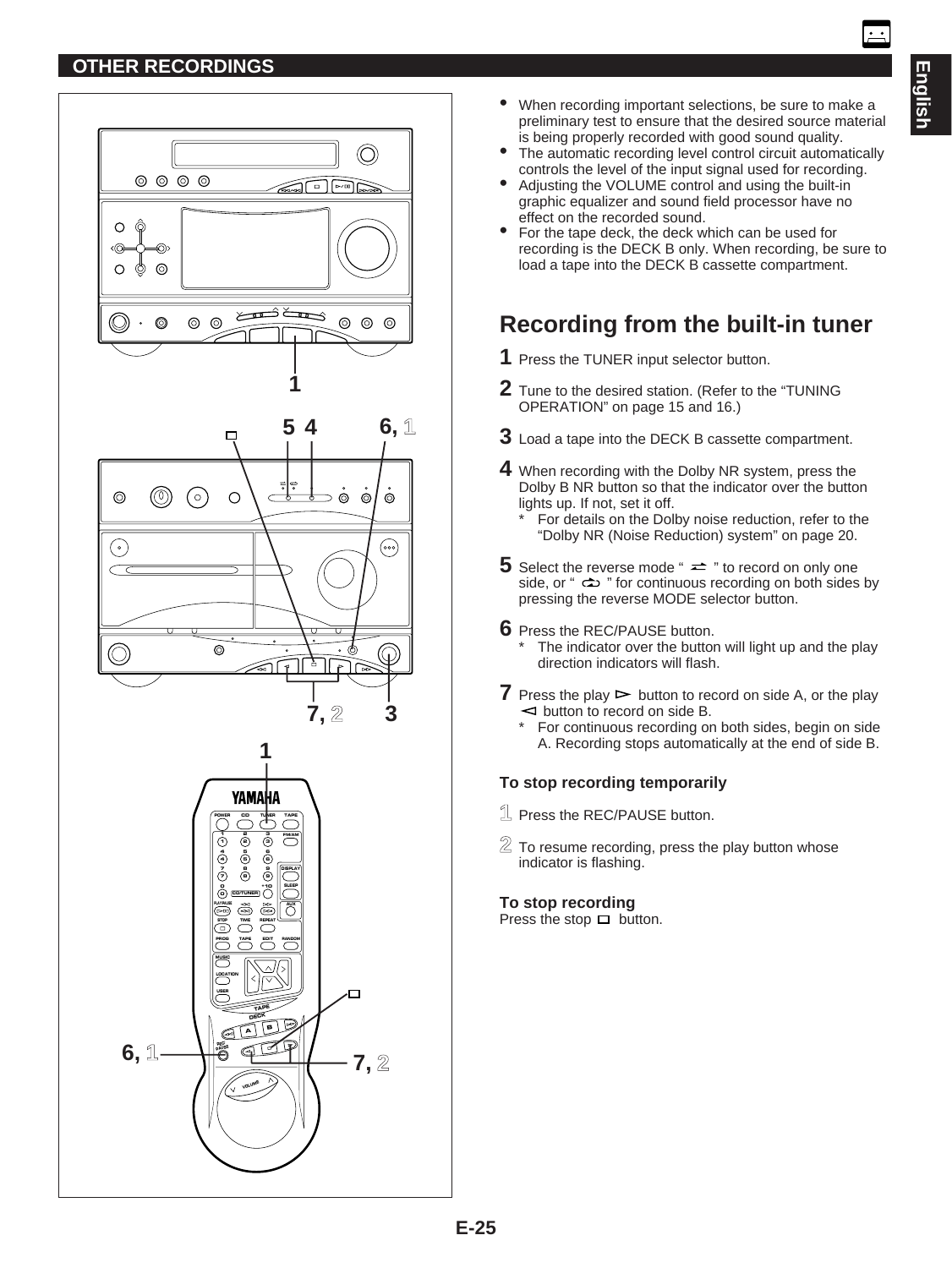# **OTHER RECORDINGS**







# **Dubbing**

- During dubbing, adjusting the VOLUME control and using the built-in graphic equalizer and sound field processor have no effect on the recorded sound.
- Try to use the same tape formula and length for the recording tape as for the master tape.
- **1** Press the TAPE input selector button.
- **2** Load a prerecorded tape into the DECK A cassette compartment. Insert a blank tape into the DECK B cassette compartment.
- **3** Select the reverse mode " $\rightleftharpoons$  " to record on only one side, or " $\Rightarrow$  " for continuous recording on both sides by pressing the

reverse MODE selector button.

- **4** Press the DUBBING button.
	- Press "NORMAL" to dub at normal speed, and "HIGH" to dub at about twice the normal speed.
	- Dubbing will begin from side A regardless of the side now selected.

#### **To stop dubbing**

Press the stop  $\Box$  button.

Tape A and tape B will stop at the same time.

#### **Note**

Only tapes originally encoded with Dolby NR will be dubbed onto tapes with Dolby NR encoding.

The use of Dolby NR will have no effect on the recording of tape B during dubbing.

However, the playback tonal quality of tape A will change according as Dolby NR is used or not.

# **Erasing recorded tapes**

- **1** Load the tape to be erased into the DECK B cassette compartment.
- **2** Press the TAPE input selector button.
- $\Im$  Select the reverse mode "  $\rightleftharpoons$  " to erase only one side or "  $\Leftrightarrow$  " to erase both sides by pressing the reverse MODE selector button.
- $4\frac{1}{2}$  Press the REC/PAUSE button, then press the play  $\triangleright$ button to erase side A of the tape, or the play  $\prec$  button to erase side B.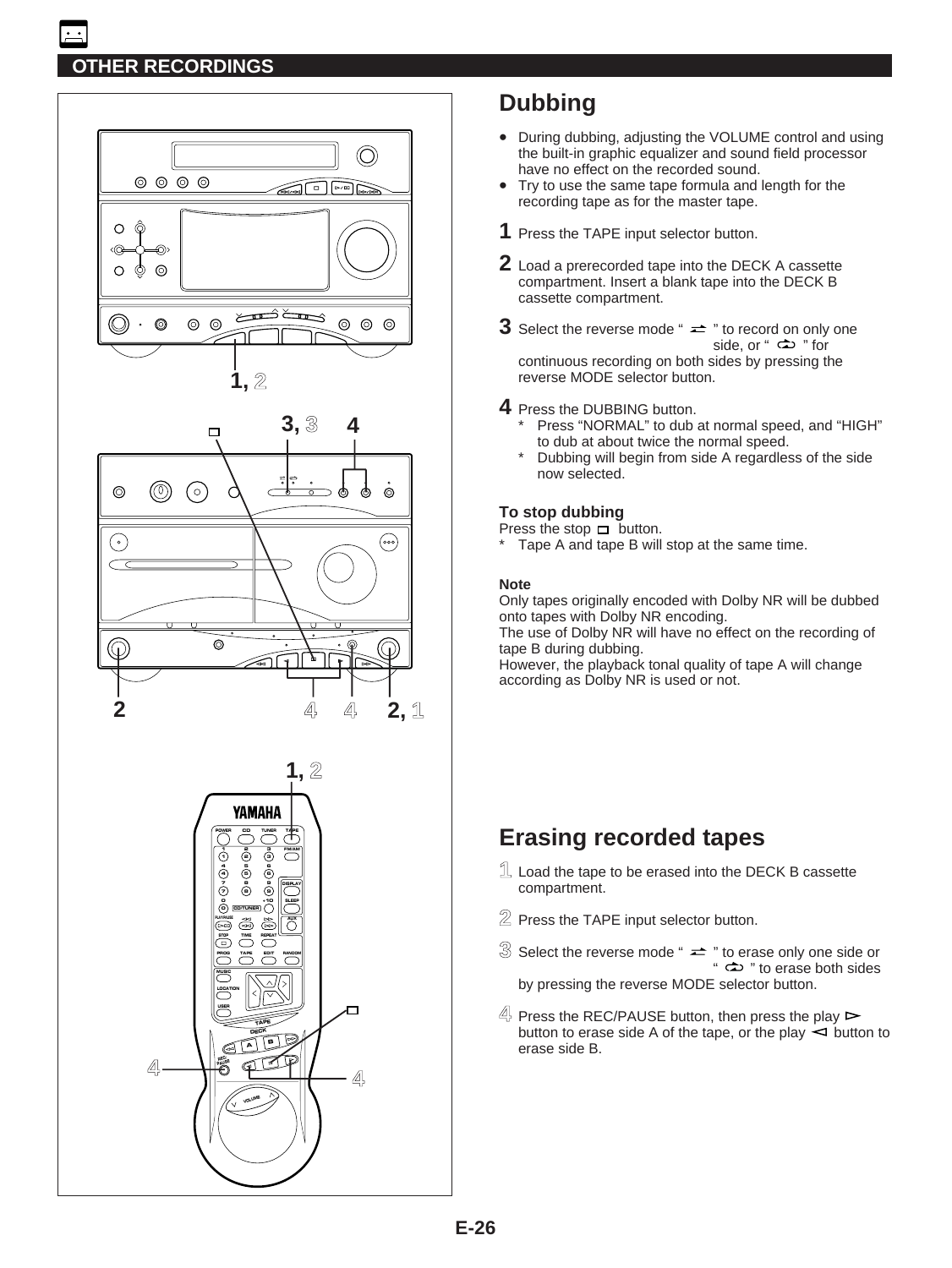The built-in graphic equalizer and sound field processor present you with the pleasure of listening to music with various sound effects.

This system provides 4 preset equalizer modes and 3 sound field modes as listed below.

You can enjoy listening to music with a desired sound effect by selecting one of these modes, or you can also enjoy various sound effect combinations by selecting an equalizer mode and a sound field mode at the same time.

The built-in 7 band graphic equalizer allows you to adjust the equalizer pattern to create an effect to your desired sound taste. (The sound field processor cannot be adjusted, however.)

Furthermore, an adjusted equalizer pattern can be stored in this system as a user program. (Up to 4 user programs can be stored at the same time.)



### **Preset graphic equalizer modes (MUSIC) Sound field modes (LOCATION)**

| Mode         | <b>Feature</b>                                                                                                                         |  |
|--------------|----------------------------------------------------------------------------------------------------------------------------------------|--|
| <b>ROCK</b>  | High and low frequencies are emphasized.<br>This mode is suitable for reproducing<br>dynamic and powerful sounds of rock<br>music etc. |  |
| <b>BLUES</b> | Low and medium frequencies are<br>moderately emphasized. This mode is<br>suitable for music with a blue feeling.                       |  |
| <b>RAP</b>   | Low and mid-high frequencies are<br>emphasized so that vocals become well-<br>modulated. This mode is suitable for rap<br>music etc.   |  |
| <b>JAZZ</b>  | Medium frequencies for vocals, piano, sax,<br>etc. are emphasized. High and low<br>frequencies are also emphasized<br>moderately.      |  |
| FI AT        | This is the mode with no equalizer effect<br>applied.                                                                                  |  |

| Mode          | <b>Feature</b>                                                                                                                          |  |
|---------------|-----------------------------------------------------------------------------------------------------------------------------------------|--|
| <b>NORMAL</b> | This is the mode with no sound field<br>processing applied.                                                                             |  |
| <b>ARENA</b>  | This mode simulates the sound<br>environment of a big hall with long<br>reverberation time and many reflections of<br>high frequencies. |  |
| <b>CLUB</b>   | This mode simulates the sound<br>environment of a jazz live house. Sounds<br>are close and intimate.                                    |  |
| <b>STUDIO</b> | This mode simulates the sound<br>environment of a recording studio. Sounds<br>are very close.                                           |  |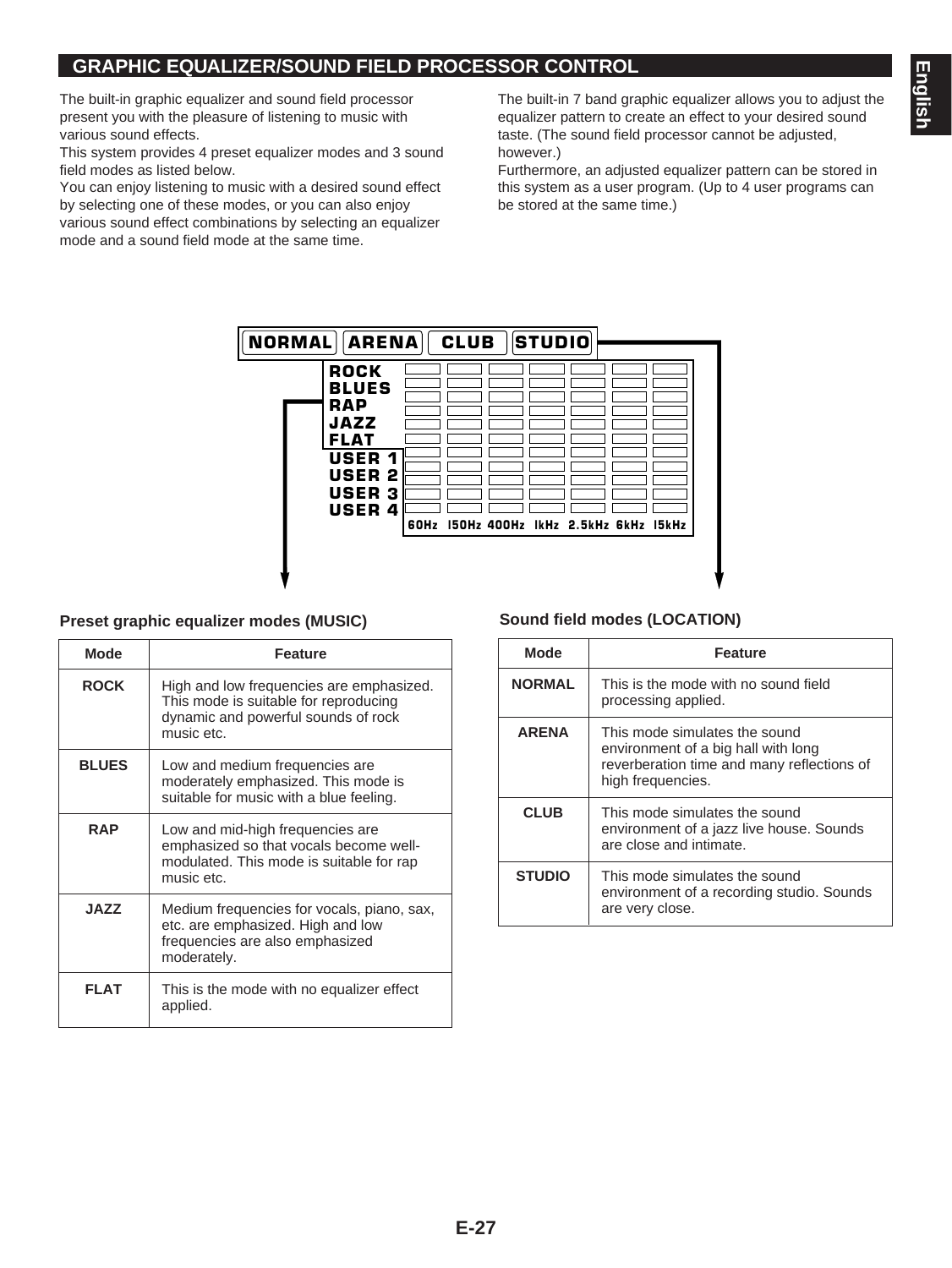### **GRAPHIC EQUALIZER/SOUND FIELD PROCESSOR CONTROL**





# **Listening to the music with a preset equalizer effect**

- **1** Playback a source. (For source playback, refer to the sections beginning on page 9.)
- **2** Press the MUSIC button once or more so that the name of a desired mode appears on the preset equalizer mode indicators.
	- \* Whenever you press the MUSIC button, the preset mode changes and is displayed as follows.



\* The equalizer pattern of the selected mode is shown on the graphic equalizer level indicators.

#### **To cancel the use of the graphic equalizer**

Press the MUSIC button once or more so that "FLAT" lights up on the preset equalizer mode indicators.

#### **Note**

An equalizer effect cannot be recorded along with a source.

# **Listening to the music with a sound field effect**

- **1** Playback a source. (For source playback, refer to the sections beginning on page 9.)
- **2** Press the LOCATION button once or more so that the name of a desired mode appears on the sound field mode indicators.
	- \* Whenever you press the LOCATION button, the mode changes and is displayed as follows.



**To cancel the use of the sound field processor**  Press the LOCATION button once or more so that "NORMAL" lights up on the preset sound field mode indicators.

#### **Note**

Sound field effect cannot be recorded along with a source.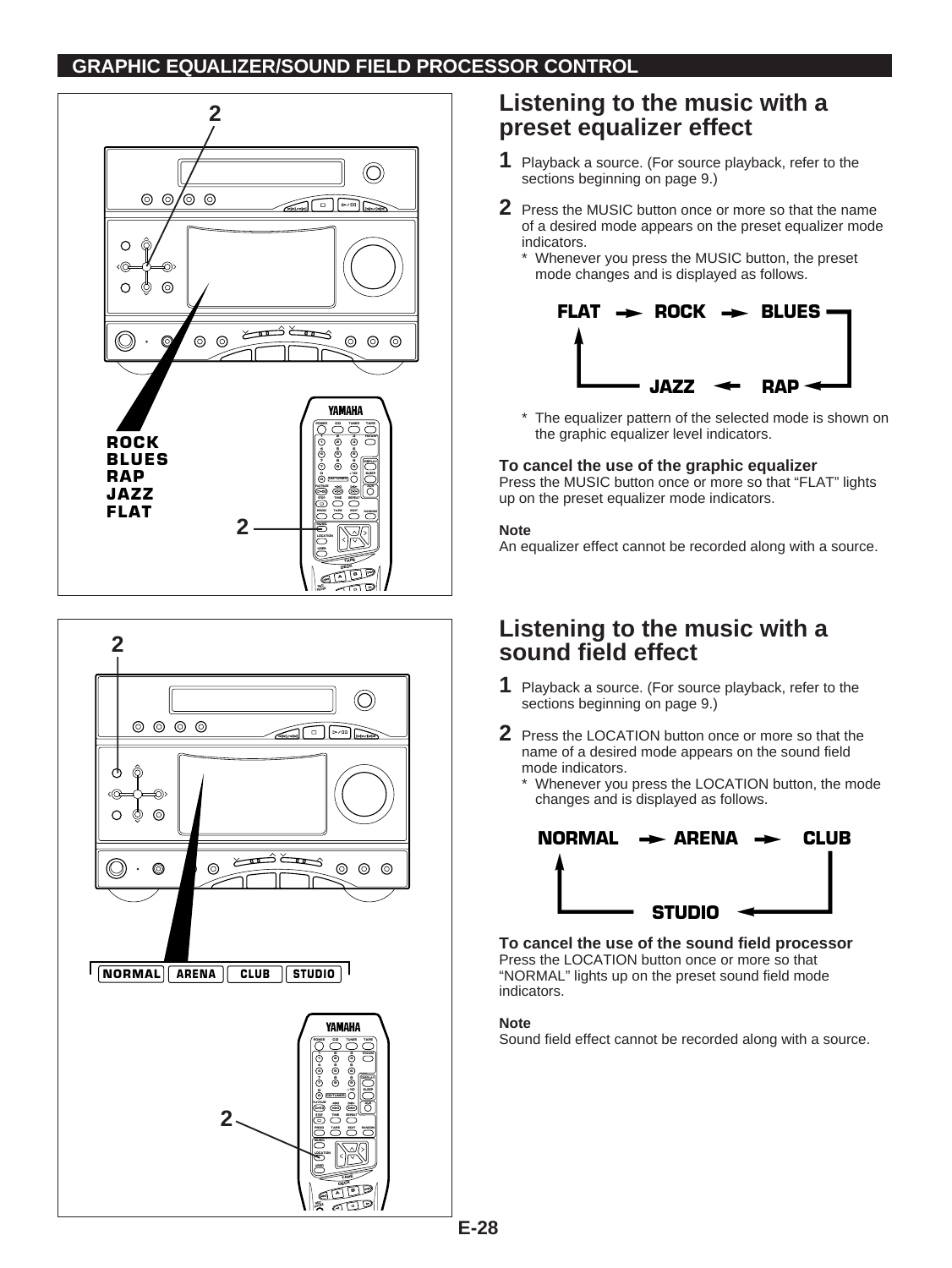### **GRAPHIC EQUALIZER/SOUND FIELD PROCESSOR CONTROL**



# **Adjusting the graphic equalizer for your desired sound taste**

The 7 band graphic equalizer allows you to adjust the level for each frequency band.

- Make adjustment by monitoring the equalizer level indicators on the display.
- **1** Playback a source. (For source playback, refer to the sections beginning on page 9.)
- **2** Press the equalizer control  $\langle$  or  $\rangle$  button once or more to select the frequency band to which you will adjust the level.
	- The scale bar of the selected frequency band on the graphic equalizer level indicators will flash.
- **3** Press the equalizer control  $\land$  or  $\lor$  button once or more to adjust the level.
	- The VOLUME control on the front panel can also be used to adjust the level.
- **4** In the same way, make adjustment for other frequency band.

#### **Note**

Adjusted equalizer pattern will be cancelled when another equalizer mode is selected.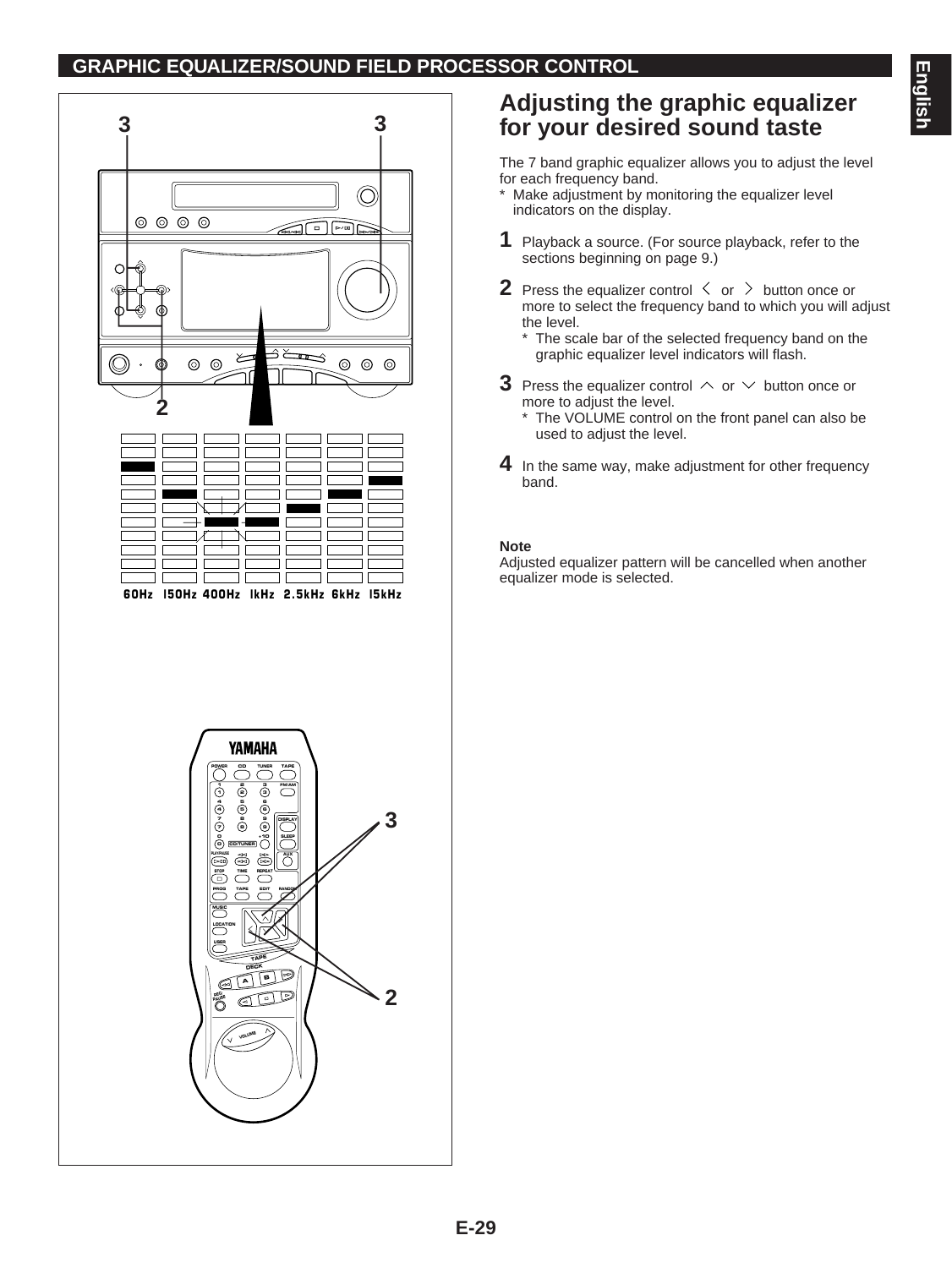### **GRAPHIC EQUALIZER/SOUND FIELD PROCESSOR CONTROL**



# **Storing your own programs**

You can store an equalizer pattern of your own adjusting. Up to 4 patterns can be stored as desired.

#### **To store**

- **1** Adjust the equalizer as you prefer by using the equalizer control buttons.
- **2** Press the user program MEMORY button. \* "USER 1" will flash on the user program number indicators for about 5 seconds.
- **3** Select the user program number (USER 1, 2, 3 or 4) to which you will store the equalizer pattern by pressing the USER button once or more before "USER 1" stops flashing.
	- \* Whenever you press the USER button, the user program number changes and is displayed as follows.



- **4** Press the user program MEMORY button before the number selected in step 3 stops flashing.
- \* In the same way, store other patterns to other three user positions.

#### **Notes**

- A new program can be stored in place of the former one.
- In step 3 or 4, if the user program number indicator stops flashing before operation, return to step 2.

#### **To recall a user program**

- **1** Playback a source. (For source playback, refer to the sections beginning on page 9.)
- **2** Press the USER button once or more so that the user program number you want to recall lights up.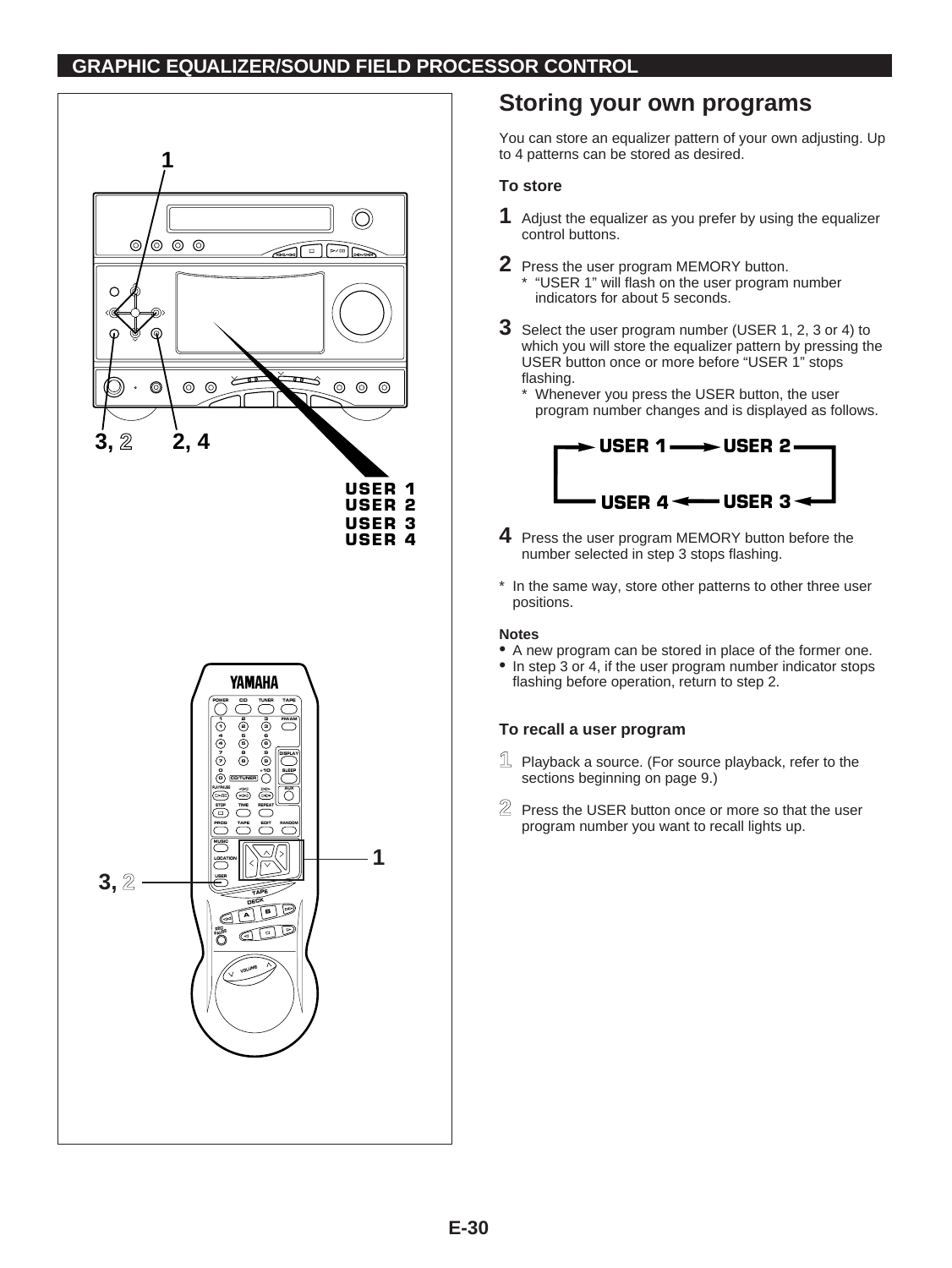### **KARAOKE OPERATION**



# **Singing karaoke**

This system allows you to enjoy singing karaoke by using not only a karaoke source without vocals but also any normal audio source with vocals.

- **1** Connect the microphone to the MIC jack on the front panel.
- **2** Playback a source. (For source playback, refer to the sections beginning on page 9.)

**When using a normal audio source with vocals** Press the KARAOKE button. ("KARAOKE" appears on the display.) The sound level of vocals is automatically attenuated.

**3** While singing, adjust the mixing level of singing voice by turning the MIC MIXING level control.

#### **To restore the attenuated vocal sound level**

Press the KARAOKE button again so that "KARAOKE" disappears from the display.

#### **Notes**

- There may be a case that vocals cannot be attenuated effectively according to a source (monaural source etc.).
- You can enjoy singing karaoke with a sound field effect applied if you select any sound field mode by pressing the LOCATION button.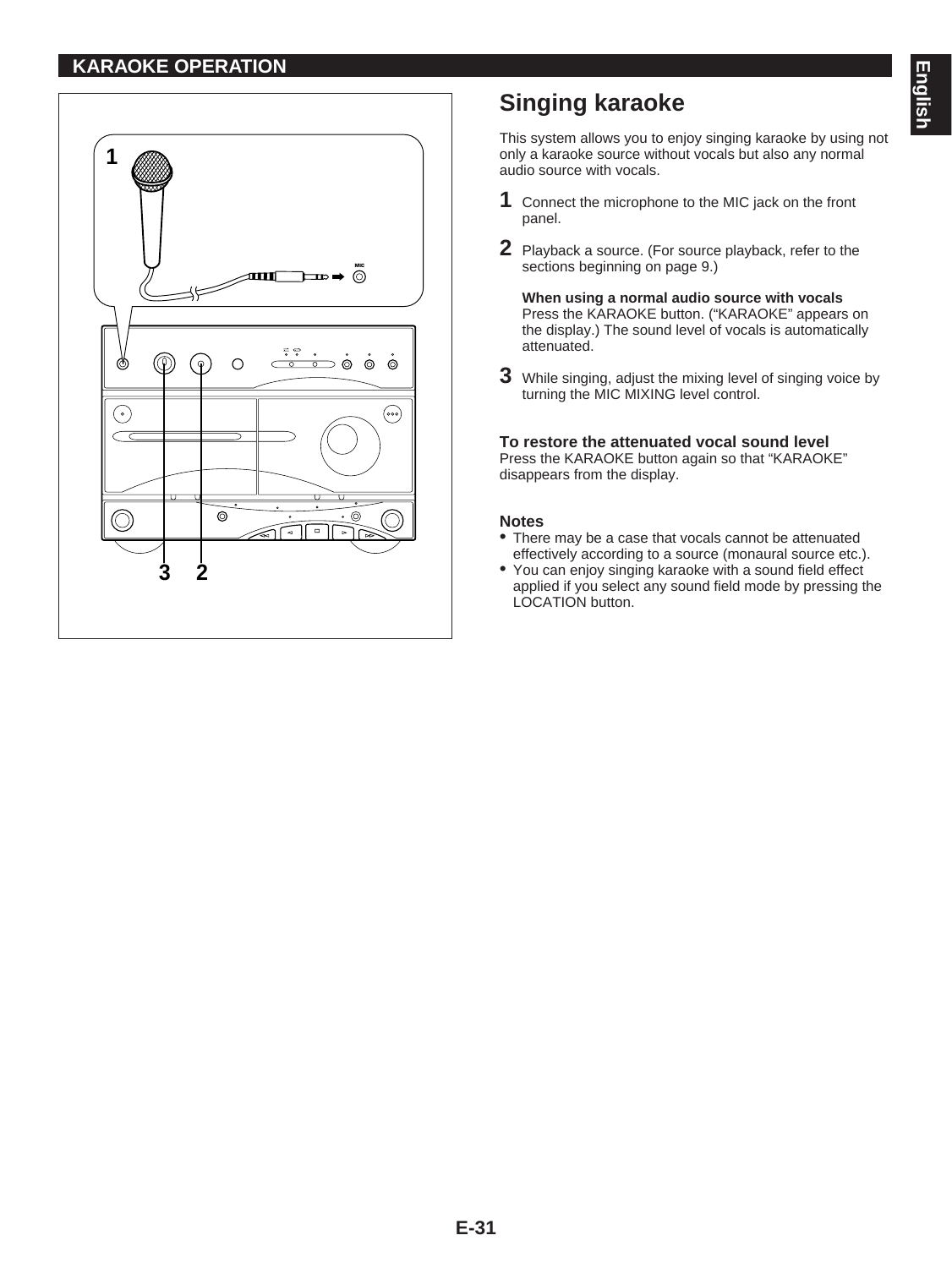### **HOW TO USE THE BUILT-IN TIMER**



# **Timer play**

By using the built-in timer, you can set the time when the unit turns on and a source begins playing automatically, and the time when the unit turns off automatically.

**1** Prepare the source to be played.

#### **For tuner:**

Tune in to the station you will listen to.

#### **For tape deck:**

Load a tape into the cassette compartment, and select the tape by pressing the DECK A/B button so that the corresponding indicator lights up.

#### **For CD player:**

Load a disc on the disc table.

**2** Press the DISPLAY button.

Whenever the DISPLAY button is pressed, the display mode changes as follows. At each mode, make a setting for the timer play, referring to the setting procedure described below.

➀ **Frequency display** →

(Only when the tuner is selected)

- ➁ **Current time**  Check to be sure that the current time is correct. →
- ➂ **Source selecting mode (CD, TAPE, TUNER SELECT)** Select the source (TAPE, TUNER or CD) to be played by pressing the corresponding input selector button. → →
- ➃ **Time setting mode (ON TIME)** Set to the time when you want to begin the timer play by pressing the HOUR button and the MIN button with the TIME ADJ button kept being pressed. →
- ➄ **Time setting mode (OFF TIME)** Set to the time when you want to finish the timer play (to turn this unit off) by pressing the HOUR button and the MIN button with the TIME ADJ button kept being pressed. Even if you do not set the time, it has already been set so that the timer play finishes after 1 hour.
- \* The display mode will be changed to the display of a normal source listening mode after about 8 seconds elapse automatically. If the mode is changed before the setting is completed, call the mode again by pressing the DISPLAY button once or more.
- **3** Press the TIMER button so that "TIMER" appears on the display.
- **4** If you will not use this unit until the timer play begins, turn the power off by pressing the POWER switch.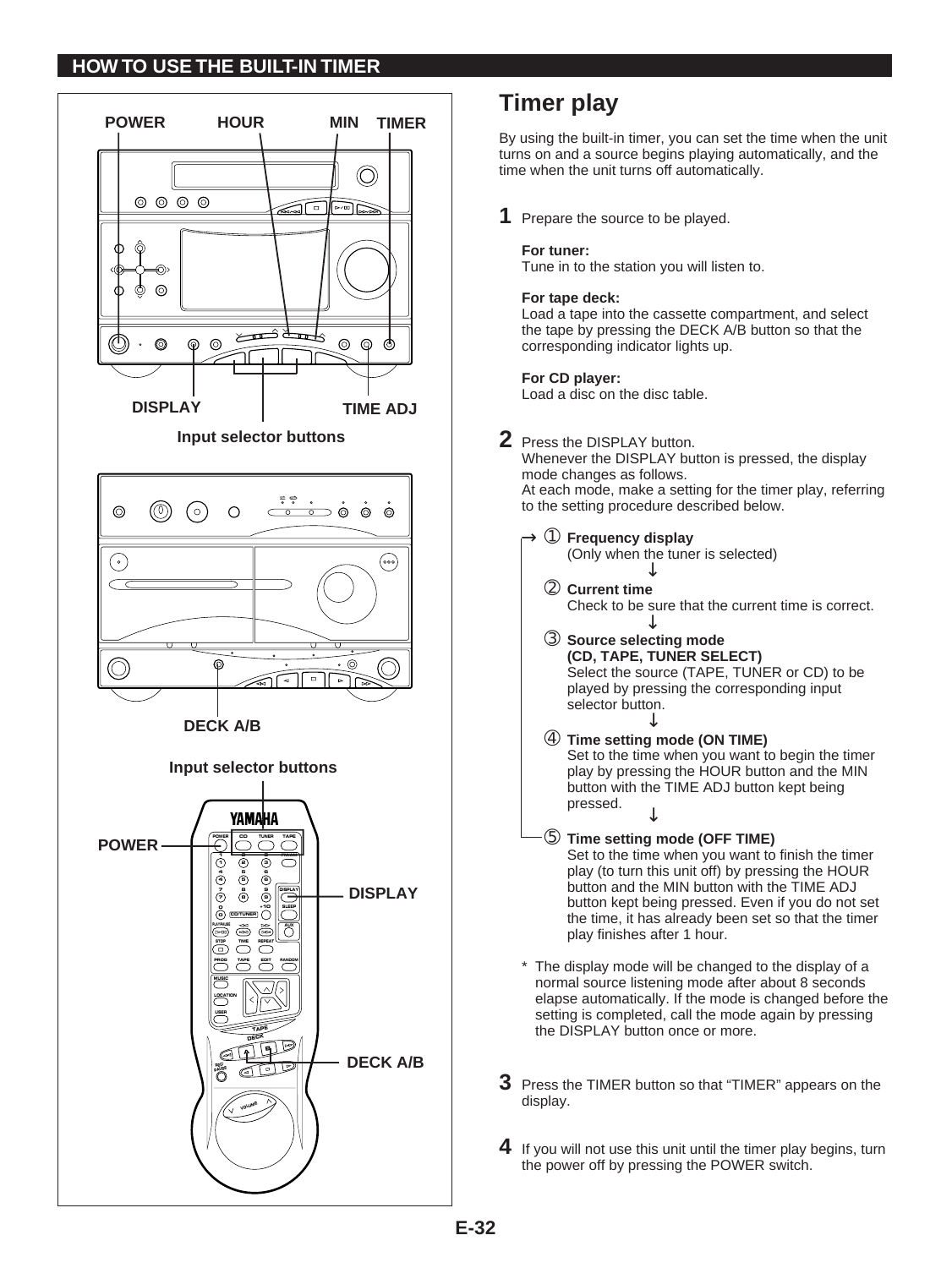# **HOW TO USE THE BUILT-IN TIMER**



#### **Note**

If a timer play setting is made and the power is not turned off, the source set for the timer play will begin playing when the time comes in place of the source played at that time.

#### **To cancel the timer play setting**

While the power is on, press the TIMER button so that "TIMER" goes out from the display.

- If it is not canceled, the system will be turned on at the same time every day, so it can be used as an alarm. However, if you will be out at that time, cancel the timer play setting.
- If the AC supply lead is unplugged or there is a power failure, the time set on the timer will be cleared.

# **Timer recording (To record a tuner program)**

- **1** Load a blank tape into the DECK B cassette compartment.
- **2** If desired, change the setting of the reverse mode and the Dolby NR.
- **3** Press the TUNER input selector button and tune to the station of which program you want to record.
- **4** Follow step 2 of the "Timer play" on page 32.
	- $*$  In step  $\circled{3}$ , press the TUNER input selector button. \* In step  $\circled{4}$ , set the time when you want to begin the timer recording.
	- In step  $\circled{5}$ , set the time when you want to finish the timer recording. Next, before the display is changed from time setting mode to another mode, press the TIMER button so that "TIMER" appears on the display, and then press the TIMER REC button so that the indicator over the button lights up.

(**Note:** The TIMER REC button will function only when the display shows the time setting mode.)

**5** If you will not use this unit until the timer recording begins, turn the power off by pressing the POWER switch.

**To confirm the timer time setting** Press the DISPLAY button.

#### **To cancel the setting of timer recording** Press the TIMER button.

("TIMER" will disappear from the display.)

If the AC supply lead is unplugged or there is a power failure, the time set on the timer will be cleared.

#### **Note**

When the timer recording is finished, the timer setting is automatically canceled to avoid repeating timer recording of the same setting.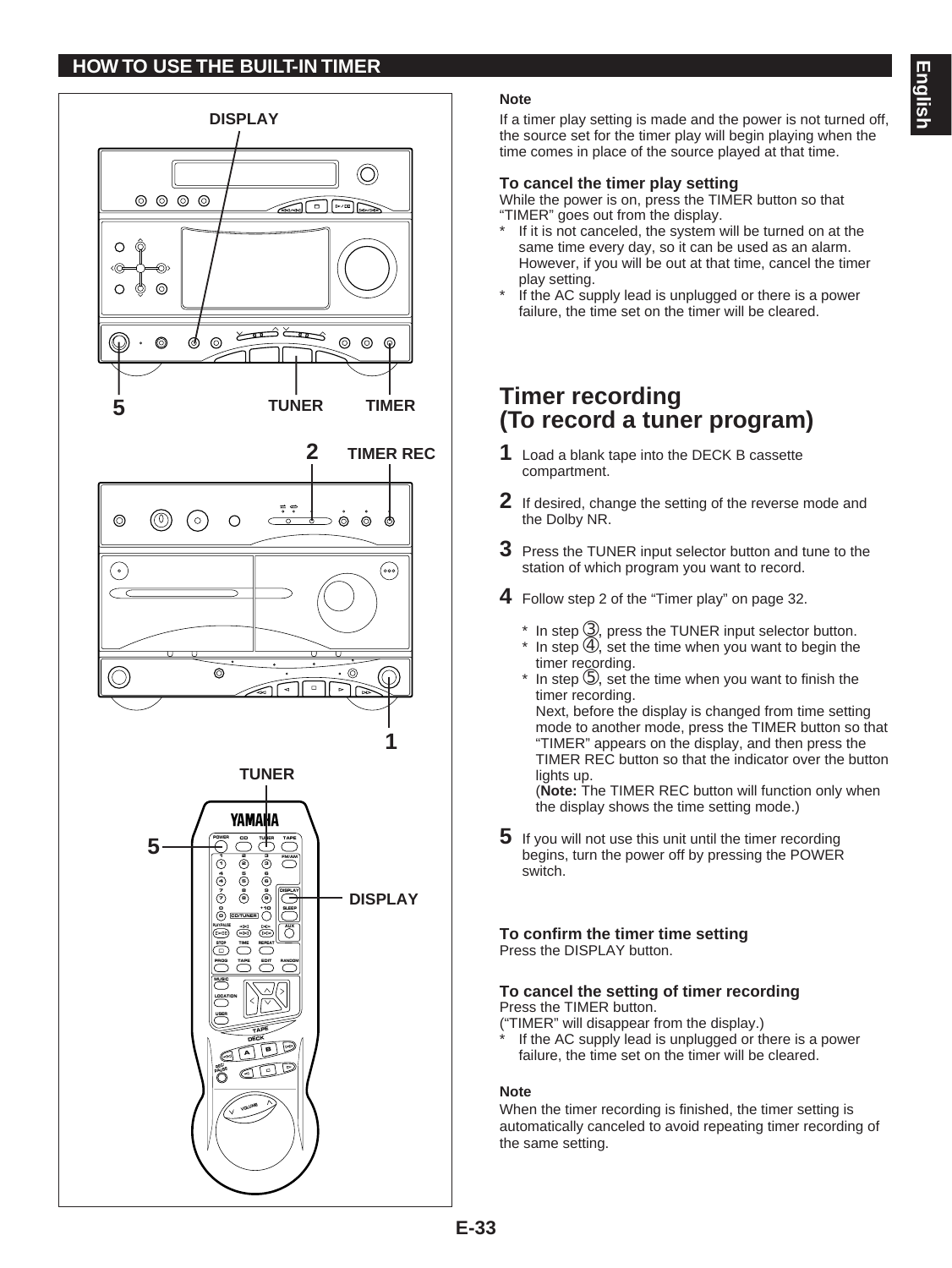### **HOW TO USE THE BUILT-IN TIMER**



# **Sleep timer operation**

This unit can be turned off automatically.

- **1** Play the desired sound source.
- **2** Press the SLEEP button. "SLEEP: 120min" appears on the display.
- **3** Press the SLEEP button repeatedly until the desired sleep time appears on the display. The display will change as described below. (Time is displayed by the minute.)



- A normal display mode will resume about 4 seconds after the selection is made.
- The SLEEP indicator will light up to indicate that the sleep timer is on.
- **4** The unit will turn off automatically when the selected sleep time has passed.

#### **To confirm the sleep time setting**

Press the SLEEP button once. The remaining time of the selected sleep time will be displayed.

#### **To change the sleep time**

While the SLEEP indicator is being illuminated, press the SLEEP button repeatedly until the desired time appears.

#### **To stop the sleep timer operation**

Press the POWER switch, or press the SLEEP button repeatedly until a normal display mode is restored. (The SLEEP indicator will go out.)

# **Using the timer and the sleep timer at the same time**

- **1** Prepare timer play. (See page 32.)
	- Do not turn the power of this unit off after the timer setting is finished.
- **2** Press the SLEEP button and set the sleep time.

When the sleep timer operation finishes, the timer will function to turn the source on at the preset time.

#### **Note**

Do not make the timer time setting so that the timer will start during sleep timer operation. (Since sleep timer operation has priority, the timer will not operate.)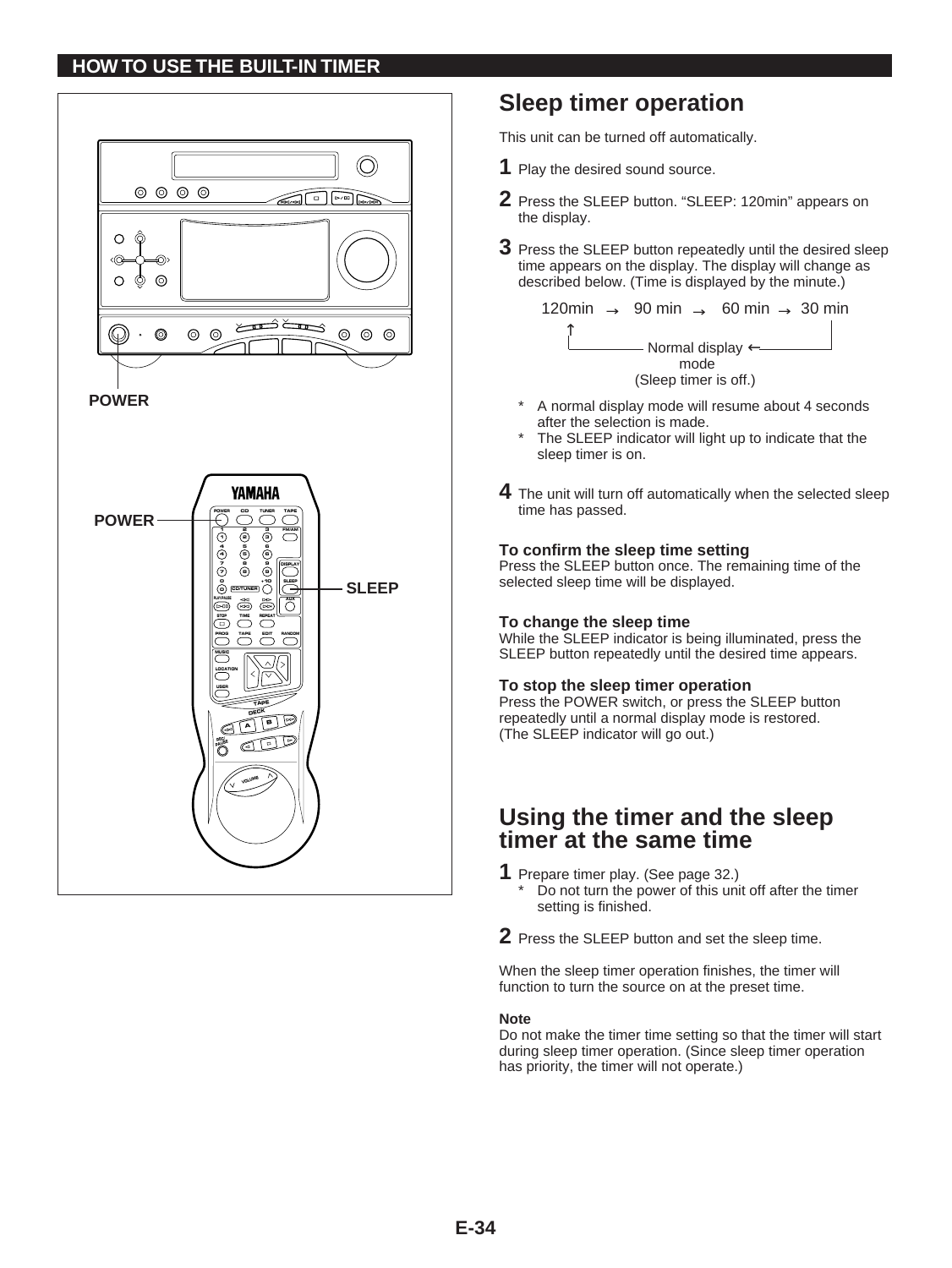### **CONNECTING EXTERNAL UNITS**



# **Other audio units**

This system has auxiliary input (AUX) terminals to allow you to connect an external unit such as a video cassette player, LD player, etc. to this system.

#### **To connect an external unit to the AUX terminals**

Connect the audio output cords of the external unit to the AUX terminals on the rear of this system. Make connections correctly so that the "L" (left) channel is connected to "L" and the "R" channel to "R".

#### **To listen to the source sound from the unit connected to the AUX terminals**

- **1** Press the AUX input selector button.
- **2** Operate the unit connected to the AUX terminals.
- Its audio source can be recorded by this system's tape deck.

# **MAINTENANCE**



# **Internal care**

- Dirty heads, capstans and pinch rollers can cause poor sound and tape jams. Clean these parts with a cotton swab moistened with commercially available head/pinch roller cleaner or
- isopropyl alcohol, or with a commercially available cleaning tape. After long use, the deck's heads and capstans may become magnetized, causing poor sound. Demagnetize
- these parts once every 30 hours of playing/recording time by using a commercial tape head demagnetizer. Read the demagnetizer's instructions carefully before use.

# **External care**

- Periodically clean the surfaces of this system, especially the rear of KMA-GX3 to prevent the ventilation openings from being blocked with dust etc.
- Do not use chemically treated cleaning cloths or other chemicals. (See "Precautions".)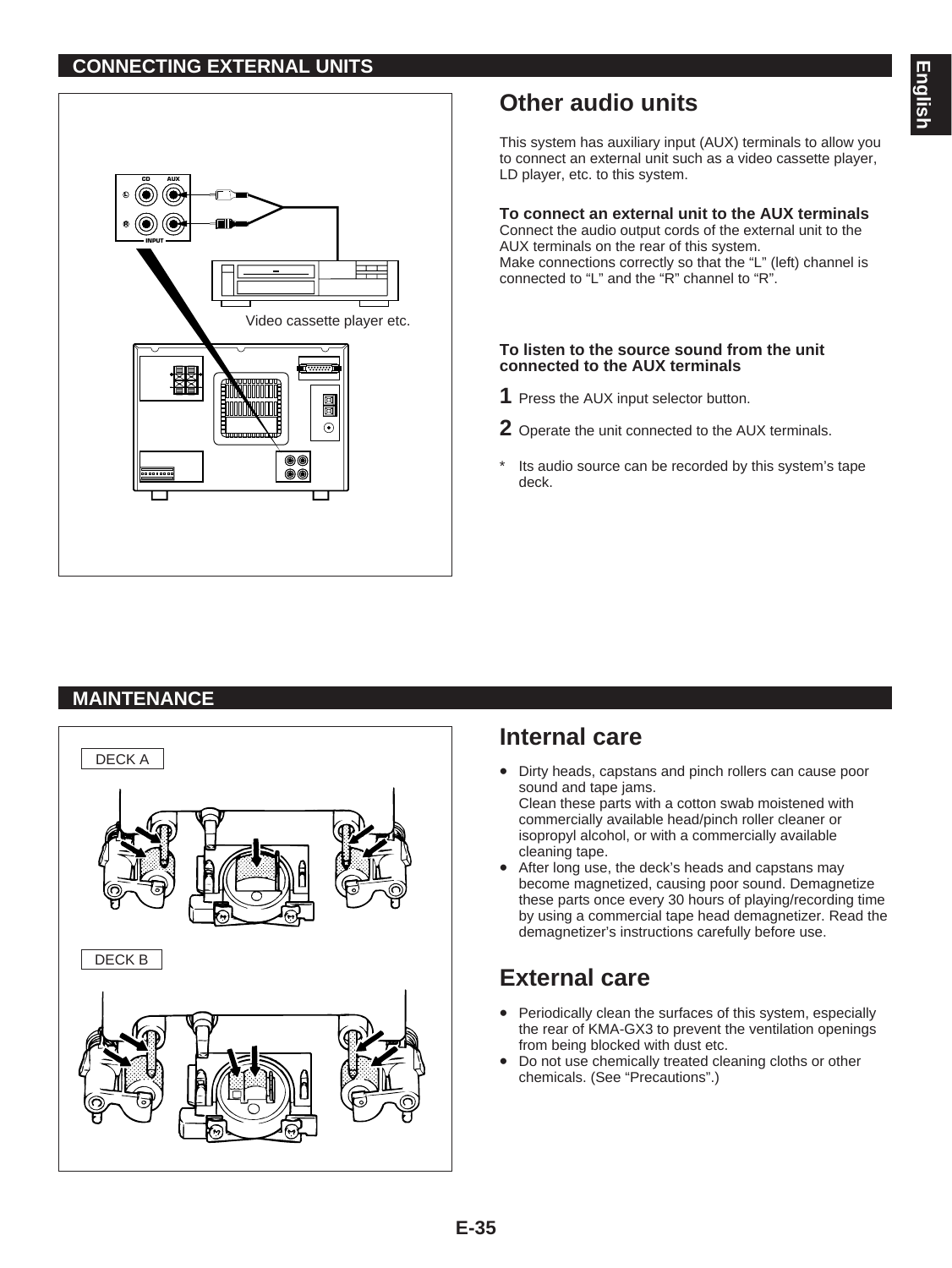### **SPECIFICATIONS**

As a part of policy of continuous improvement, YAMAHA reserves the right to make design and specification changes for product improvement without prior notice. The performance specification figures indicated are nominal values of production units.

#### ■ **TCD-GX3 (CD player/pre-amplifier/tuner)**

|         | Power Supply  AC 110-120/220-240V, 60/50 Hz                 |
|---------|-------------------------------------------------------------|
|         | Input sensitivity and input impedance  AUX; 300 mV/47 kohms |
|         | (OUTPUT: 25W)                                               |
|         |                                                             |
|         | (recommended; 32 ohms)                                      |
|         |                                                             |
|         | Height; 171.5 mm (6-3/4")                                   |
|         | Depth; 260 mm (10-1/4")                                     |
|         |                                                             |
| (Tuner) |                                                             |

| <b>Frequency range</b> |                   |
|------------------------|-------------------|
|                        |                   |
|                        |                   |
|                        | $531 - 1.611$ kHz |

#### **(Compact disc player)**

| Signal readout  Non-contact, 3-beam semi-conductor         |
|------------------------------------------------------------|
| laser pick-up                                              |
|                                                            |
| Error correction CIRC (Cross Interleave Reed-Solomon Code) |
|                                                            |
|                                                            |
| Wow and flutter Unmeasurable (less than 0.001% W. peak)    |

#### ■ **KMA-GX3 (Tape deck/power amplifier)**

**Power source DC supplies from CD player/pre-amplifier/tuner unit.**

|                          | <b>Continuous power output</b> 2 x 35W, 1 kHz, 8 ohms, 10% T.H.D. |
|--------------------------|-------------------------------------------------------------------|
|                          | 2 x 25W, 1 kHz, 8 ohms, 0.1% T.H.D.                               |
|                          |                                                                   |
|                          |                                                                   |
|                          | Height; 171.5 mm (6-3/4")                                         |
|                          | Depth; 291 mm (11-7/16")                                          |
|                          |                                                                   |
| (T <sub>2</sub> na doch) |                                                                   |

#### **(Tape deck)**

| Frequency response (Playback)  30 - 13,000 Hz (Normal tape) |                                          |
|-------------------------------------------------------------|------------------------------------------|
|                                                             | $30 - 14,000$ Hz (CrO <sub>2</sub> tape) |
|                                                             | 30 - 16,000 Hz (Metal tape)              |
|                                                             |                                          |
|                                                             | Dolby NR effect; 10 dB                   |
|                                                             | (at over 5 kHz)                          |
|                                                             |                                          |

#### ■ **NX-GX3** (Speakers)

| 5 cm (2") tweeter        |
|--------------------------|
|                          |
|                          |
|                          |
|                          |
|                          |
| Height; 343 mm (13-1/2") |
| Depth; 220 mm (8-11/16") |
|                          |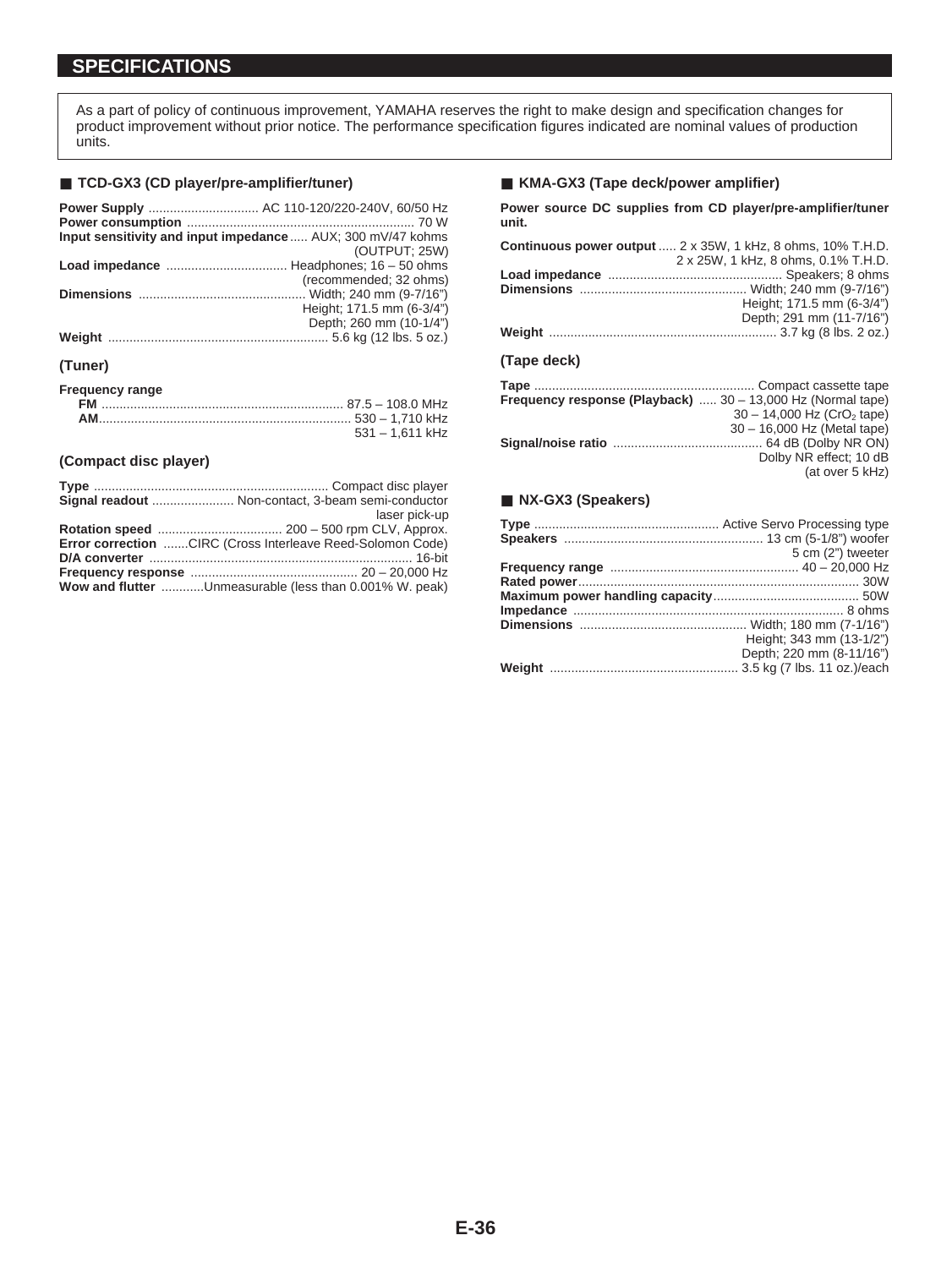### **TROUBLESHOOTING**

|                 | <b>SYMPTOM</b>                                                         | <b>CAUSE</b>                                                                                                                                                        | <b>REMEDY</b>                                                                                         |
|-----------------|------------------------------------------------------------------------|---------------------------------------------------------------------------------------------------------------------------------------------------------------------|-------------------------------------------------------------------------------------------------------|
|                 | No power even if the POWER switch is<br>pressed.                       | AC supply lead is not plugged in.                                                                                                                                   | Plug in the AC supply lead.                                                                           |
|                 | No sound from one speaker                                              | Loose speaker connections.                                                                                                                                          | Connect properly.                                                                                     |
|                 | No sound from speakers.                                                | Internal protection circuit is functioning.                                                                                                                         | Unplug the AC supply lead from the wall AC outlet, and then<br>plug in again.                         |
|                 | Excessive static in FM broadcasts.                                     | Interference from starting motor of nearby car.                                                                                                                     | Position the FM antenna as high and as far away from                                                  |
|                 |                                                                        | Interference from thermostat of nearby electrical<br>appliance.                                                                                                     | nearby roads as possible. Connect using a coaxial cable.                                              |
|                 | Noise increases during stereo broadcasts.                              | Antenna input is too weak due to obstructions or                                                                                                                    | Check antenna connections.                                                                            |
|                 |                                                                        | excessive distance from broadcasting station.                                                                                                                       | Install a multi-element type FM antenna if possible.                                                  |
|                 | Stereo broadcasts are noisy and STEREO<br>indicator blinks on and off. | Insufficient antenna input.                                                                                                                                         | Install an antenna appropriate for the electric field strength of<br>your area.                       |
|                 | Cannot select preset stations.                                         | Preset memory has been erased.                                                                                                                                      | Reprogram memory presets.                                                                             |
| AMPLIFIER/TUNER | Buzzing or static during AM broadcasts.                                | Interference from source such as lightning,<br>flourescent lights, electric motors or thermostat<br>of nearby electrical appliance.                                 | Problem is difficult to eliminate but can be lessened by<br>grounding AM loop antenna.                |
|                 |                                                                        | TV or microprocessor is being used nearby.                                                                                                                          | Move away from TV or microprocessor.                                                                  |
|                 | AM broadcast sensitivity is poor.                                      | Radio signal is weak or antenna is not properly                                                                                                                     | Properly connect AM loop antenna.                                                                     |
|                 |                                                                        | connected.                                                                                                                                                          | Change orientation of AM loop antenna.                                                                |
|                 |                                                                        |                                                                                                                                                                     | Install an external AM antenna.                                                                       |
|                 | Can't set timer.                                                       | Current time is not set.                                                                                                                                            | Set current time.                                                                                     |
|                 | This unit will not operate properly.                                   | The internal microcomputer has been frozen by<br>an external electric shock (lightning, excessive<br>static electricity, etc.) or power supply with low<br>voltage. | Unplug the AC supply lead from the wall AC outlet, and then<br>plug in again after about one minute.  |
|                 | Play does not begin even if disc is loaded.                            | Disc is upside down.                                                                                                                                                | Load disc label side up.                                                                              |
| CD PLAYER       |                                                                        | Disc is dirty.                                                                                                                                                      | Clean disc.                                                                                           |
|                 | No sound.                                                              | Input selector setting is incorrect.                                                                                                                                | Select the CD input selector button.                                                                  |
|                 | Sound stops suddenly (always at same spot).                            | Disc is dirty.                                                                                                                                                      | Clean disc.                                                                                           |
|                 |                                                                        | Volume set too high.                                                                                                                                                | Lower volume.                                                                                         |
|                 | Tape won't move during playback or<br>recording.                       | Slack tape wrapped around pinch roller.                                                                                                                             | Take up slack with a pencil before using.                                                             |
|                 | Can't record.                                                          | Erasure prevention tab is broken off.                                                                                                                               | Replace tape or cover erasure prevention hole with<br>cellophane tape.                                |
|                 |                                                                        | Head is dirty.                                                                                                                                                      | Clean heads.                                                                                          |
|                 | Sound is distorted or fades out.                                       | Head is dirty.                                                                                                                                                      | Clean heads.                                                                                          |
|                 |                                                                        | Head has become magnetized.                                                                                                                                         | Demagnetize heads with head eraser.                                                                   |
|                 |                                                                        | Tape is worn.                                                                                                                                                       | Replace tape.                                                                                         |
| ECK             | Poor sound quality.                                                    | Dolby NR is off when playing back a tape which<br>has been recorded with Dolby NR on.                                                                               | Press the Dolby B NR button to set it on.                                                             |
|                 | Stereo balance is poor.                                                | Head is dirty.                                                                                                                                                      | Clean heads.                                                                                          |
| <b>TAPED</b>    | Excessive noise.                                                       | Head is dirty.                                                                                                                                                      | Clean heads.                                                                                          |
|                 |                                                                        | Head has become magnetized.                                                                                                                                         | Demagnetize heads with head eraser.                                                                   |
|                 |                                                                        | Tape is worn.                                                                                                                                                       | Replace tape.                                                                                         |
|                 | Tape travel stops in middle of playback or                             | Slack tape coming out of cassette shell.                                                                                                                            | Take up slack by turning reels with a pencil.                                                         |
|                 | recording.                                                             | Tape is creased or torn.                                                                                                                                            | Replace with new tape.                                                                                |
|                 |                                                                        | Endless tape is being used.                                                                                                                                         | Don't use endless tapes.                                                                              |
|                 | Can't find the beginning of desired selections                         | Silent gaps between selections are too short.                                                                                                                       | The function of searching for the beginning of desired                                                |
|                 | on tape.                                                               | Excessively soft passages in middle of<br>selections.                                                                                                               | selections won't operate unless the silent gaps between<br>selections are at least four seconds long. |
|                 |                                                                        | Conversation etc. is recorded.                                                                                                                                      |                                                                                                       |
|                 | Remote control doesn't work.                                           | Batteries are dead.                                                                                                                                                 | Replace batteries.                                                                                    |
| REMOTE CONTROL  |                                                                        | Remote control is too far away or is being used<br>at incorrect angle.                                                                                              | Use within 6 m and 60° radius.                                                                        |
|                 |                                                                        | Direct sunlight or lighting (of an inverter type of<br>flourescent lamp etc.) is striking the remote<br>control sensor of the main unit.                            | Change position of the main unit.                                                                     |
|                 | TV functions strangely when the remote<br>control is used.             | Remote control is being used near TV set with a<br>remote control sensor.                                                                                           | Relocate this unit away from the TV or cover TV's remote<br>control sensor.                           |